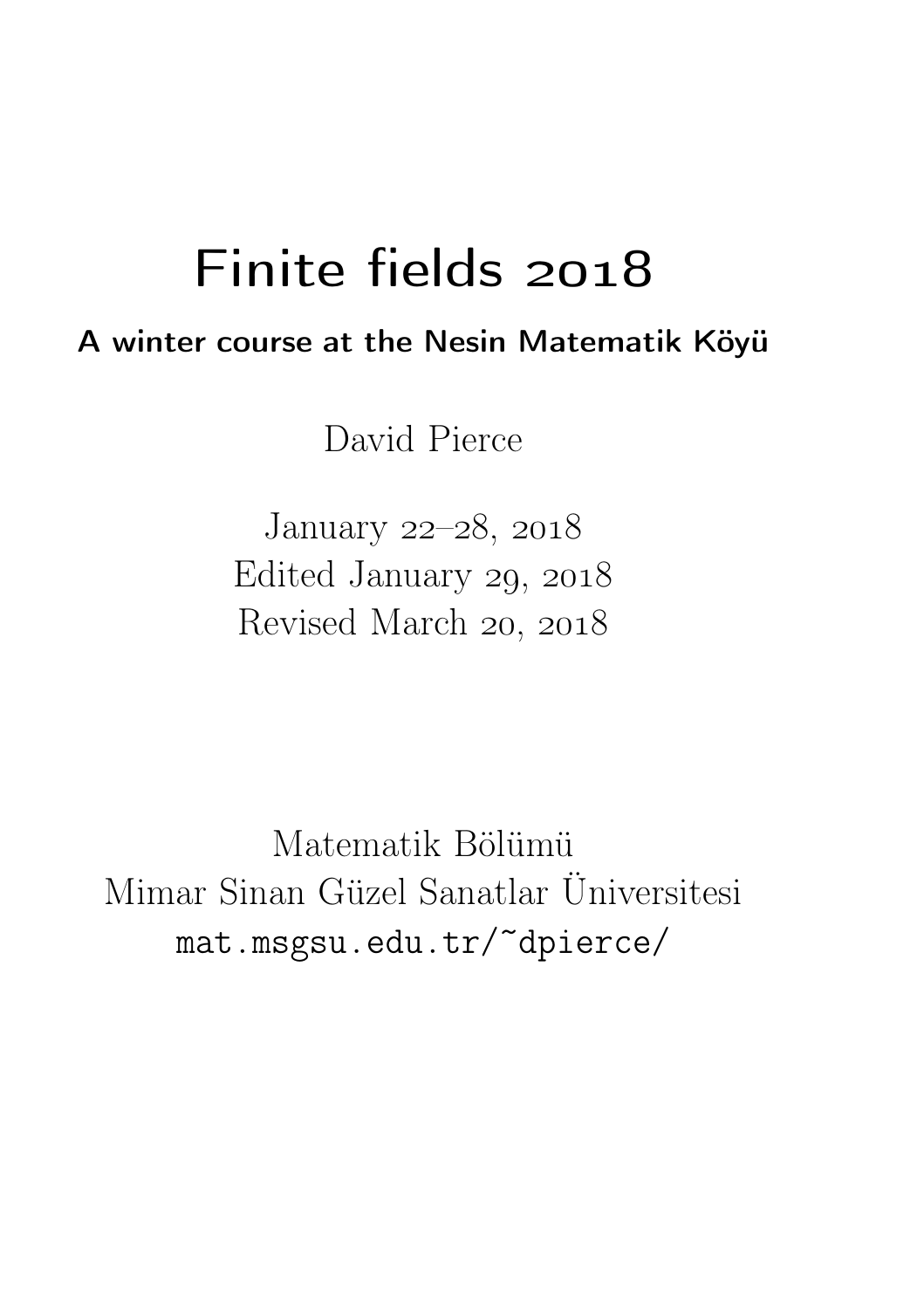### Abstract

We do some algebra as it arises from number theory. We prove the basic theorems about finite fields by analogy with some basic theorems about the integers.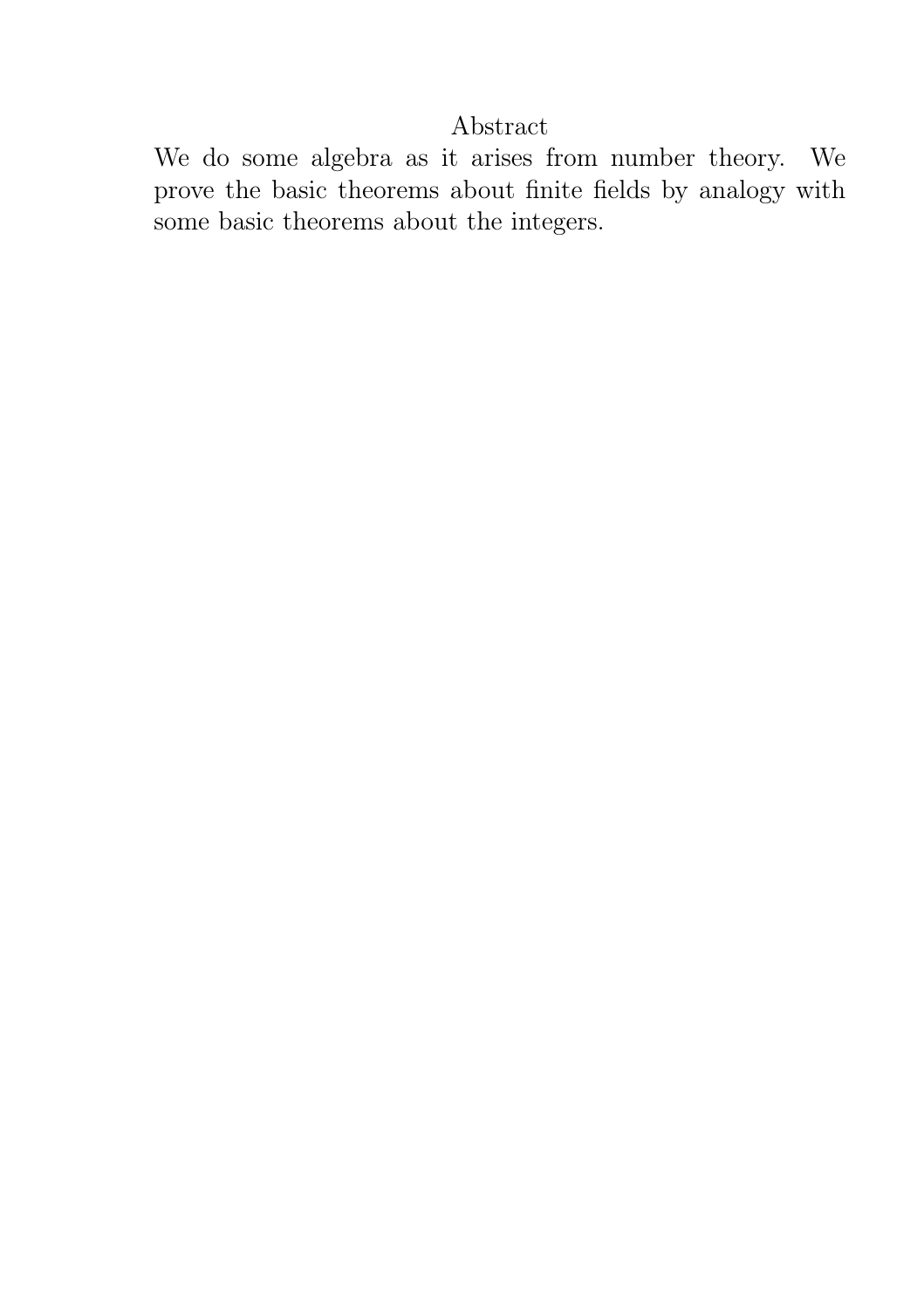## Preface

The course was scheduled for  $q:00-10:30$  in the Langlands *der*sliği. I have given the scheduled dates for the course, Monday to Sunday; but I cancelled Sunday's class so I could go home Saturday night. Of the seven students who attended at least one lecture each, only one was left on Saturday anyway.

This was my third winter teaching a similar course. The present notes are edited from a version prepared from the notes of last year's course for my use during this course. Because all but one or two of the students this year were in graduate programs, I apparently went faster than in previous years, and I added the final section, on automorphism groups, in response. In the beginning, after the Introduction, I skipped ahead to  $§2.3.$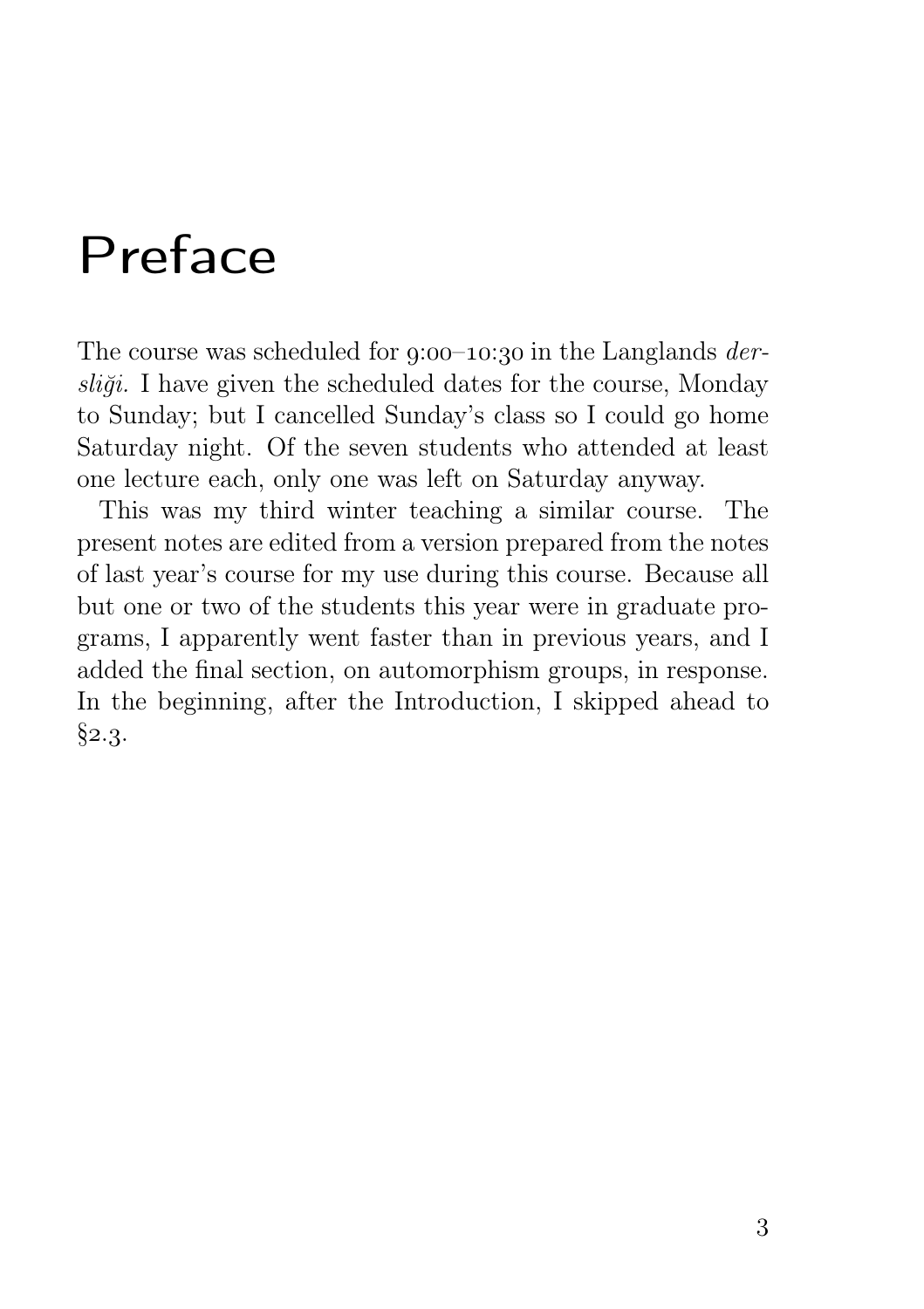# **Contents**

| $\mathbf{1}$   | Introduction                                                                                                                                                                                                                                                                                                                                                                                                                                                                                          | 5  |
|----------------|-------------------------------------------------------------------------------------------------------------------------------------------------------------------------------------------------------------------------------------------------------------------------------------------------------------------------------------------------------------------------------------------------------------------------------------------------------------------------------------------------------|----|
| $\overline{2}$ | <b>Rings</b>                                                                                                                                                                                                                                                                                                                                                                                                                                                                                          | 6  |
|                | Ordered ring of integers<br>2.1                                                                                                                                                                                                                                                                                                                                                                                                                                                                       | 6  |
|                | Fields<br>$\label{eq:2} \begin{split} \mathcal{L}_{\mathcal{A}}(\mathcal{A}) &\cong \mathcal{L}_{\mathcal{A}}(\mathcal{A})\mathcal{L}_{\mathcal{A}}(\mathcal{A})\mathcal{L}_{\mathcal{A}}(\mathcal{A})\mathcal{L}_{\mathcal{A}}(\mathcal{A})\mathcal{L}_{\mathcal{A}}(\mathcal{A})\mathcal{L}_{\mathcal{A}}(\mathcal{A})\mathcal{L}_{\mathcal{A}}(\mathcal{A})\mathcal{L}_{\mathcal{A}}(\mathcal{A})\mathcal{L}_{\mathcal{A}}(\mathcal{A})\mathcal{L}_{\mathcal{A}}(\mathcal{A})\mathcal{L}_{$<br>2.2 | 9  |
|                |                                                                                                                                                                                                                                                                                                                                                                                                                                                                                                       | 10 |
|                | Division $\ldots \ldots \ldots \ldots \ldots \ldots \ldots$<br>2.4                                                                                                                                                                                                                                                                                                                                                                                                                                    | 14 |
| 3              | Analogy                                                                                                                                                                                                                                                                                                                                                                                                                                                                                               | 20 |
|                | $Congruence \dots \dots \dots \dots \dots \dots \dots \dots$<br>3.1                                                                                                                                                                                                                                                                                                                                                                                                                                   | 20 |
|                | 3.2                                                                                                                                                                                                                                                                                                                                                                                                                                                                                                   | 21 |
|                | 3.3                                                                                                                                                                                                                                                                                                                                                                                                                                                                                                   | 28 |
|                | 3.4                                                                                                                                                                                                                                                                                                                                                                                                                                                                                                   | 31 |
| 4              | <b>Characterization</b>                                                                                                                                                                                                                                                                                                                                                                                                                                                                               | 36 |
|                | Characteristic $\ldots \ldots \ldots \ldots \ldots \ldots \ldots 36$<br>4.1                                                                                                                                                                                                                                                                                                                                                                                                                           |    |
|                | Units of finite fields<br>4.2                                                                                                                                                                                                                                                                                                                                                                                                                                                                         | 40 |
|                | Splitting fields $\ldots \ldots \ldots \ldots \ldots \ldots$<br>4.3                                                                                                                                                                                                                                                                                                                                                                                                                                   | 41 |
|                | Isomorphism $\ldots \ldots \ldots \ldots \ldots \ldots \ldots$<br>4.4                                                                                                                                                                                                                                                                                                                                                                                                                                 | 44 |
| 5.             | <b>Galois Theory</b>                                                                                                                                                                                                                                                                                                                                                                                                                                                                                  | 46 |
|                | <b>Bibliography</b>                                                                                                                                                                                                                                                                                                                                                                                                                                                                                   | 51 |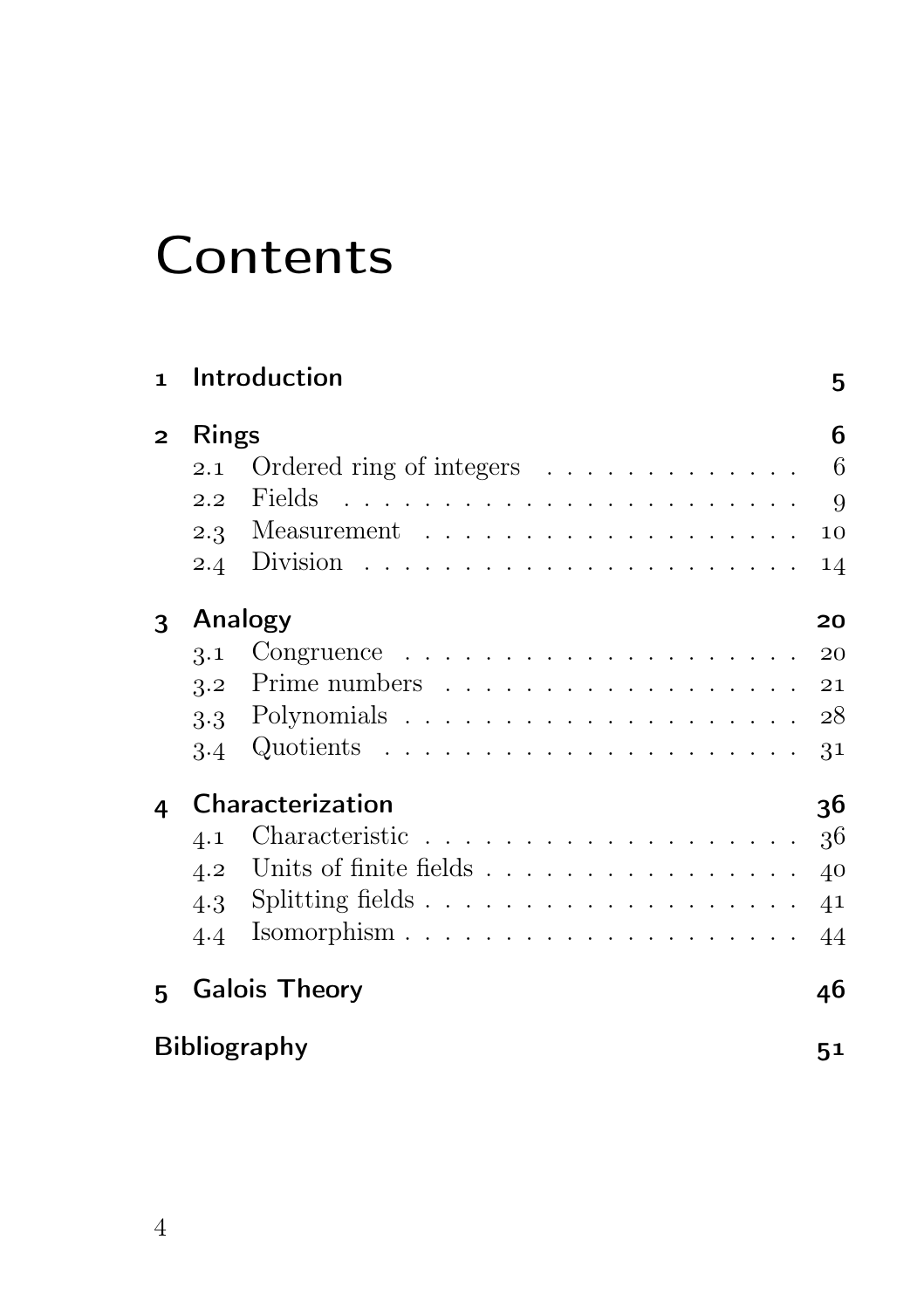## 1 Introduction

- $\mathbb{Q}$ ,  $\mathbb{R}$ , and  $\mathbb{C}$  are fields.
- Every field is a *ring*.
- $\mathbb Z$  is a ring that is not a field.
- The ring  $\mathbb{Z}_n$  of integers modulo n is a field if and only if  $n$  is a prime  $p$ .
- From  $\mathbb{Z}_p$ , we shall create new finite fields as  $\mathbb C$  is created from R.
- An important tool will be the *Euclidean Algorithm*.
- This will be part of an analogy between  $\mathbb Z$  and the ring  $K[X]$  of polynomials in X over a field K.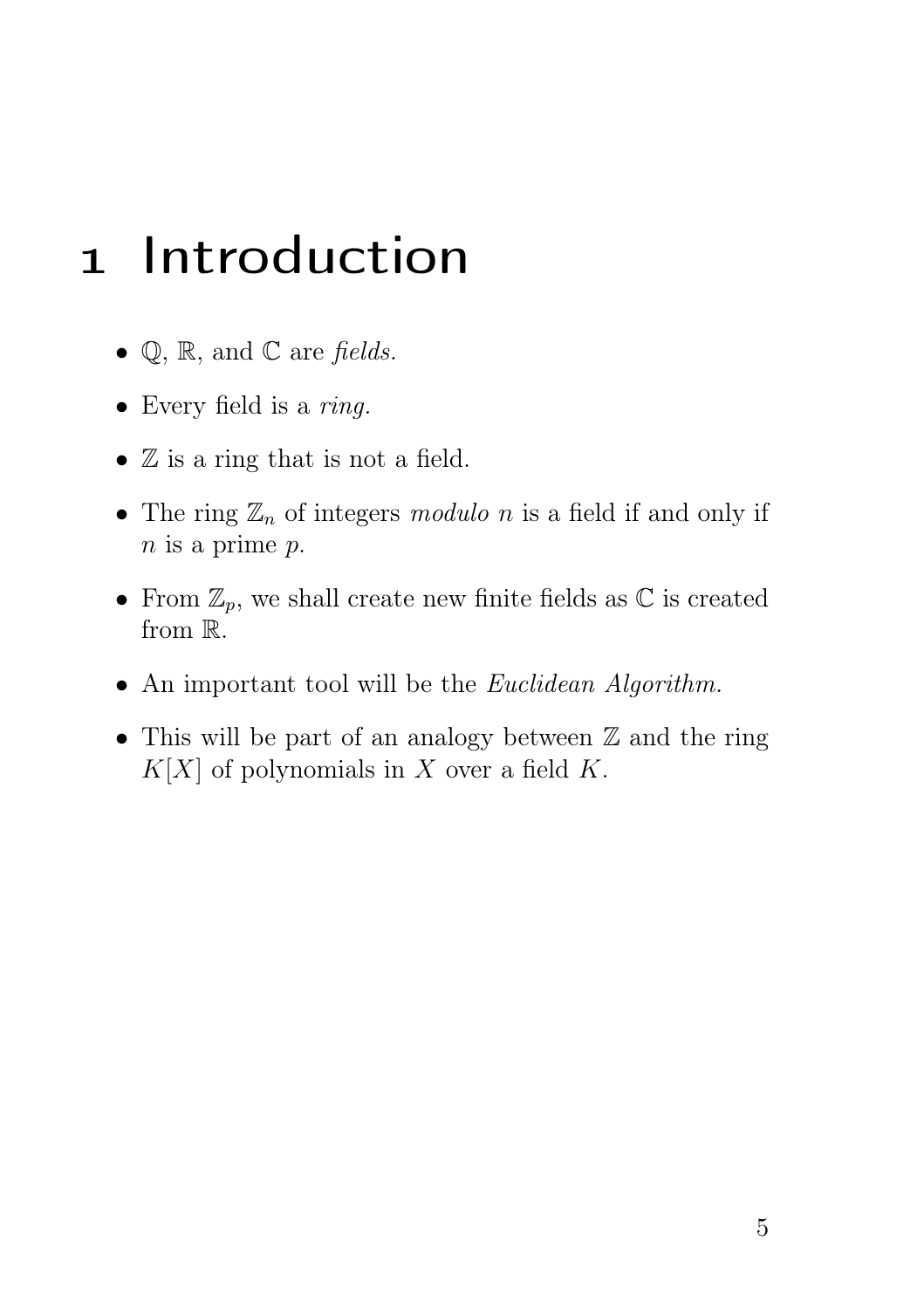## 2 Rings

### 2.1 Ordered ring of integers

This section is a summary of things the reader may already already aware of. Some terminology may be new.

The integers or whole numbers compose the structure denoted by

 $\mathbb{Z}$ 

for the German  $\partial \phi$  "number." The structure is a **commuta**tive ring for having the following three properties.

1.  $\mathbb Z$  is a **commutative monoid** with respect to multiplication, because this is commutative and associative and has an *identity* or neutral element, so that the following equations are *identities*—are universally true—in  $\mathbb{Z}$ :

$$
xy = yx,
$$
  
\n
$$
x(yz) = (xy)z,
$$
  
\n
$$
x \cdot 1 = x.
$$
\n(2.1)

2.  $\mathbb Z$  is an **abelian group** with respect to addition, because it is a commutative monoid in which every element has a negative or additive inverse, so that the following are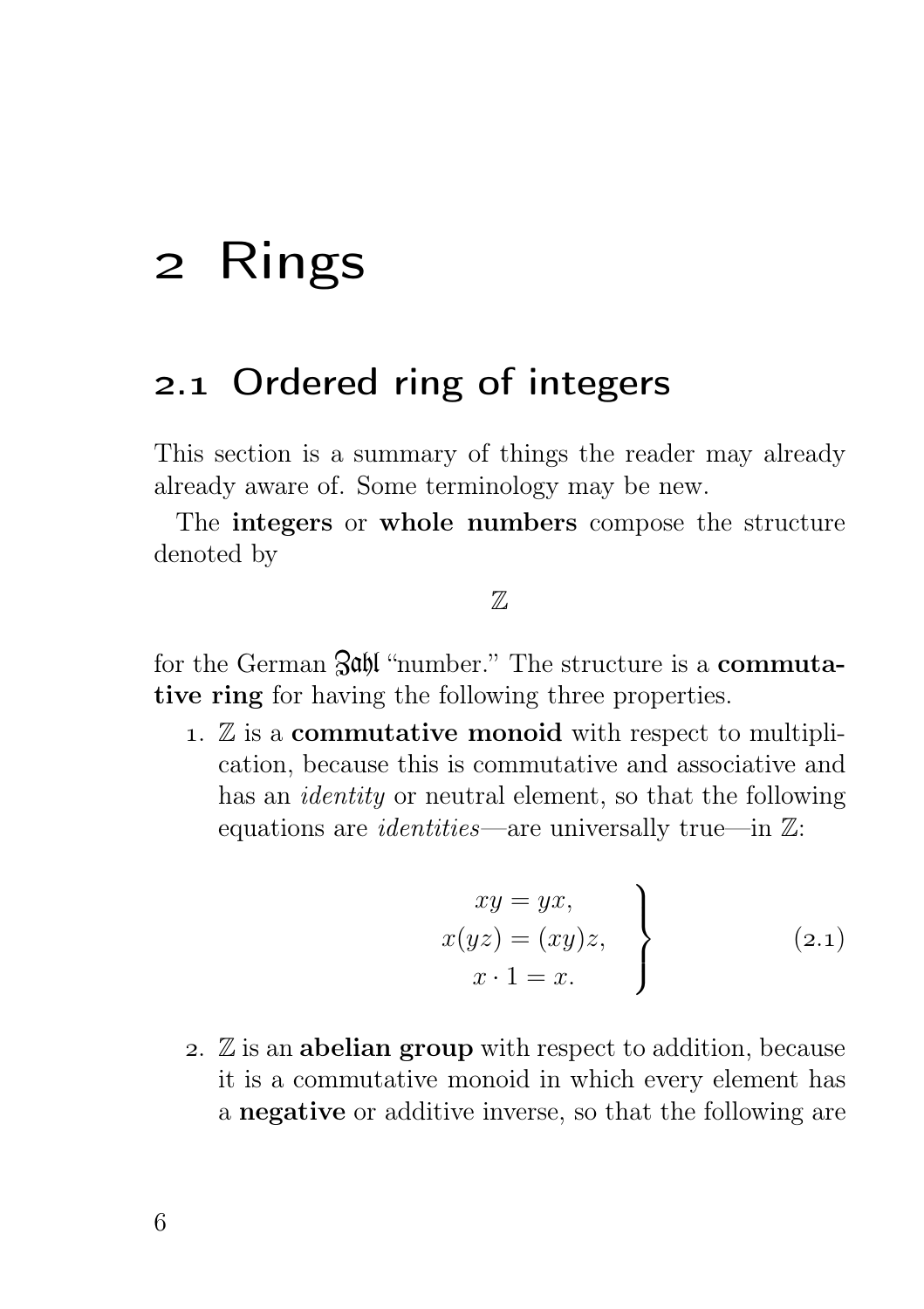identities:

$$
x + y = y + x,\nx + (y + z) = (x + y) + z,\nx + 0 = x,\nx - x = 0.
$$
\n(2.2)

#### . Multiplication distributes over addition in Z:

$$
x \cdot (y + z) = xy + xz. \tag{2.3}
$$

These three properties make  $\mathbb Z$  a commutative ring. There are non-commutative rings, such as the ring of  $2 \times 2$  matrices with entries from Z. We shall not be looking at any such rings. Therefore, for us,

the word ring shall always mean commutative ring.

The ring  $\mathbb Z$  is **linearly ordered**, because it has a subset, denoted by

N

for "number," that

- ) is closed under addition and multiplication,
- ) does not contain 0,
- ) contains the negative of its every nonzero non-element.

The elements of  $N$  are the **positive integers** or **counting**numbers. The linear ordering of  $\mathbb Z$  is given by

$$
x < y \iff y - x \in \mathbb{N}.
$$

As an ordering, or more precisely a strict ordering, the relation  $\leq$  is irreflexive and transitive, so that the following formulas are universally true:

$$
x \nless x,
$$
  

$$
x < y \& y < z \implies x < z.
$$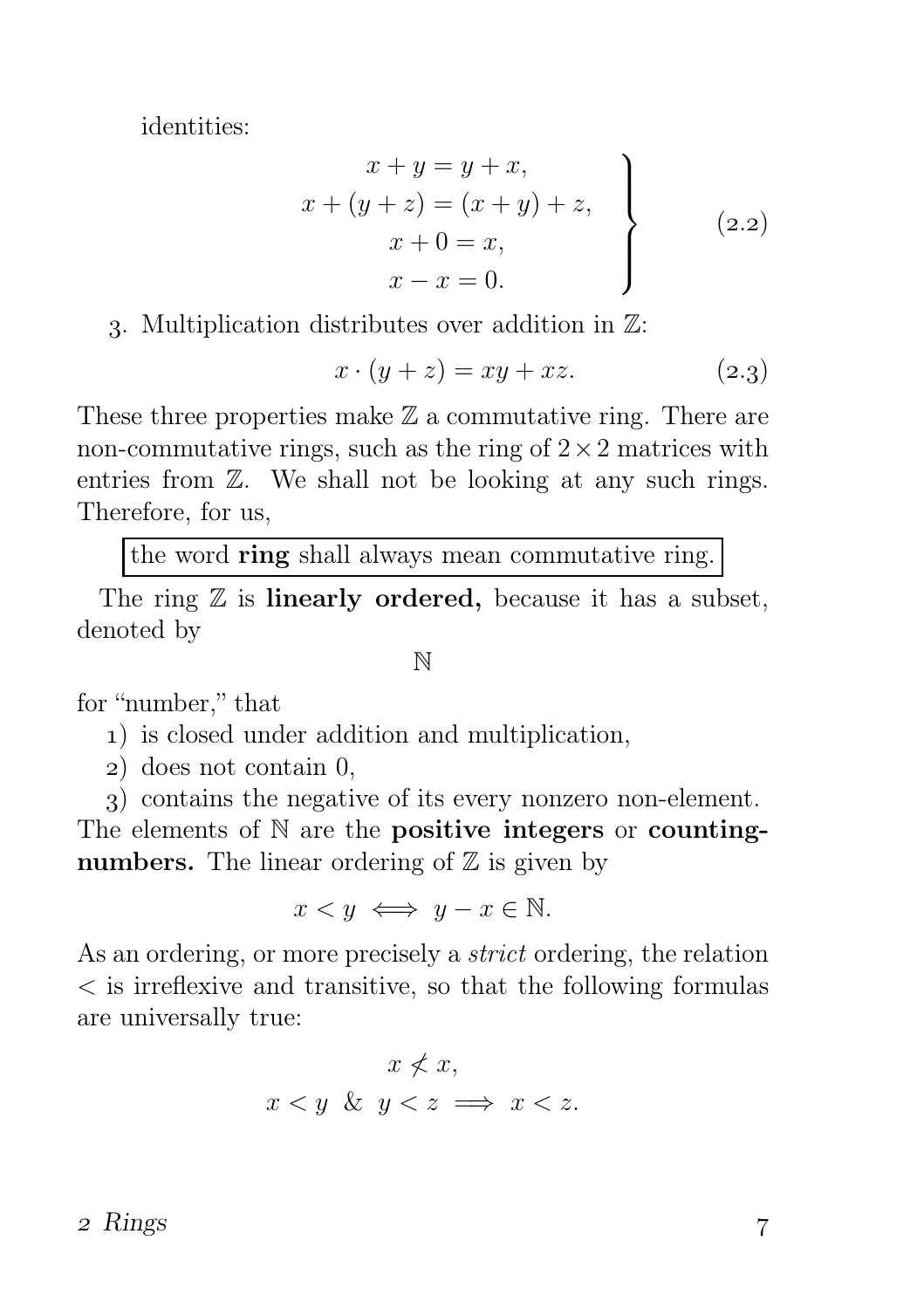In addition to being transitive, the associated relation  $\leq$  is reflexive and antisymmetric:

$$
x \leqslant x,
$$
  

$$
x \leqslant y \& y \leqslant x \implies x = y.
$$

The ordering is linear, because

 $y \nleq x \implies x < y$ .

We shall see other ordered rings.  $\mathbb Z$  is determined among them by the first of the following three properties of N. To define these properties, we describe  $x+1$  as the **successor** of x. Then the following three statements are true about the set N.

- . The only subset that both
	- (i) contains 1 and
	- (ii) contains the successor of its every element

is the whole set: this is the inductive property.

- . The successor of no element is 1.
- . No element is the successor of more than one element.

These three properties can be called the **Peano Axioms.** They involve only the element 1 and the singulary operation  $x \mapsto x + 1$  of succession.

One can prove from the Peano Axioms that, on N,

- ) there is a commutative, associative binary operation of addition,
- ) there is a commutative, associative binary operation of multiplication that distributes over addition, and

3) there is a linear ordering  $\lt$  such that always  $x \lt x + y$ . One way to do this, but not the only way, is to start by proving the following.

**1 Recursion Theorem.** If a set  $A$  is given with an element b and a singulary operation f, then there is a unique function q from  $\mathbb N$  to A, defined by **recursion**, so that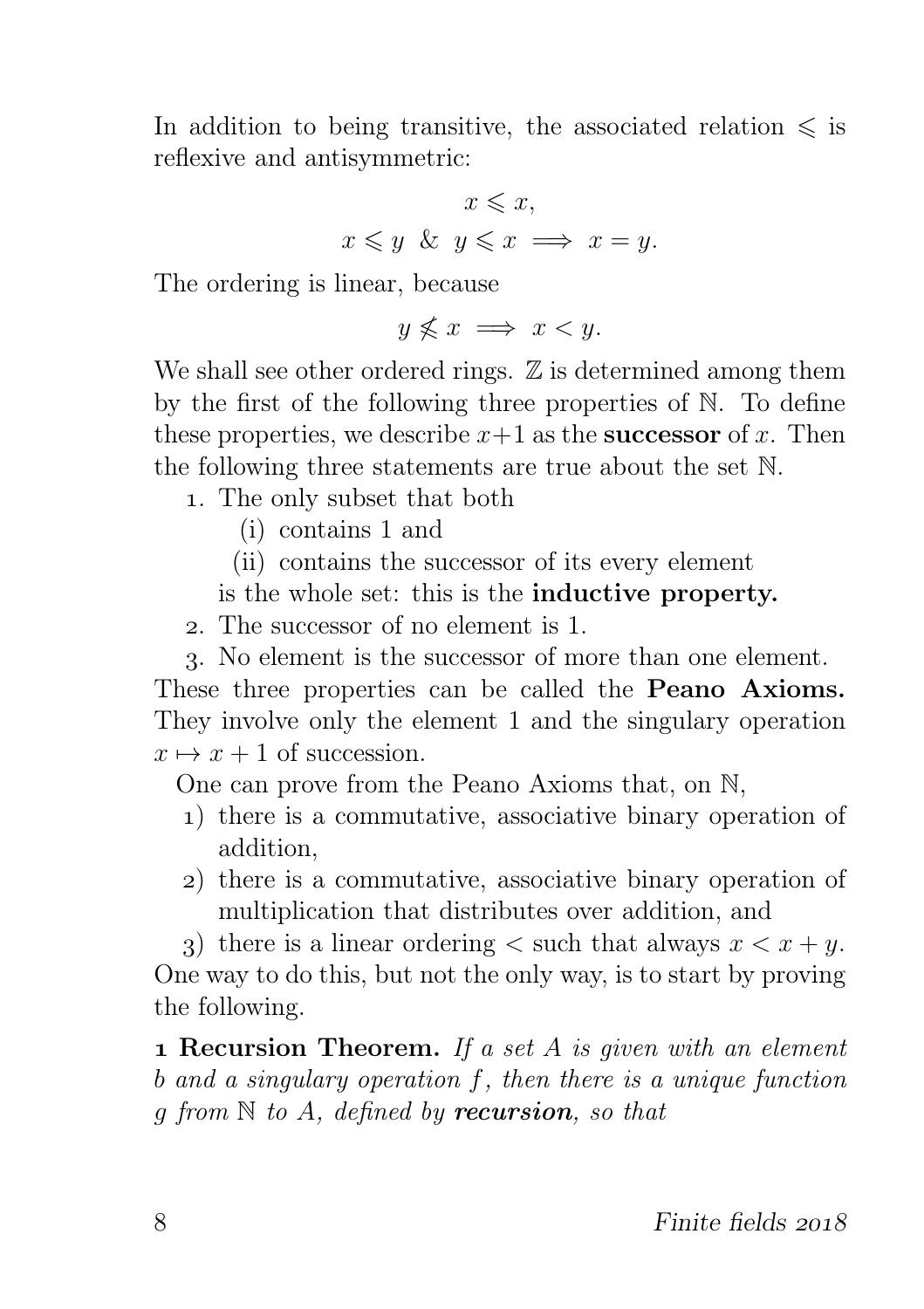(*i*)  $q(1) = b$ , and (ii)  $q(n+1) = f(q(n))$  for all n in N.

Then for example addition is defined by requiring, for each  $k$  in  $\mathbb{N}$ , that

- (i)  $k+1$  be the successor of k, and
- (ii)  $k + (n + 1)$  be the successor of  $k + n$ .
- The desired properties of addition are proved by induction. One ultimately proves:

 $2$  Well Ordering Theorem. N is well ordered, in the sense that every nonempty subset of  $\mathbb N$  has a least element.

Proving everything from the Peano Axioms is not easy and is sometimes not well understood. We shall take the proofs for granted.

## 2.2 Fields

If  $a$  and  $b$  are counting-numbers, we can form from them the positive fraction denoted by

> a b

or  $a/b$ . By formal definition, this is the equivalence class of the pair  $(a, b)$  with respect to the equivalence relation  $\sim$  given by

$$
(a, b) \sim (x, y) \iff ay = bx.
$$

One has to prove that  $\sim$  is indeed an equivalence relation, in the sense of being reflexive, symmetric, and transitive. The positive fractions, along with their negatives and 0 compose the structure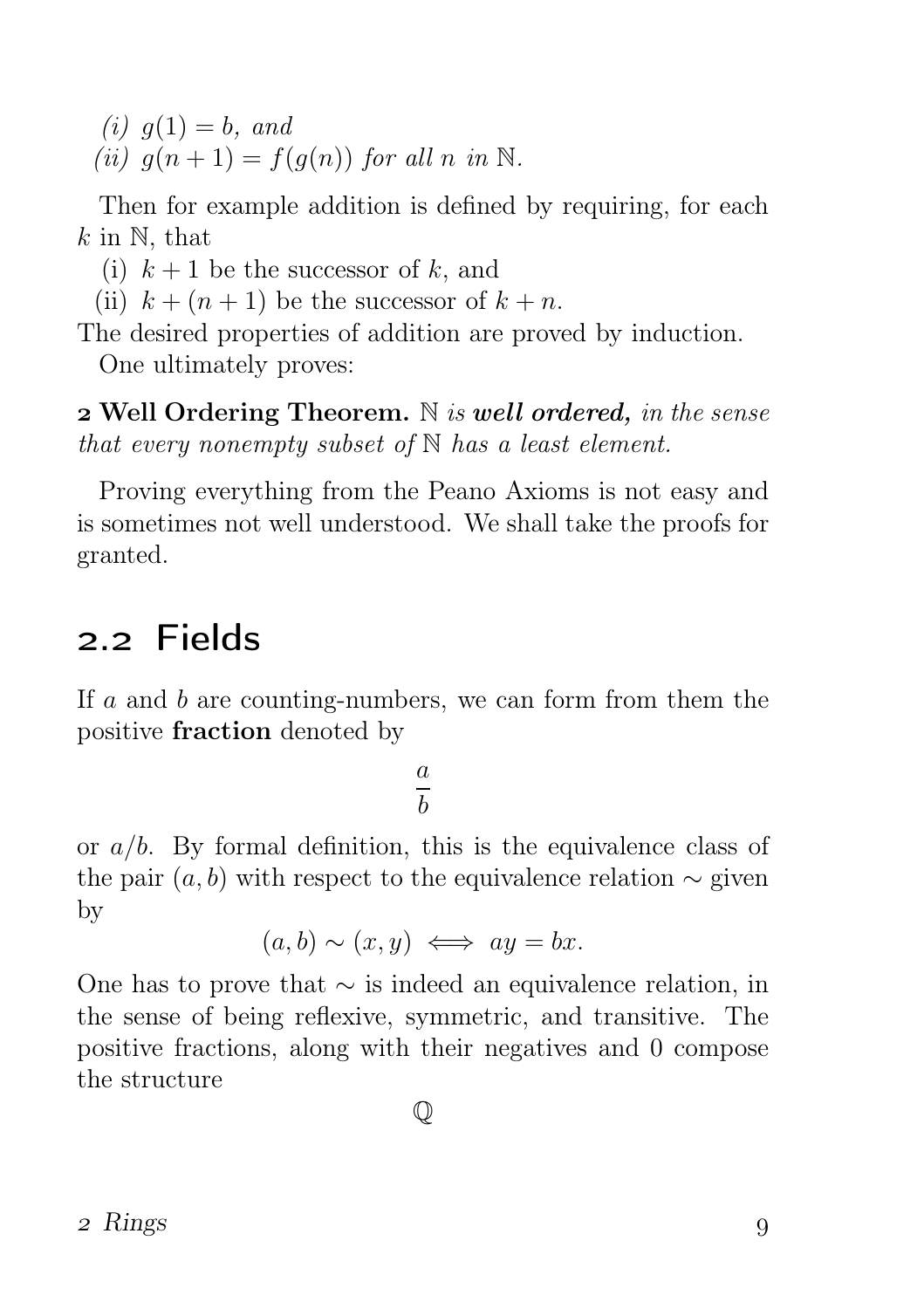(for "quotient"), which is an ordered ring in the natural way learned in school. Since, moreover, every nonzero fraction  $a/b$ has a **reciprocal** or multiplicative inverse, namely  $b/a$ , the ordered ring  $\mathbb Q$  is an ordered field. The ring  $\mathbb Z$  is a sub-ring of  $\mathbb Q$  when we identify every n in  $\mathbb Z$  with the fraction  $n/1$ . The ordering of  $\mathbb Z$  agrees with that of  $\mathbb Q$ . The elements of  $\mathbb Q$  are the rational numbers.

From the rational numbers, one obtains the ordered field  $\mathbb R$  of real numbers by an infinitary process. One can understand real numbers as Dedekind cuts, or as equivalence classes of Cauchy sequences, or Laurent series (and their negatives) in  $10^{-1}$  or some other base.

We shall not need real numbers as such, but the example of obtaining from  $\mathbb R$  the field  $\mathbb C$  of **complex numbers** will be useful.  $\mathbb C$  is first of all the real vector space  $\mathbb R \oplus \mathbb R$  i, which has basis  $\{1, i\}$ . One defines a commutative, associative operation of multiplication on this space by the rule

$$
i^2 + 1 = 0.
$$

Then every nonzero complex number  $a + bi$  has the reciprocal  $(a - bi)/(a^2 + b^2)$ , so  $\mathbb C$  is a field. From given finite fields, we shall obtain larger finite fields in a similar way.

## 2.3 Measurement

The word arithmetic derives from the Greek  $\dot{a}$ ριθμός, which denotes a number of things, as opposed to a pure or abstract number. In ordinary language, a number of things means some whole number of them, and at least two.

Instead of developing numbers arithmetically, ultimately by the Peano Axioms as in  $\S$ 2.1, we can work geometrically. The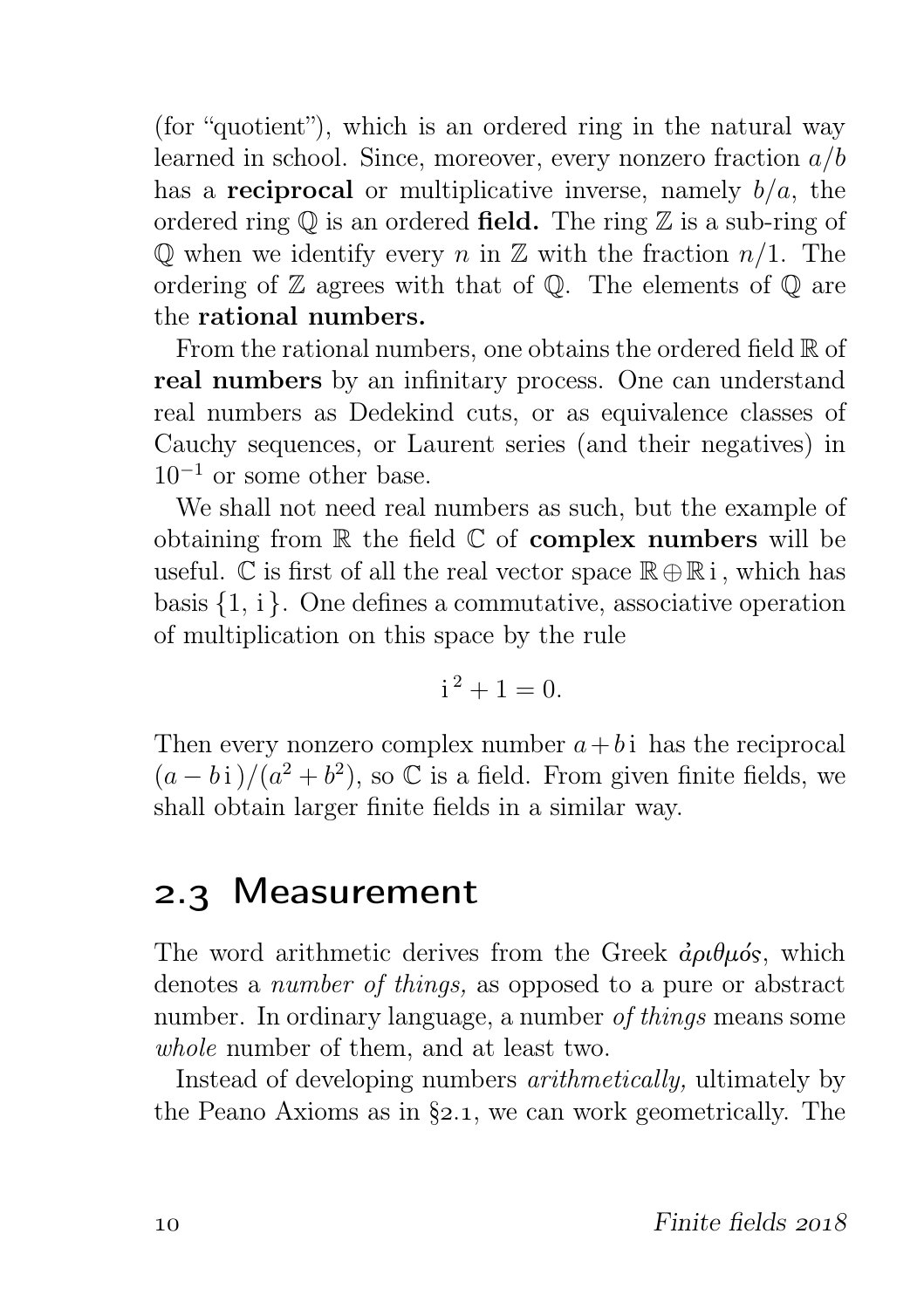$$
\begin{array}{cccc}\nB & O & C & A \\
\hline\nb & 0 & c & a\n\end{array}
$$

Figure 2.1: Geometric addition

third proposition of Book I of Euclid's *Elements*  $\left[3\right]$  allows us to add line segments by placing them end to end. By one of the so-called common notions of Euclid, we can just place one segment on top of another, in order to decide whether they are equal. Fixing one point as 0 on an infinite straight line, we obtain a binary operation of addition, so that, as in Figure 2.1, if  $AC$  and  $OB$  are equal as *directed* segments, then

$$
a+b=c.
$$

commutative, associative operation of addition on the points of the line, so that these points compose an abelian group. If in addition we designate one direction along the line, or one side of 0, as positive, this gives us a linearly ordered abelian group.

To define a commutative, associative operation of multiplication on the infinite line that distributes over addition, we need to select a positive point as 1, and we need to pass to a second dimension and define a notion of proportion, so as to prove what is known as Thales's Theorem [10]. Ultimately the straight line becomes the field of real numbers. The idea seems to be due to Descartes  $[1, 2]$ .

Without going so far, we can recursively define multiplication of real numbers  $by$  counting-numbers by the rules

$$
a \cdot 1 = a,
$$
  

$$
a \cdot (m+1) = a \cdot m + a.
$$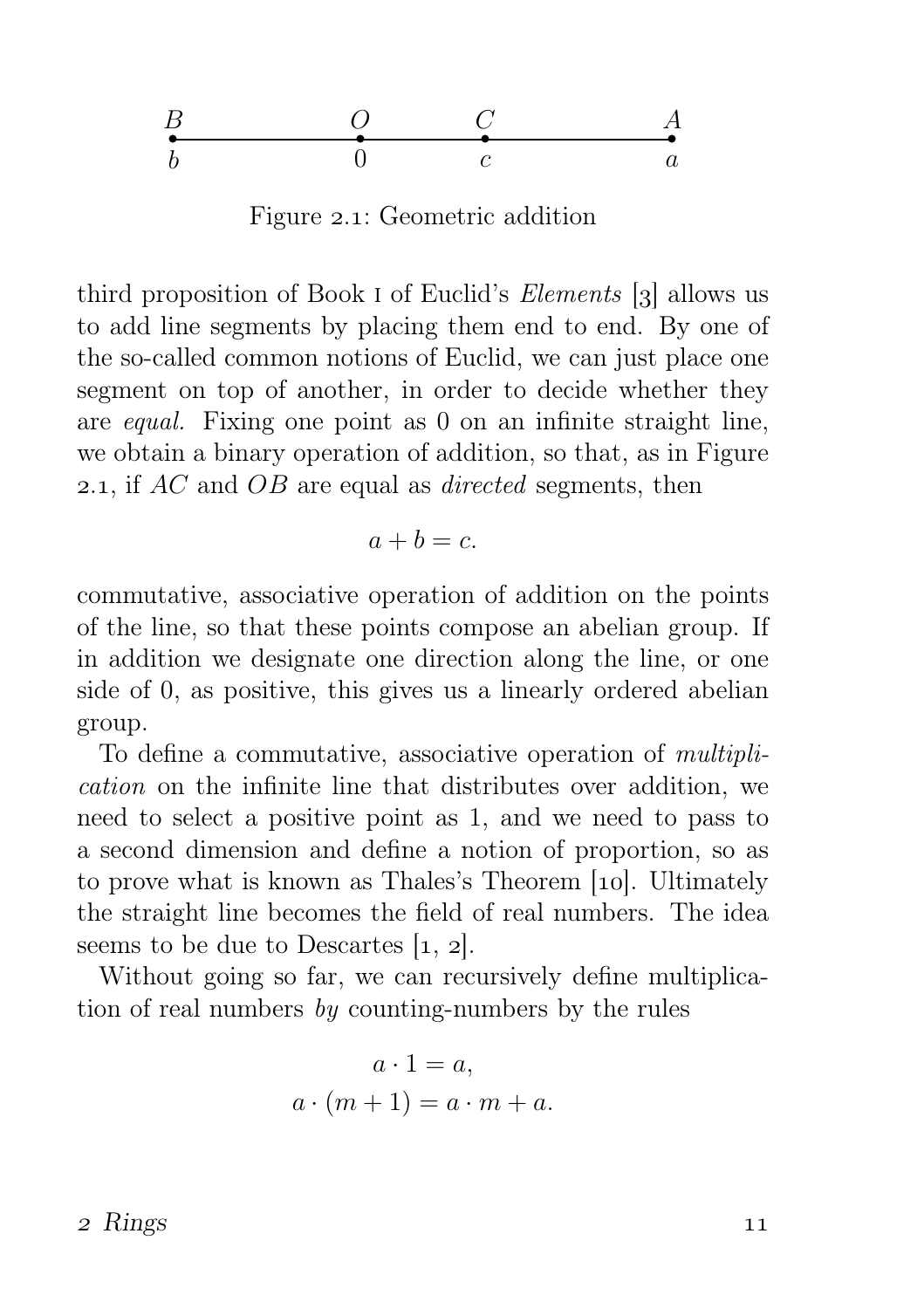

Figure 2.2: Measurement by 3

By induction,

 $a \cdot (k+m) = a \cdot k + a \cdot m$ ,  $a \cdot (k \cdot m) = (a \cdot k) \cdot m$ .

In a product  $a \cdot n$ ,

- $\bullet$  the real number  $a$  is the **multiplicand**, while
- the counting-number  $n$  is the **multiplier.**

If we write  $a \cdot n$  as b, then we say

- $n$  divides  $b$ , while
- $a$  measures  $b$  and is a submultiple of  $b$ , while  $b$  is a multiple of a.

When  $a$  is itself a counting-number, then

$$
a\cdot n=n\cdot a,
$$

though again one has to prove this by induction. When we multiply two counting-numbers then, we may forget the distinction between dividing and measuring.

Still the distinction may be useful. When we measure 8 by 3, we end up with a remainder of 2, as in Figure  $2.2$ . We can exactly divide any number—conceived as a line segment—by 3, as AB is divided into the three equal parts AC, CD, and DB in Figure 2.3.

If again  $b = a \cdot n$ , we may conceive a as a number of things, while  $n$  is a pure number, or at least a number of some other kind of thing, but b is a number of the same kind of thing as  $a$ .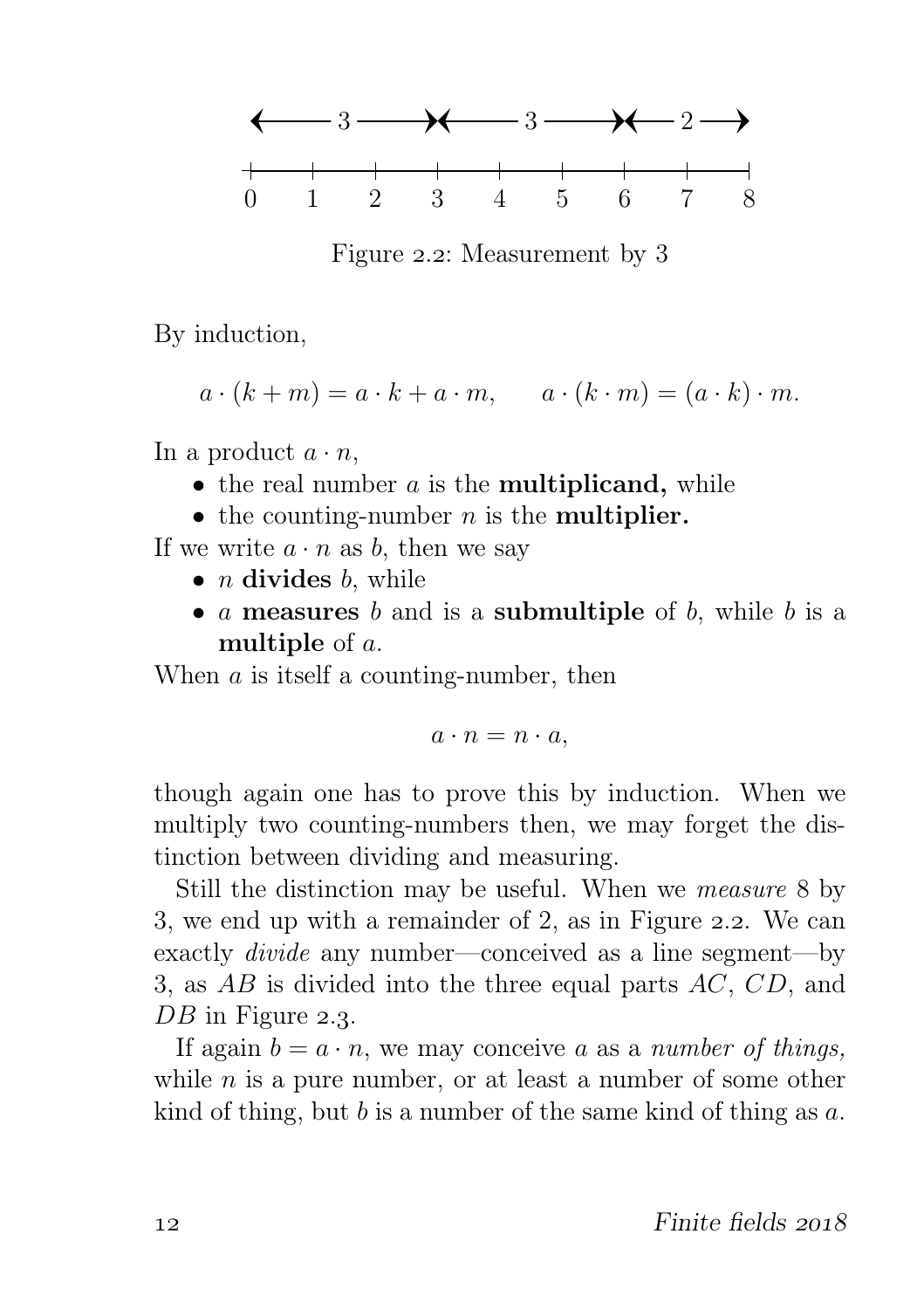

Figure 2.3: Division by  $3$ 

Here  $\alpha$  might be three apples, while  $n$  is a number of children, say four; then b is twelve apples. We can *divide* twelve apples among four children, so that each child ends up with three apples. We can measure twelve apples by three apples, ending up with four piles, each consisting of three apples.

Using the Euclidean language of measurement, in a letter to Bernard Frénicle de Bessy  $(1605-1675)$  written Thursday, October 18, 1640, Pierre de Fermat  $(1601-65)$  describes [4, p. ] what we now know as Fermat's Theorem (and shall prove on page  $38$ ). The emphasis is mine:

Tout nombre premier mesure infailliblement une des puissances − 1 de quelque progression que se soit, et l'exposant de la dite puissance est sous-multiple du nombre premier donné − ; et, après qu'on a trouvé la première puissance qui satisfait à la question, toutes celles dont les exposants sont multiples de l'exposant de la première satisfont tout de mème à la question.

In his Source Book in Mathematics,  $1200-1800$  [5, p. 28], Struik translates Fermat as saying "is a factor of" instead of measures evenly, "divisor" instead of submultiple.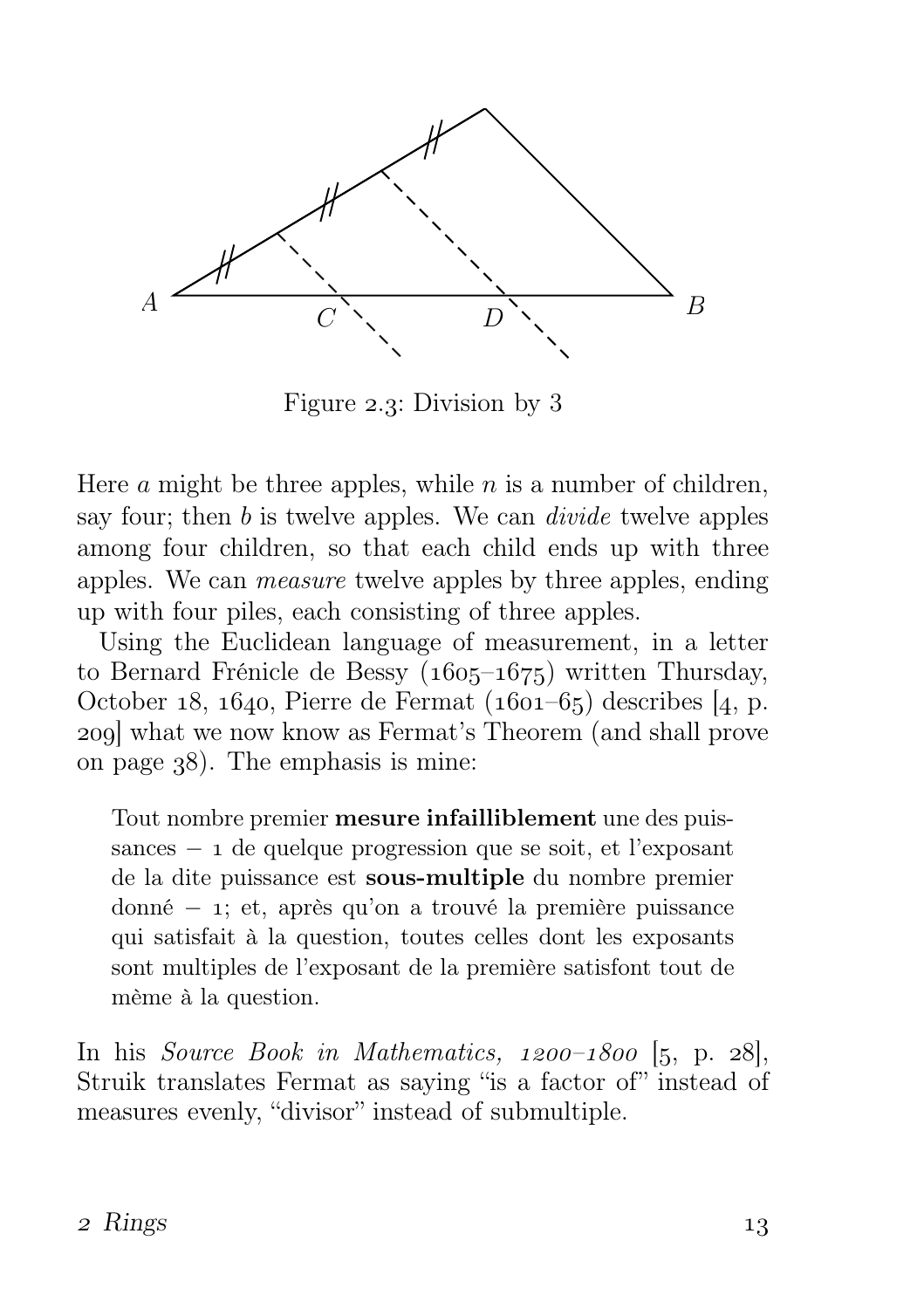Every prime number is always a factor *mesure infaillible*ment] of one of the powers of any progression minus 1, and the exponent of this power is a divisor of the prime number minus 1. After one has found the first power that satisfies the proposition, all those powers of which the exponents are multiples of the exponent of the first power also satisfy the proposition.

Struik misdates the letter as being of October 10,  $1640$ ; but such mistakes may be inevitable in such a compilation as his. He modernizes Fermat's language, but this may mean losing the geometrical sense of numbers that Fermat inherited from Euclid.

## 2.4 Division

In  $\mathbb Z$  or any ring, when an equation

$$
ax = b
$$

is soluble, one says that  $a$  divides  $b$ , or  $a$  is a divisor or factor of b, but also b is a **multiple** of a. In this case we use the abbreviation

$$
a \mid b
$$
.

I propose to say also that  $a$  measures  $b$  or is a submultiple of b. We may refer to the relation | itself as dividing or divisibility or measuring. We shall use the following all the time, especially  $(2.4)$ .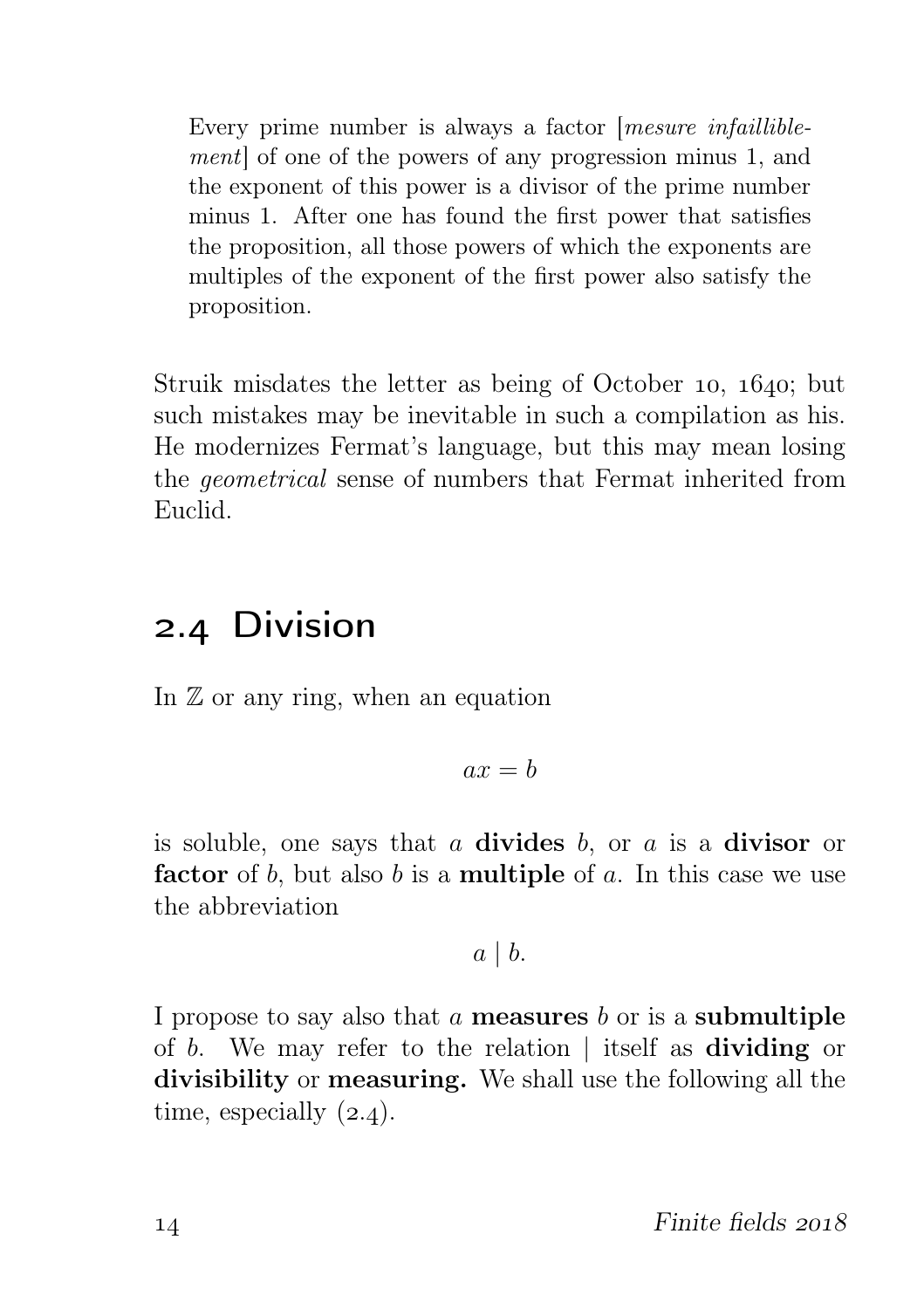**3 Theorem.** In any ring,

$$
a | 0,
$$
  
\n
$$
0 | a \implies a = 0,
$$
  
\n
$$
a | a,
$$
  
\n
$$
a | b \& b | c \implies a | c,
$$
  
\n
$$
a | b \& a | c \implies a | bx + cy.
$$
  
\n(2.4)

The ring  $\mathbb Z$  is special among rings for having the ordering that makes the following possible.

 $\Delta$  Theorem. In N.

$$
a \mid b \implies a \leqslant b.
$$

In particular, measuring  $( \cdot )$  is an ordering of N (though not linear).

The number of factors of an integer is finite. In particular, of two integers a and b, not both 0, there is a common factor that is *greatest* with respect to the usual linear ordering  $\lt$ . This greatest common divisor (or factor, or submultiple) is denoted by

 $gcd(a, b)$ .

We shall show that this is greatest with respect to divisibility  $( | )$  as well.

The following is also called the Division *Algorithm*, but it is rather a lemma that makes possible the Euclidean Algorithm described afterwards. Given two lengths a and b, the former being less, we can subtract  $\alpha$  from  $\bar{b}$  until what is left is less than  $a$ , again as in Figure 2.2. This is *measuring b* by  $a$ , and perhaps it is the performance of an algorithm; the following theorem proves that the algorithm works.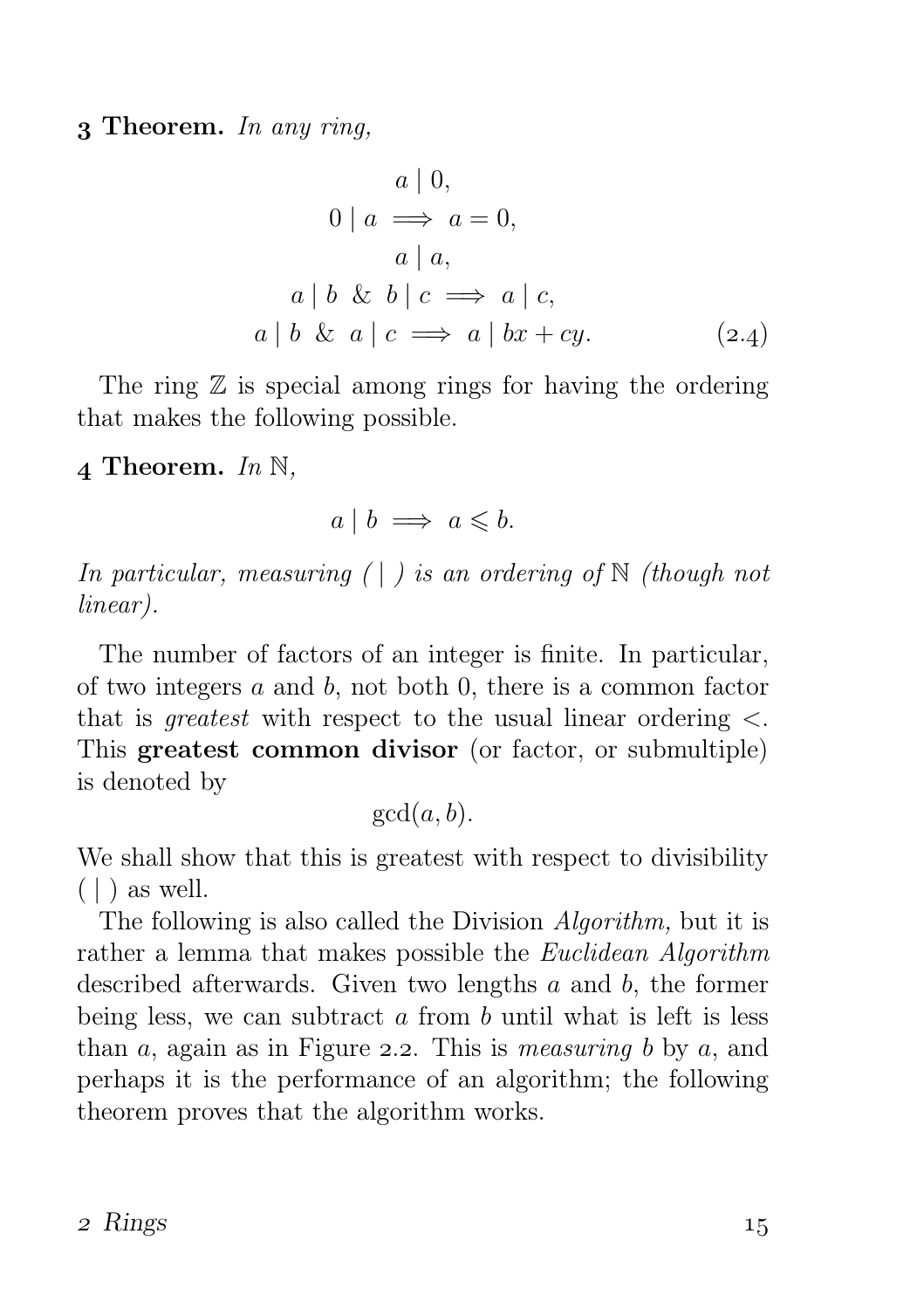5 Division Theorem. For all integers a and b, where  $a \neq 0$ , either  $a \mid b$ , or else the system

$$
b = ax + y \& 0 < y < |a|
$$

has a unique solution.

*Proof.* Assuming  $a \nmid b$ , let A be the subset

 ${b - ax : x \in \mathbb{Z}} \cap \mathbb{N}$ 

of  $\mathbb N$ . Then  $A$  is nonempty (why?); so it has a least element,  $r$ , and then for some  $q$ ,

$$
b = aq + r.\t\t(2.5)
$$

If  $r \geqslant |a|$ , so that  $0 \leqslant r - |a| < r$ , then, since also

$$
b = a(q \pm 1) + (r - |a|),
$$

we have that  $r - |a| \in A$ , but is less than the least element, which is absurd. Therefore  $0 \le r < |a|$ . Uniqueness is an exercise. exercise.

In  $(2.5)$ , r is the **remainder** of b after measurement (or division) by  $a$ , and  $q$  is the **quotient** of  $b$  by  $a$ .

Euclid gives the following as a porism (a corollary of the proof) of the second proposition of Book VII of the Elements. It is a consequence of the possibility of applying the Euclidean Algorithm, whereby we can compute the greatest common measure of 942 and 180 as follows.

$$
942 = 180 \cdot 5 + 42 \n180 = 42 \cdot 4 + 12 \n42 = 12 \cdot 3 + 6 \n12 = 6 \cdot 2,
$$
\n(2.6)

and therefore  $gcd(942, 180) = 6$ , since

16 Finite fields 2018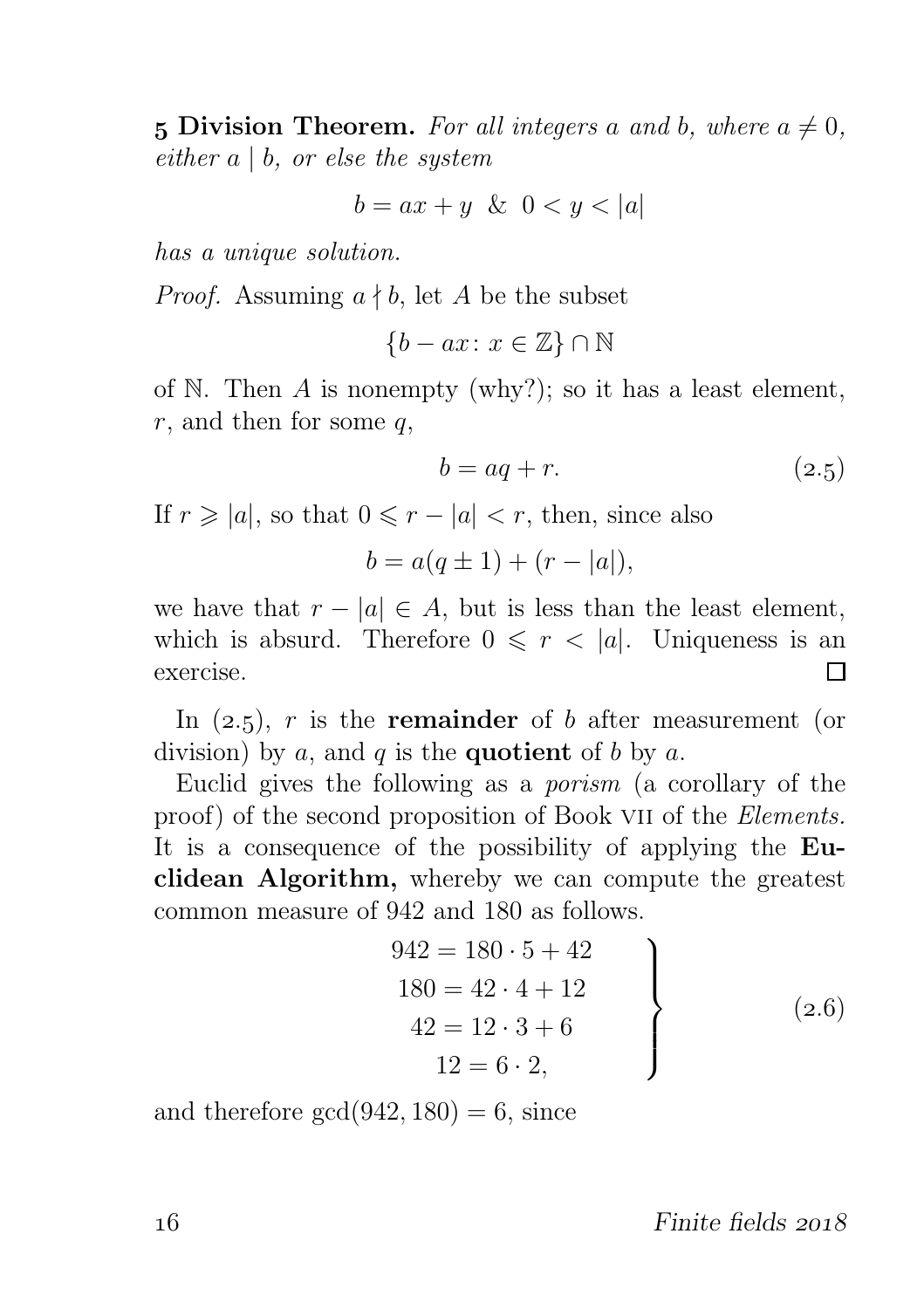- 6, measuring 12, measures in turn 42, 180, and 942;
- any common measure of 942 and 180 measures in turn 42, 12, and 6.

 Theorem. The greatest common measure of two countingnumbers is measured by their every common measure.

Proof. Given two unequal counting-numbers, we continually replace the larger by its remainder after measurement by the smaller, if this remainder exists. Thus if the original numbers are  $a_1$  and  $a_2$ , the former being greater, if possible we let

$$
a_1 = a_2 x_1 + a_3 \& a_2 > a_3,
$$

and in general, as far as possible,

$$
a_k = a_{k+1}x_k + a_{k+2} \& a_{k+1} > a_{k+2}.
$$

Every common measure of  $a_1$  and  $a_2$  is a common measure of  $a_3$ ,  $a_4$ , and so on, by  $(2.4)$ . Since the counting-numbers are well ordered, the strictly decreasing sequence of  $a_k$  must terminate in some  $a_n$ , so that

$$
a_{n-2} = a_{n-1}x_{n-2} + a_n,
$$
  

$$
a_{n-1} = a_nx_{n-1}.
$$

Then  $a_n$  measures  $a_{n-1}$ , and  $a_{n-2}$ , and so on up to  $a_1$ . Thus  $a_n$ is a common measure of  $a_2$  and  $a_1$ , and, since it is measured by every common measure, it must have been the greatest of these. П

Evidently we can apply the Euclidean Algorithm to arbitary integers, as long as one of them is not 0. As we have proved

#### $2 \text{ Rings}$   $17$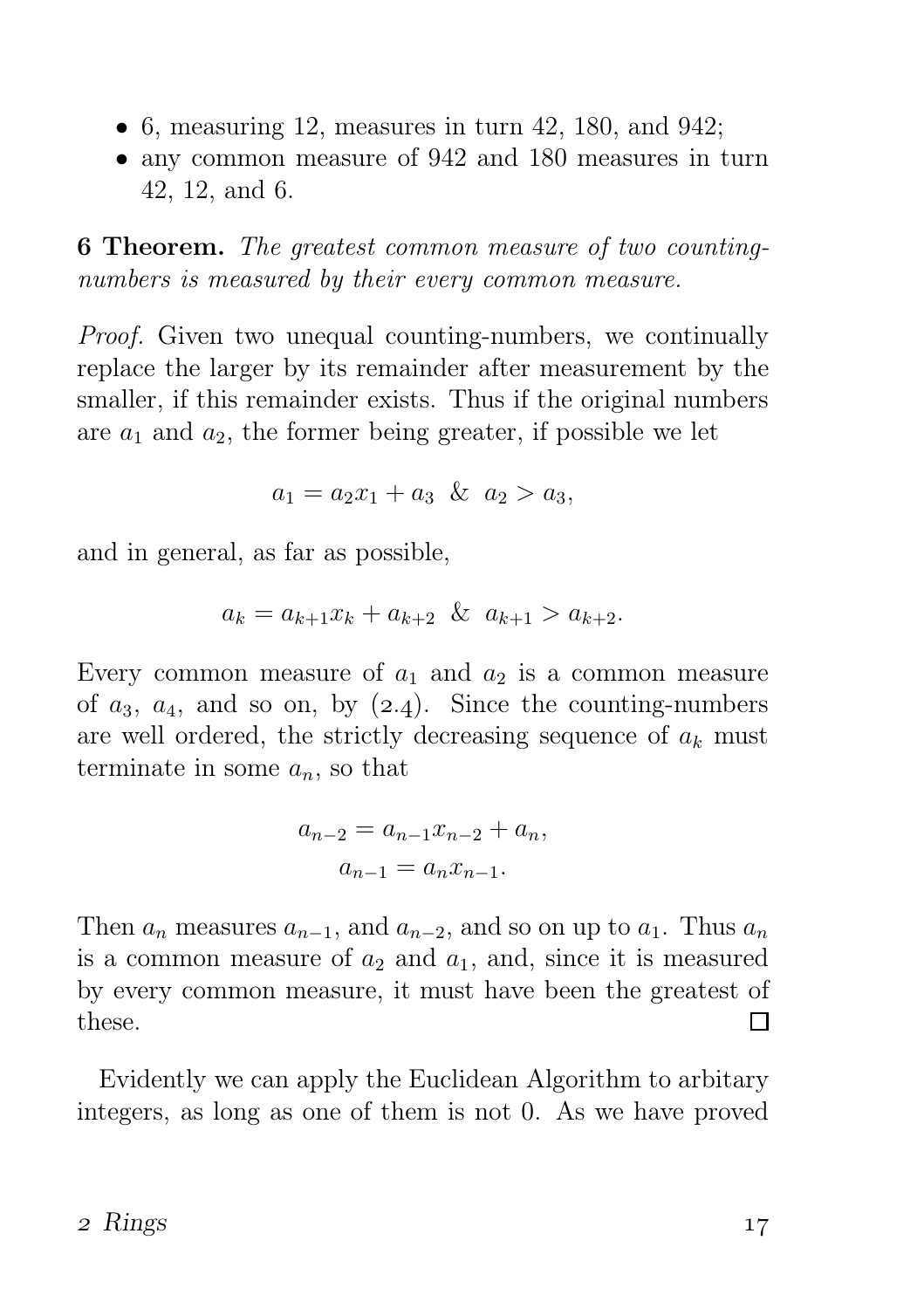it, Theorem 6 has the next result as a porism. Thus from the computations  $(2.6)$ , working backwards we have

$$
6 = 42 - 12 \cdot 3 = 42 - (180 - 42 \cdot 4) \cdot 3
$$
  
= 42 \cdot 13 - 180 \cdot 3 = (942 - 180 \cdot 5) \cdot 13 - 180 \cdot 3  
= 942 \cdot 13 - 180 \cdot 68.

**7 Bézout's Lemma.** In  $\mathbb{Z}$ , when a and b are not both 0, the equation

$$
\gcd(a, b) = ax + by.
$$

is soluble.

We can also prove Theorem 6 as a corollary of Bézout's Lemma, since there is a non-constructive proof of Bézout's Lemma, not relying on our first proof of Theorem 6.

Abstract proof of Bézout's Lemma. The set

$$
\{ax + by: (x, y) \in \mathbb{Z} \times \mathbb{Z}\}\tag{2.7}
$$

of integers has positive elements, such as  $|a| + |b|$ ; therefore the set has a least positive element. Let this be  $as + bt$  or d. If now r is the remainder of a after measurement by  $d$ , and  $q$ the quotient, then

$$
r = a - dq = a \cdot (1 - sq) - btq.
$$

Then r belongs to the set in (2.7), so  $r = 0$  by minimality of d. Thus  $d | a$ , and in the same way,  $d | b$ . Then d must be  $gcd(a, b)$ .  $gcd(a, b)$ .

There is a third way to prove Theorem 6. It is the method that Landau uses in his *Elementary Number Theory*  $[8, p. 14]$ ,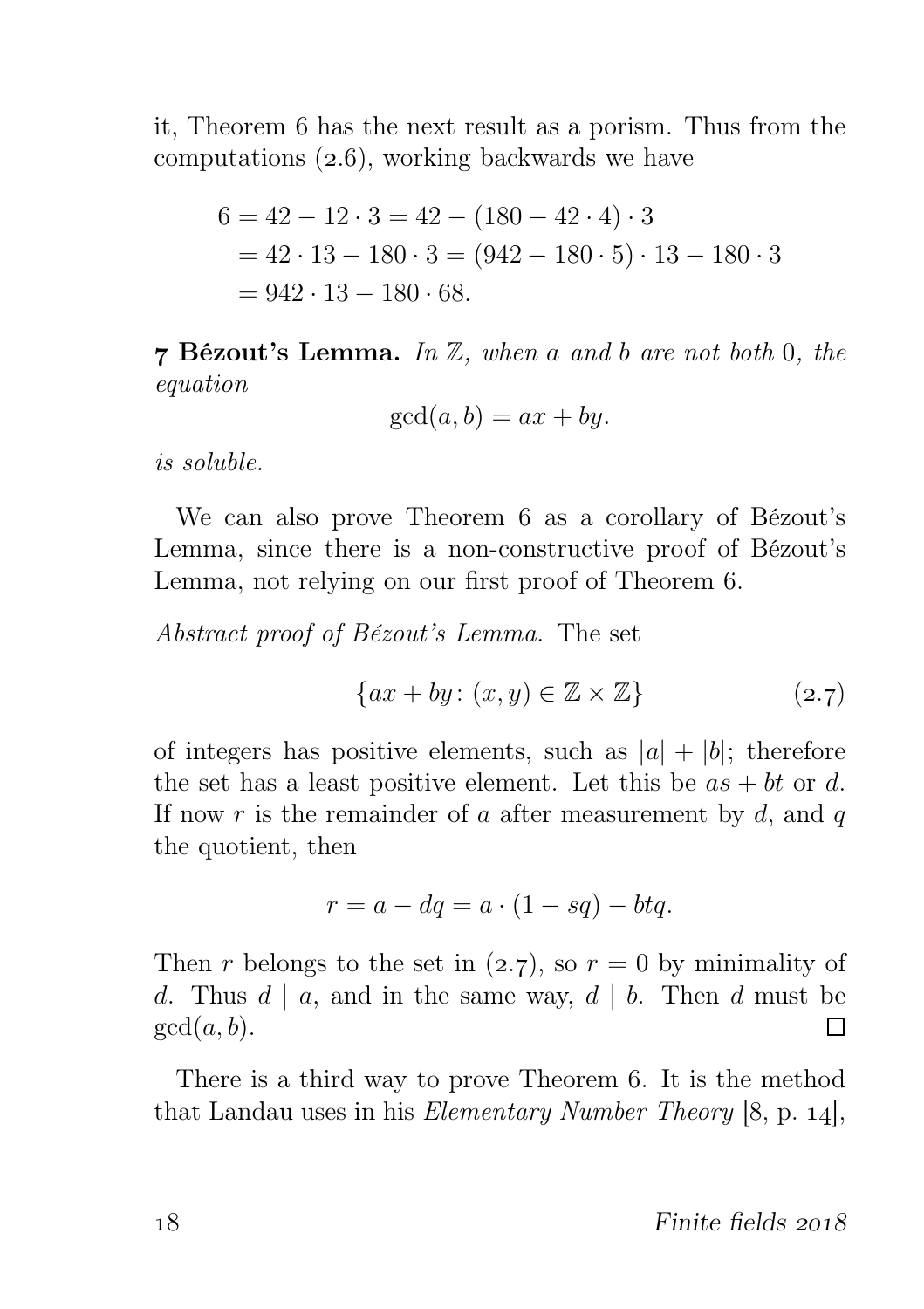and it will be useful to us. Since the product ab of any two counting-numbers  $a$  and  $b$  is a common multiple of them,  $a$ and b have a least common multiple, denoted by

lcm(a, b).

 Theorem. The least common multiple of any two countingnumbers measures every common multiple.

Proof. The remainder of a common multiple of a and b after measurement by  $lcm(a, b)$  is itself a common multiple of a and b, so it must be 0. П

 Corollary. For any counting-numbers a and b, their every common measure measures  $ab/\text{lcm}(a, b)$ , which itself is  $gcd(a, b)$ .

*Proof.* Note first that  $ab/\text{lcm}(a, b)$  is a common measure of a and b, since for example  $\operatorname{lcm}(a, b)/b$  is an integer and

$$
\frac{ab}{\operatorname{lcm}(a,b)} \cdot \frac{\operatorname{lcm}(a,b)}{b} = a.
$$

For any common measure c of a and b,  $ab/c$  is a common multiple of  $a$  and  $b$ , so

$$
\operatorname{lcm}(a,b) \left| \frac{ab}{c}, \right| \qquad c \left| \frac{ab}{\operatorname{lcm}(a,b)} \right|.
$$

Letting  $c = \gcd(a, b)$ , by Theorem 4 we conclude that the common measure  $ab/\text{lcm}(a, b)$  of a and b is greater than the greatest common measure, and so the two measures are equal.  $\Box$ 

#### $2 \text{ Rings}$   $19$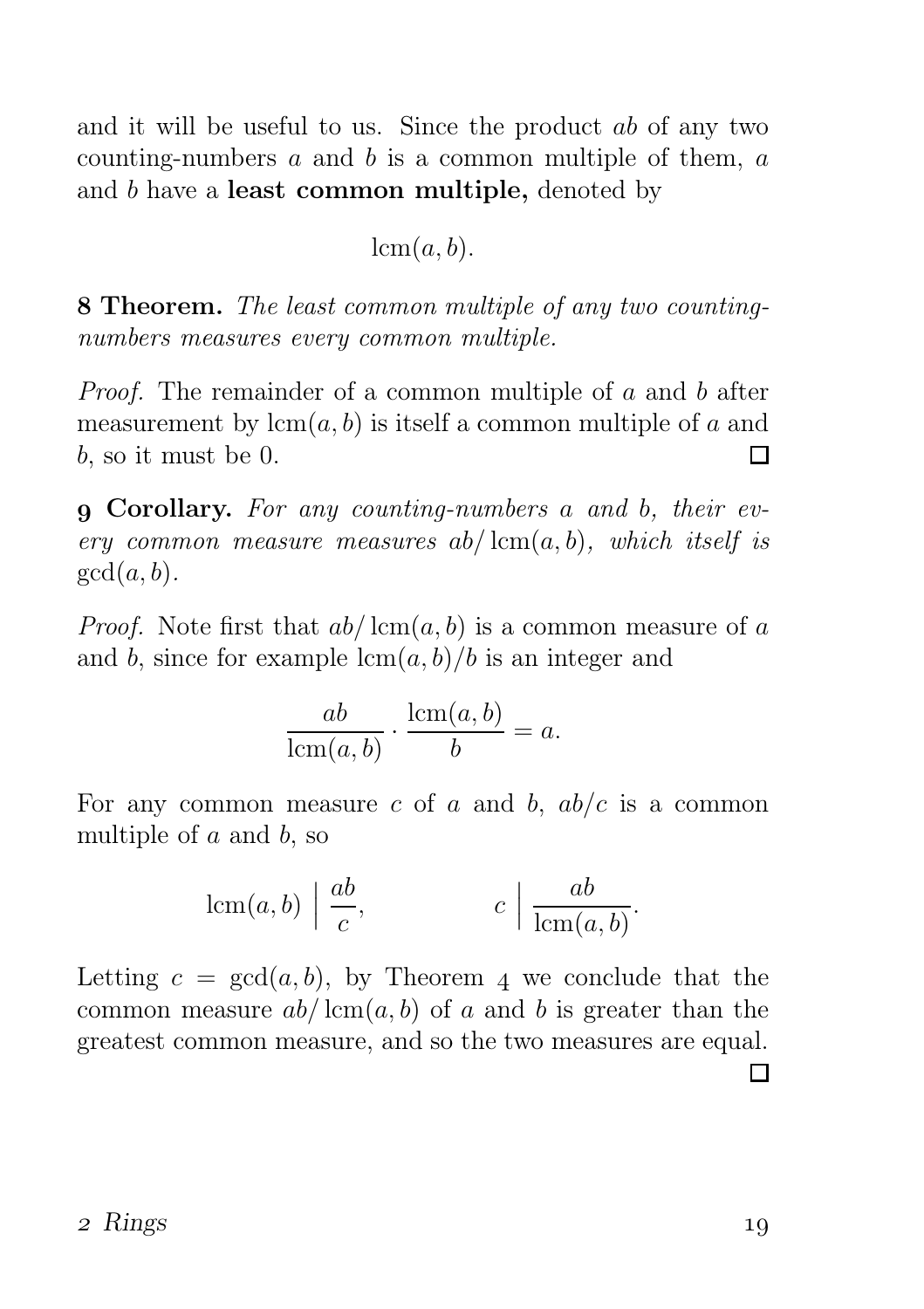## Analogy

## 3.1 Congruence

Gauss defined the terminology and notation of modulus and congruence at the beginning of the Disquisitiones Arithmeticae [6, 7]. In  $\mathbb{Z}$ , with respect to a given element n of N as a modulus ("little measure" in Latin), we define the relation of congruence by

$$
a \equiv b \iff n \mid a - b.
$$

If we need to make n explicit, instead of just  $a \equiv b$  we write

$$
a \equiv b \pmod{n}.
$$

Gauss does not use the following notation; but, assuming we have verified that congruence *modulo n* is indeed an equivalence relation, we may denote the congruence class of any k by  $[k]$ , and then we may define

$$
\mathbb{Z}_n = \{ [x] \colon x \in \mathbb{Z} \},\
$$

the set of congruence classes modulo n.

We prove now that  $\mathbb{Z}_n$  is a ring with precisely *n* distinct elements, namely  $[0], \ldots, [n-1].$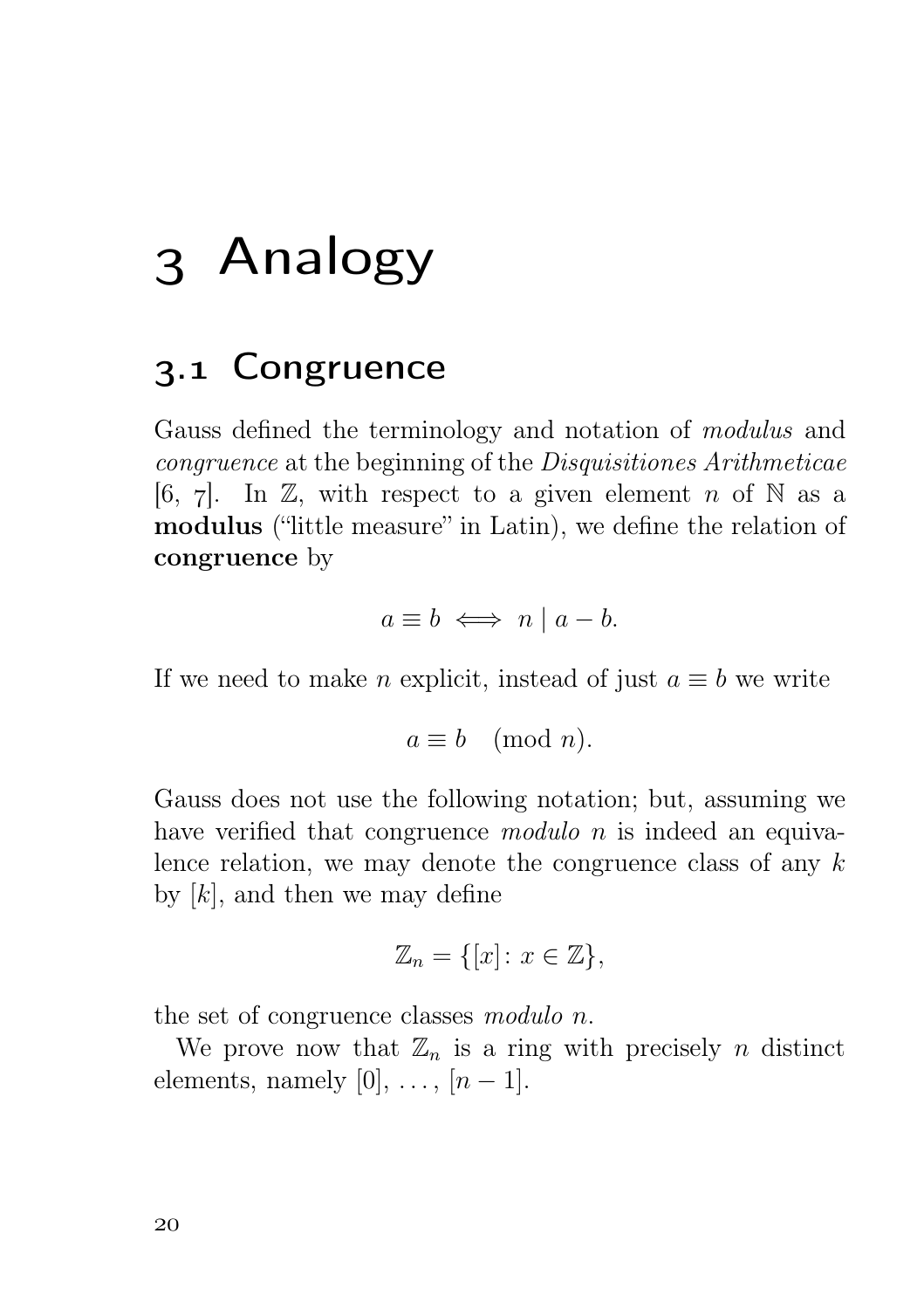**10 Theorem.** For all n in  $\mathbb{N}$ ,

$$
\mathbb{Z}_n = \{ [x] \colon 0 \leq x < n \},
$$
  

$$
|\mathbb{Z}_n| = n.
$$

Proof. The first equation follows from the Division Theorem. For the second equation, if  $0 \le a < b < n$ , then  $0 < b-a < n$ , so  $n \nmid b - a$ , and so  $a \not\equiv b \pmod{n}$ . П

**11 Theorem.** For all n in N, for all a, b, c, and d in  $\mathbb{Z}$ , if, modulo n,

$$
a \equiv c \And b \equiv d,
$$

then

$$
a + b \equiv c + d \& ab \equiv cd.
$$

This means the following definitions are valid on  $\mathbb{Z}_n$ :

$$
[x] + [y] = [x + y], \qquad [x] \cdot [y] = [xy].
$$

Then the identies  $(2.1), (2.2),$  and  $(2.3)$  that make Z a ring must be true in  $\mathbb{Z}_n$  as well, so this is a ring.

I said on page 8 that one can define addition and multiplication on N by means of the Recursion Theorem. However, the inductive property of N alone suffices for the definition, as Landau shows implicitly in Foundations of Analysis  $[9, 1, \S\$ 2, 4. If we accept Landau's proofs, then, since  $\mathbb{Z}_n$  also has the inductive property (and we shall use it in proving Fermat's Theorem on page  $38$ , we automatically obtain Theorem 11.

## 3.2 Prime numbers

In any ring, the elements with reciprocals are called **units**. The units of a ring compose an abelian group with respect to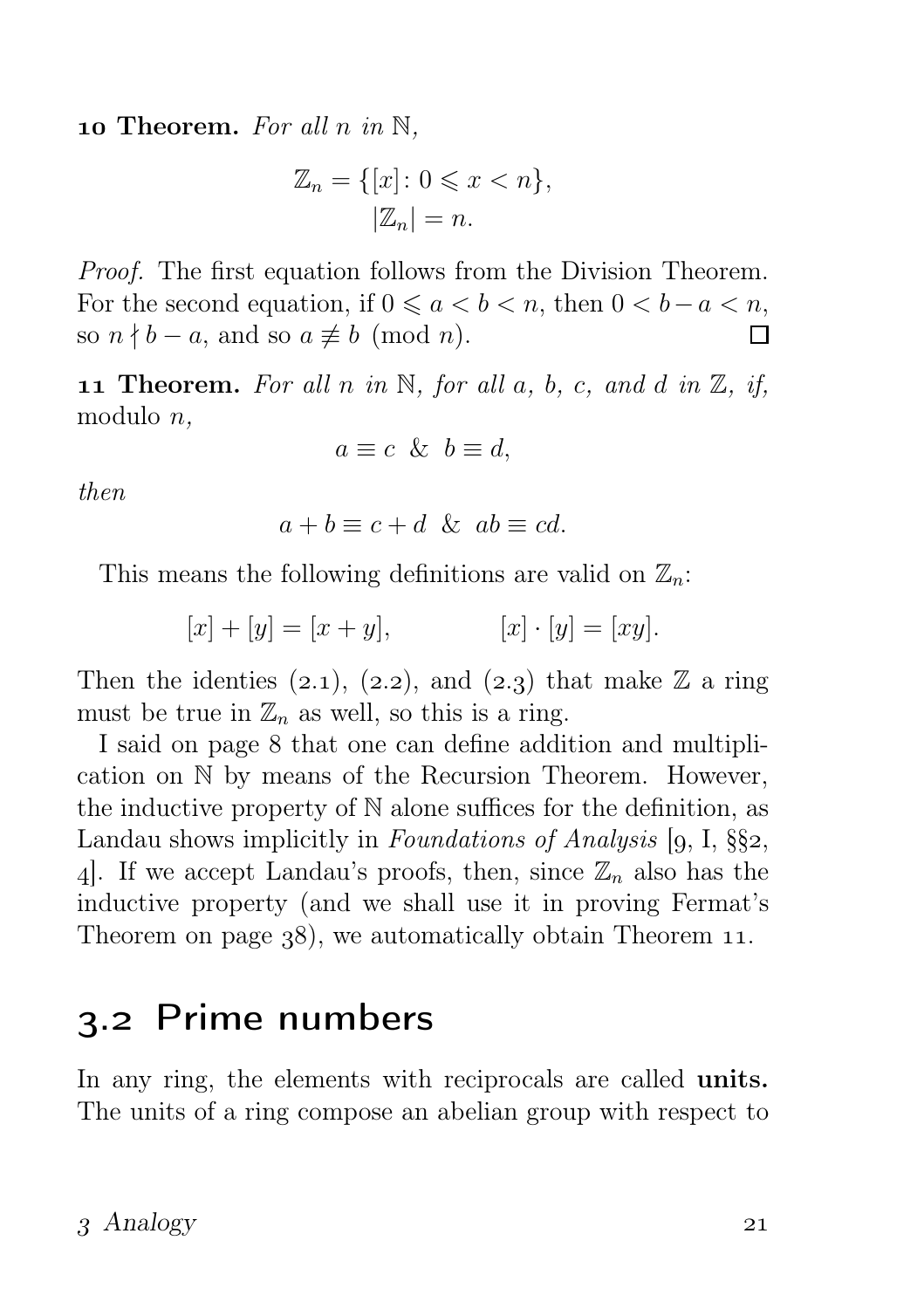multiplication, and if the ring is  $R$ , the group of units can be denoted by

 $R^{\times},$ 

where the superscript  $\times$  is a multiplication sign. The ring R is a field if and only if  $R^* = R \setminus \{0\}.$ 

Two integers are called **prime to one another** (or *relatively* prime, or co-prime) if their greatest common divisor is 1.

By  $(2.4)$ , modulo n,

$$
x \equiv y \implies \gcd(x, n) = \gcd(y, n).
$$

Thus the following makes sense.

**12 Theorem.**  $\mathbb{Z}_n^{\times} = \{ [x] \in \mathbb{Z}_n : \text{gcd}(x, n) = 1 \}.$ 

*Proof.* If  $[a] \in \mathbb{Z}_n^{\times}$ , so that, modulo n, the congruence

$$
ax \equiv 1 \tag{3.1}
$$

is soluble, then

$$
\gcd(a, n) = 1 \tag{3.2}
$$

since  $gcd(a, n)$ ,

- measuring a, measures  $ax$ ;
- measuring *n*, measures  $ax 1$ .

Conversely, if  $(3.2)$ , then by Bézout's Lemma, the equation

$$
ax + ny = 1
$$

is soluble, so  $(3.1)$  is soluble.

By definition, the **Euler phi-function** on  $\mathbb N$  is such that, for every *n* greater than 1,  $\varphi(n)$  is the number of counting numbers less than  $n$  that are prime to  $n$ . Symbolically,

$$
\varphi(n) = |\{x \in \mathbb{N} : x \leq n \& \gcd(x, n) = 1\}|.
$$

П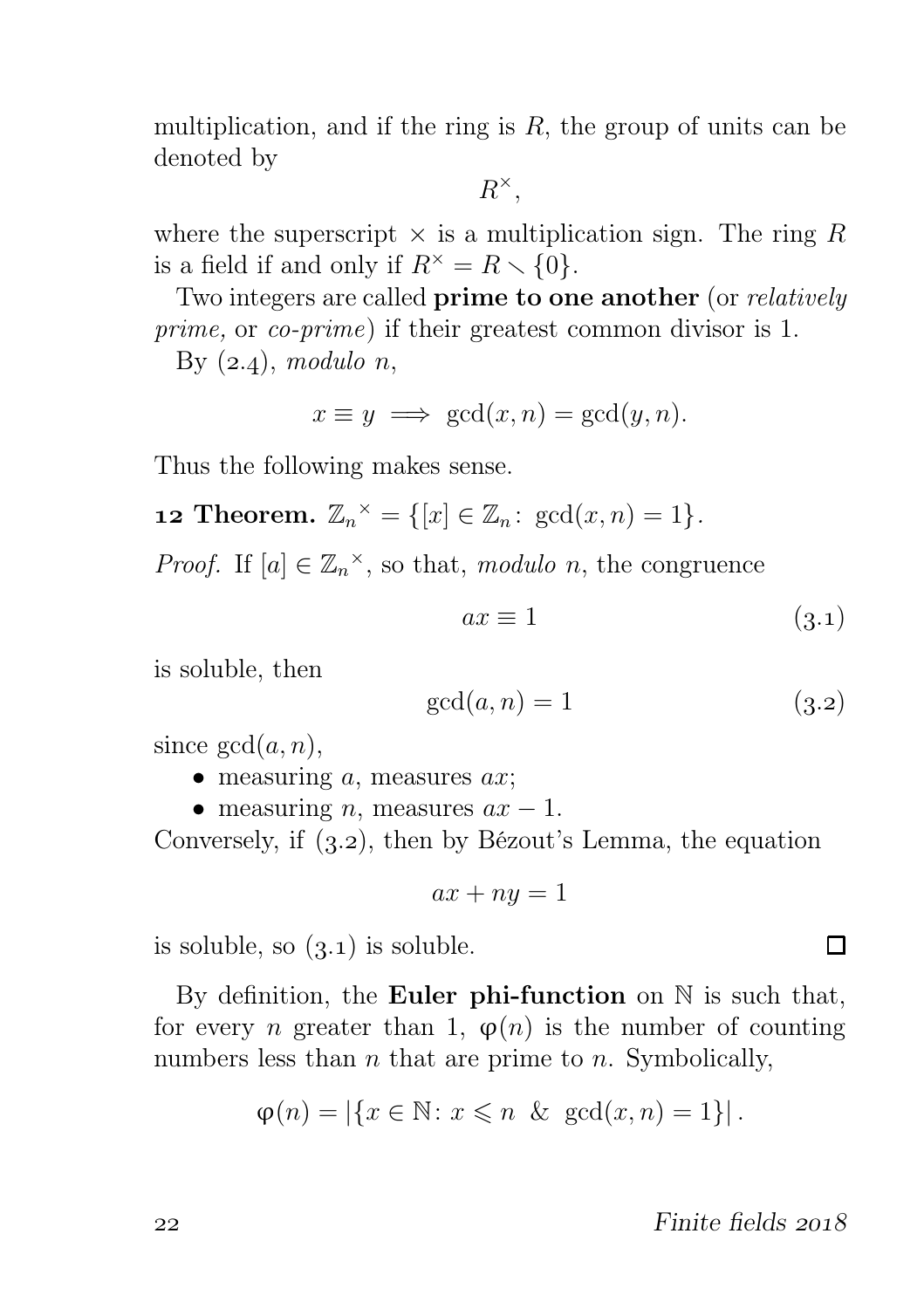We can replace the requirement  $x \leq n$  with  $x < n$  unless  $n = 1$ . By Theorems 10 and 12,

$$
\varphi(n) = |\mathbb{Z}_n^\times| \,. \tag{3.3}
$$

We shall show how to calculate this number in Theorems  $16$ and  $19$ .

In any ring  $R$ , two nonzero elements  $a$  and  $b$  are **associates** if the equation  $ax = b$  is soluble by a unit. Being associated this way is an equivalence relation. A nonzero non-unit is called irreducible if its only factors are units and associates. Thus if a nonzero element  $\pi$  of a ring R is irreducible, this means

$$
\pi \notin R^{\times},
$$
  

$$
\pi = ab \& b \notin R^{\times} \Longrightarrow a \in R^{\times}.
$$

Euclid refers to each positive irreducible of  $\mathbb Z$  as  $\pi \rho \hat{\omega} \tau$  os "first," or in Anglicized Latin prime, because the irreducibles in N are first in measuring ( | ). Here it is worthwhile to recall from page 10 that 1 is not an  $\dot{\alpha}$ ριθμός. By the well-ordering of  $\mathbb N$ , along with its relation to measuring given by Theorem 4, every element has a prime factorization, meaning it can be written as a product of primes. Even 1 is the product of the empty set of primes.

**13 Theorem.** The ring  $\mathbb{Z}_n$  is a field if and only if n is prime.

*Proof.* There are three possibilities for  $n$ .

1. Having but a single element,  $\mathbb{Z}_1$  is not a field, since  $1 \neq 0$ in every field.

2. If  $a > 1$  and  $b > 1$ , then, modulo ab,  $a \not\equiv 0$ , but  $ab \equiv 0$ , so a has no inverse in  $\mathbb{Z}_{ab}$ , and this cannot be a field.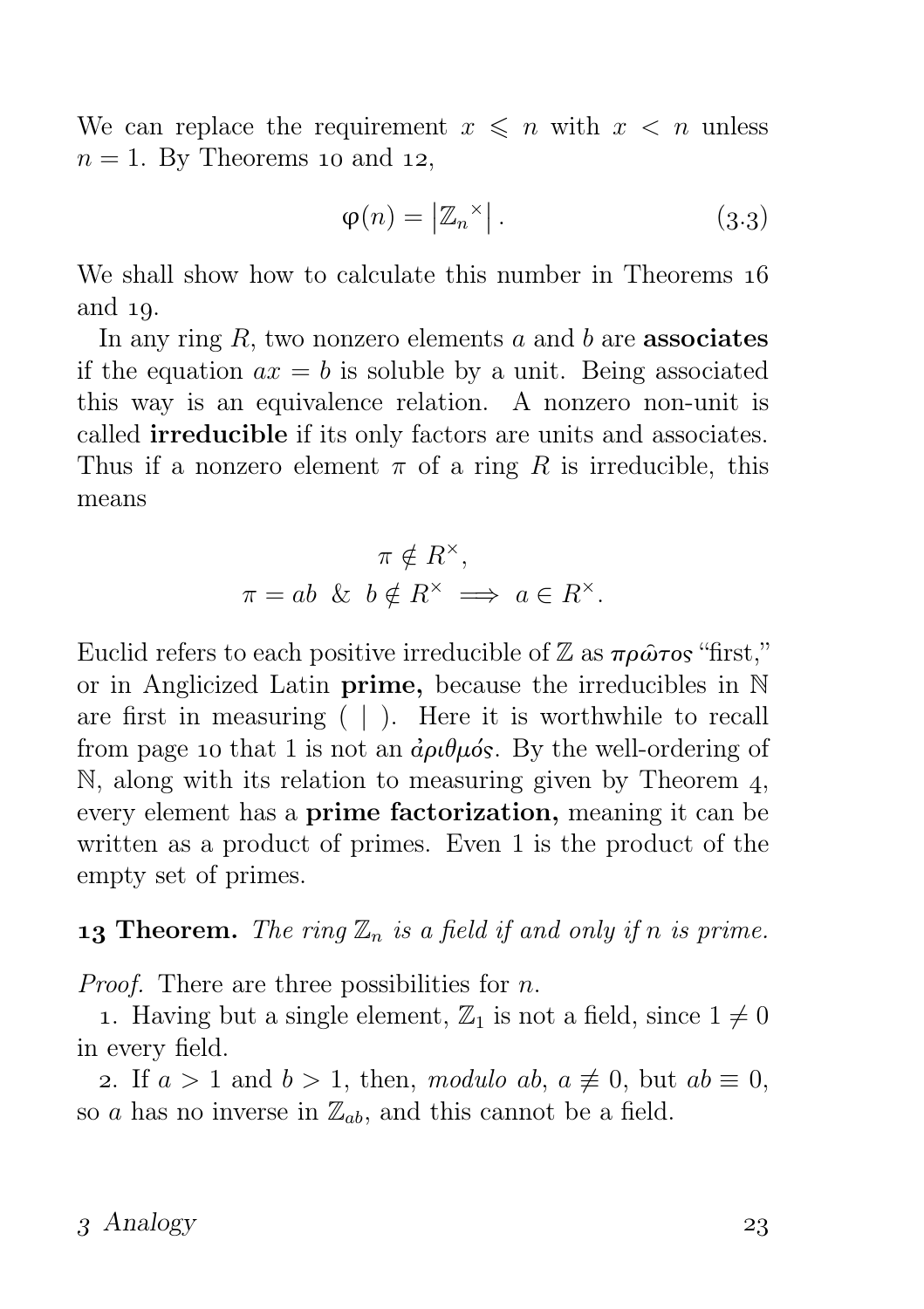3. For all primes  $p$ , by Theorem 12,

$$
\mathbb{Z}_p^{\times} = \{ [x] \in \mathbb{Z}_p : 0 < x < p \} = \mathbb{Z}_p \setminus \{ 0 \}. \qquad \Box
$$

To emphasize that it is a field, we shall write  $\mathbb{Z}_p$  as

$$
\mathbb{F}_p.
$$

The following is Proposition 30 of Book VII of the *Elements*.

**14 Euclid's Lemma.** In  $\mathbb{Z}$ , for all primes p,

$$
p \mid ab \And p \nmid a \implies p \mid b. \tag{3.4}
$$

*Proof from Theorem 13.* We can rewrite  $(3.4)$  in terms of congruence modulo p:

$$
ab \equiv 0 \& a \not\equiv 0 \implies b \equiv 0. \tag{3.5}
$$

This is true since  $\mathbb{F}_p$  is a field.

*Proof from Bézout's Lemma.* By hypothesis,  $gcd(p, a) = 1$ , so by Bézout's Lemma we can solve the equations

$$
px + ay = 1,
$$
  

$$
pbx + aby = b.
$$

Since  $p$  divides the left member of the latter equation, it must divide b.  $\Box$ 

Before continuing, let us note some applications of Euclid's Lemma.

15 Fundamental Theorem of Arithmetic. Prime factorizations of counting-numbers are unique.

П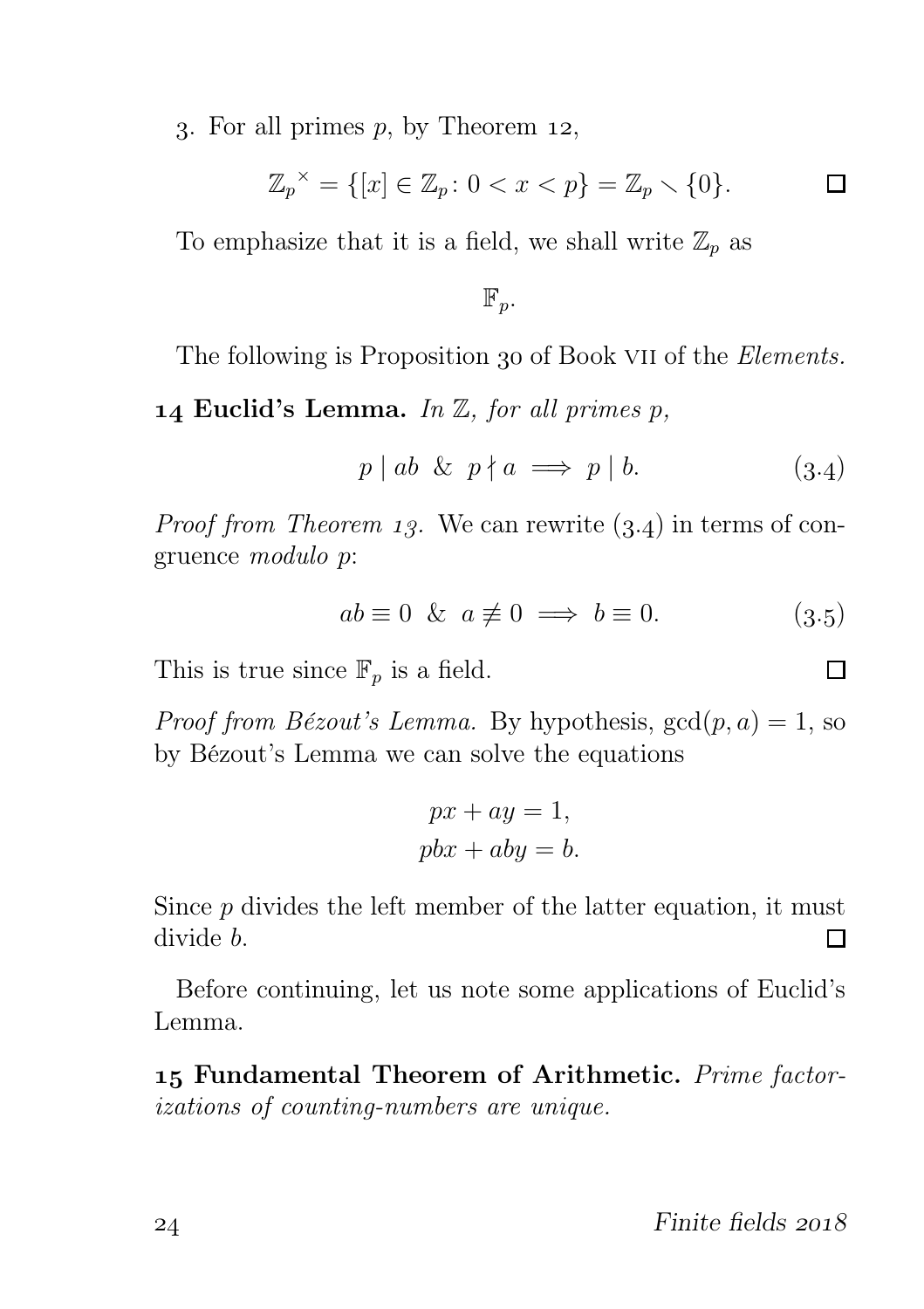*Proof.* Suppose  $p_1 \cdots p_m = q_1 \cdots q_n$ , where each  $p_i$  or  $q_j$  is prime, and

$$
p_1 \leqslant \ldots \leqslant p_m, \qquad q_1 \leqslant \ldots \leqslant q_n.
$$

Then  $p_1 | q_1 \cdots q_n$ , so by Euclid's Lemma,  $p_1$  divides one of the  $q_i$  and is therefore equal to it. Likewise,  $q_1$  is equal to some  $p_i$ . Then

$$
p_1 = q_j \geqslant q_1 = p_i \geqslant p_1,
$$

so  $p_1 = q_1$ . Now  $p_2 = q_2$ , and so forth, and  $m = n$ .

In some rings, irreducible factorizations exist, but they are not unique. Thus for example when we define

$$
\mathbb{Z}[\sqrt{-5}] = \{x + y\sqrt{-5} : (x, y) \in \mathbb{Z} \times \mathbb{Z}\}\tag{3.6}
$$

this is a sub-ring of  $\mathbb C$  in which

$$
2 \cdot 3 = 6 = (1 + \sqrt{-5})(1 - \sqrt{-5}).
$$

The two different factorizations of 6 are irreducible, as one can prove by means of the multiplicative function  $z \mapsto |z|^2$  from  $\mathbb{Z}[\sqrt{-5}]$  to  $\mathbb{N} \cup \{0\}$ . However, none of the irreducible factors 2, 3, and  $1 \pm \sqrt{-5}$  is prime. Apparently the term "ring" comes from examples like  $\mathbb{Z}[\sqrt{-5}]$ , where, in squaring  $\sqrt{-5}$ , we circle back to Z.

**16 Theorem.** If p is prime and  $n \in \mathbb{N}$ , then

$$
\varphi(p^n) = p^n - p^{n-1}.
$$

Proof. We use that

$$
\varphi(p^n) = p^n - |\{ [x] \in \mathbb{Z}_{p^n} \colon \gcd(p^n, x) > 1 \}|.
$$

 $3$  Analogy  $25$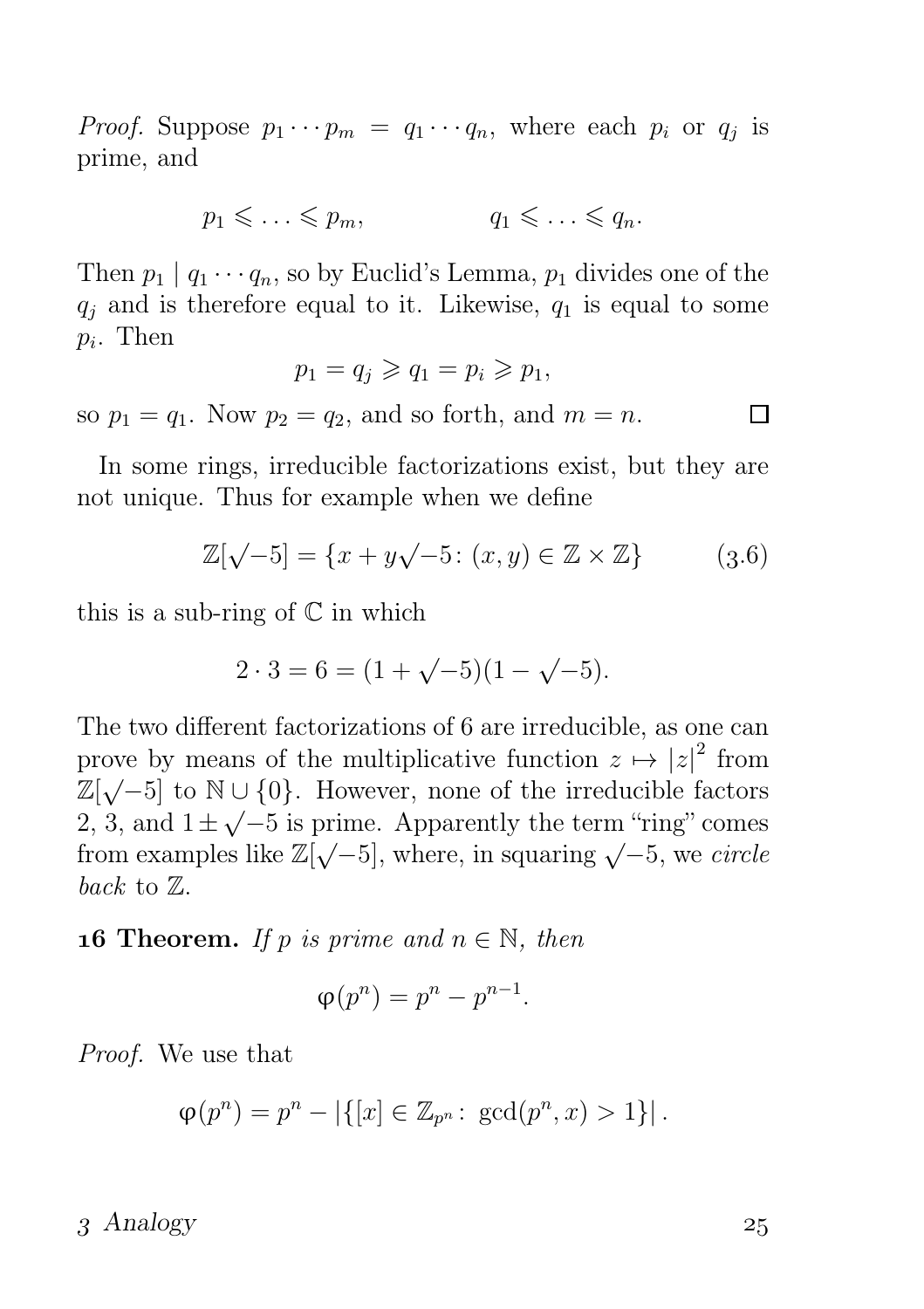By Euclid's Lemma, the only prime factor of  $p^n$  is p, so

$$
\gcd(p^n, x) > 1 \iff p \mid x.
$$

This yields the claim.

By Theorem 8, numbers are congruent modulo  $k$  and  $m$  if and only if they are congruent modulo  $\text{lcm}(k, m)$ . This gives uniqueness in the following.

**17 Chinese Remainder Theorem.** If  $gcd(k, m) = 1$ , then every system

$$
z \equiv a \pmod{k}, \qquad z \equiv b \pmod{m}
$$

has a solution that is unique modulo km.

Proof. The desired solution is

$$
z \equiv amy + b kx \pmod{km},
$$

where  $kx + my = 1$ .

**18 Corollary.** If  $gcd(k, m) = 1$ , then the ring homomorphism

$$
[x] \mapsto ([x], [x]) \tag{3.7}
$$

from  $\mathbb{Z}_{km}$  to  $\mathbb{Z}_k \times \mathbb{Z}_m$  is an isomorphism.

**19 Theorem.** If  $gcd(k, m) = 1$ , then

$$
\varphi(km) = \varphi(k) \cdot \varphi(m).
$$

*Proof.* Restricted to  $\mathbb{Z}_k^{\times}$ , The isomorphism in (3.7) is surjective onto  $\mathbb{Z}_k^{\times} \times \mathbb{Z}_m^{\times}$  by Euclid's Lemma: if  $gcd(k, x)$  and  $gcd(m, x)$  are both 1, then  $gcd(km, x)$  must be 1.  $\Box$ 

 $26$  Finite fields  $2018$ 

Π

П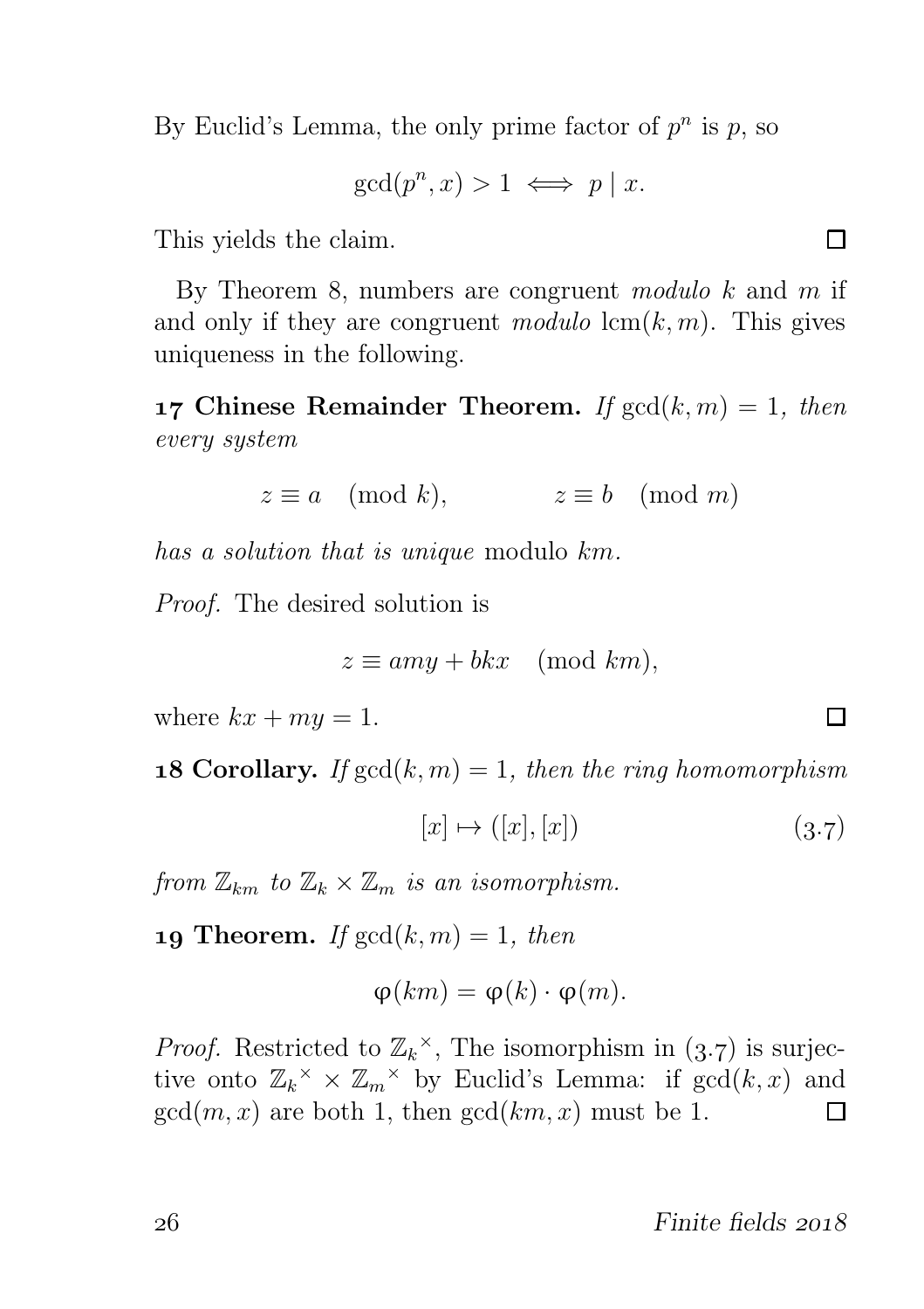The property  $(3.5)$  of  $\mathbb{F}_p$  that is analogous with  $(3.4)$  can be written as

$$
xy = 0 \& x \neq 0 \implies y = 0
$$

for an arbitrary field. A *ring* where this holds along with  $0 \neq 1$ is called an integral domain. All fields are integral domains, but  $\mathbb Z$  is an integral domain that is not a field. The example  $\mathbb{Z}_4$  is not even an integral domain.

#### **20 Theorem.** Every finite integral domain is a field.

*Proof.* Let R be a finite integral domain and  $a \in R \setminus \{0\}$ . The function  $x \mapsto ax$  having domain  $R \setminus \{0\}$  has range included in  $R \setminus \{0\}$ , since if  $b \neq 0$  in R, then  $ab \neq 0$ . Similarly, the function is injective:

$$
ab = ac \implies a(b - c) = 0 \implies b - c = 0 \implies b = c.
$$

By the Pigeonhole Principle, the function must be surjective. In particular, the equation  $ax = 1$  must have a solution.  $\Box$ 

By analogy with the rules for an integral domain, and especially considering Euclid's Lemma, we say a nonzero element  $\pi$  of an arbitrary ring R is **prime** if

$$
\pi \notin R^{\times},
$$
  

$$
\pi \mid xy \& \pi \nmid x \implies \pi \mid y.
$$

In these terms, Euclid's Lemma is that positive irreducibles of  $\mathbb Z$  are prime and that, when p is such, then  $\mathbb Z_p$  is an integral domain. There is a partial converse that holds more generally:

21 Theorem. In an integral domain, primes are irreducible.

#### $3$  Analogy  $27$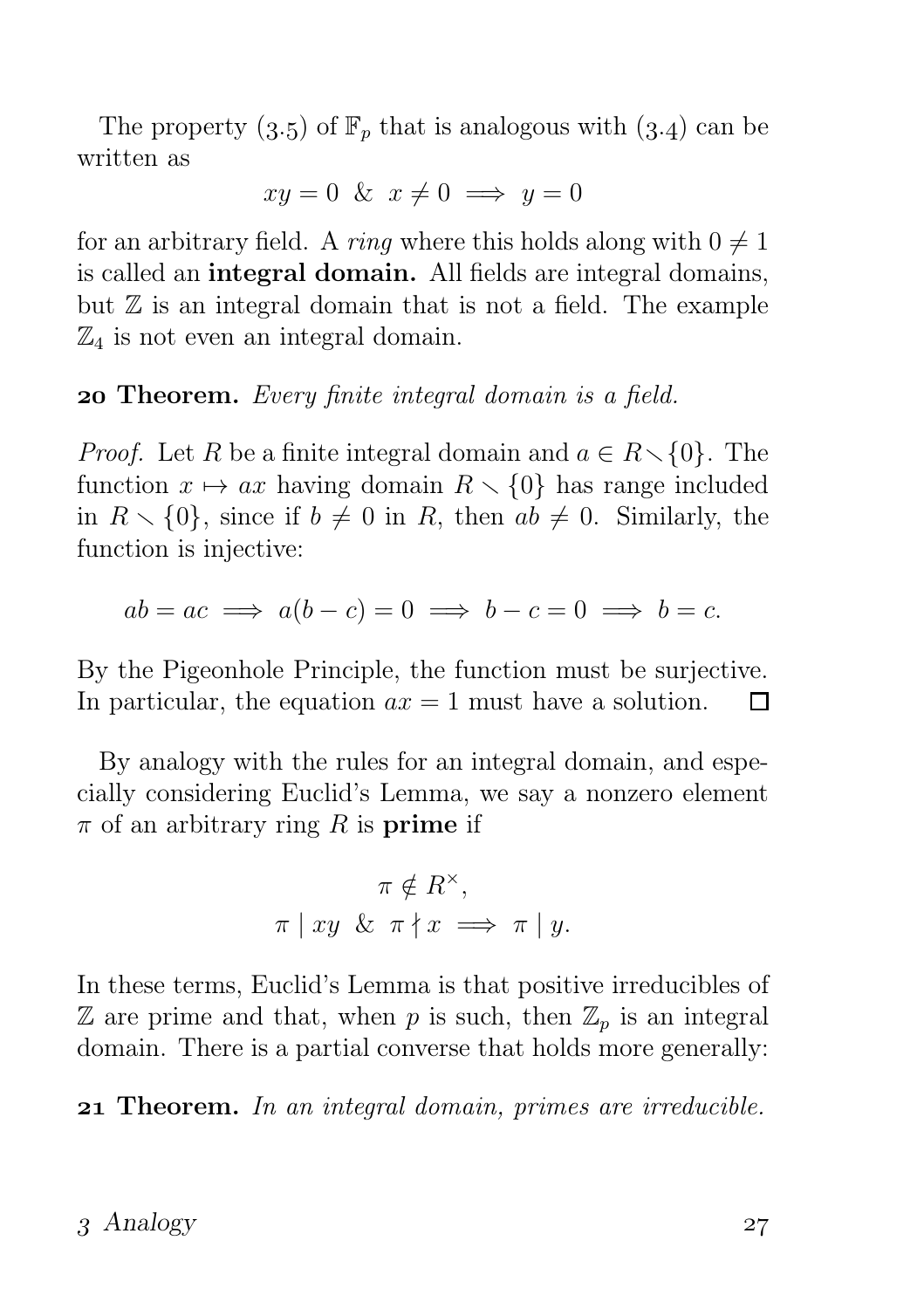*Proof.* In an integral domain, suppose a prime  $\pi$  is equal to ab. Then  $\pi | ab$ , so we may assume  $\pi | a$ , and so there is x such that  $\pi x = a$ . Then

$$
\pi xb = ab = \pi,
$$
  

$$
xb = 1
$$

since we are in an integral domain. In particular, b is a unit. П

The proof fails for arbitrary rings. Thus in  $\mathbb{Z}_6$ , 2 is prime, since the multiples of 2 are 0, 2, and 4, and these are products as follows:

$$
0 = 2 \cdot 3 \n= 3 \cdot 4 \n= 0x,
$$
\n
$$
2 = 2 \cdot 4 \n= 4 \cdot 5 \n= 4 \cdot 5,
$$
\n
$$
4 = 2 \cdot 2 \n= 4 \cdot 4 \n= 4 \cdot 5,
$$

and 2 measures a factor in each case. However, since  $2 = 2 \cdot 4$ , it is not irreducible.

## . Polynomials

It will now be useful to define

$$
\mathbf{w} = \{0, 1, 2, \dots\} = \{0\} \cup \mathbb{N} = \{x \in \mathbb{Z} : x \geq 0\},\
$$

the set of natural numbers or non-negative integers. (Here  $\omega$  is the minuscule Greek omega.)

For any field  $K$ , we can form an infinite-dimensional vectorspace over K having the formal basis  $\{X^n : n \in \omega\}$ . An arbitrary element  $f$  of this space can be written as

$$
\sum_{n\in\omega}f_nX^n,
$$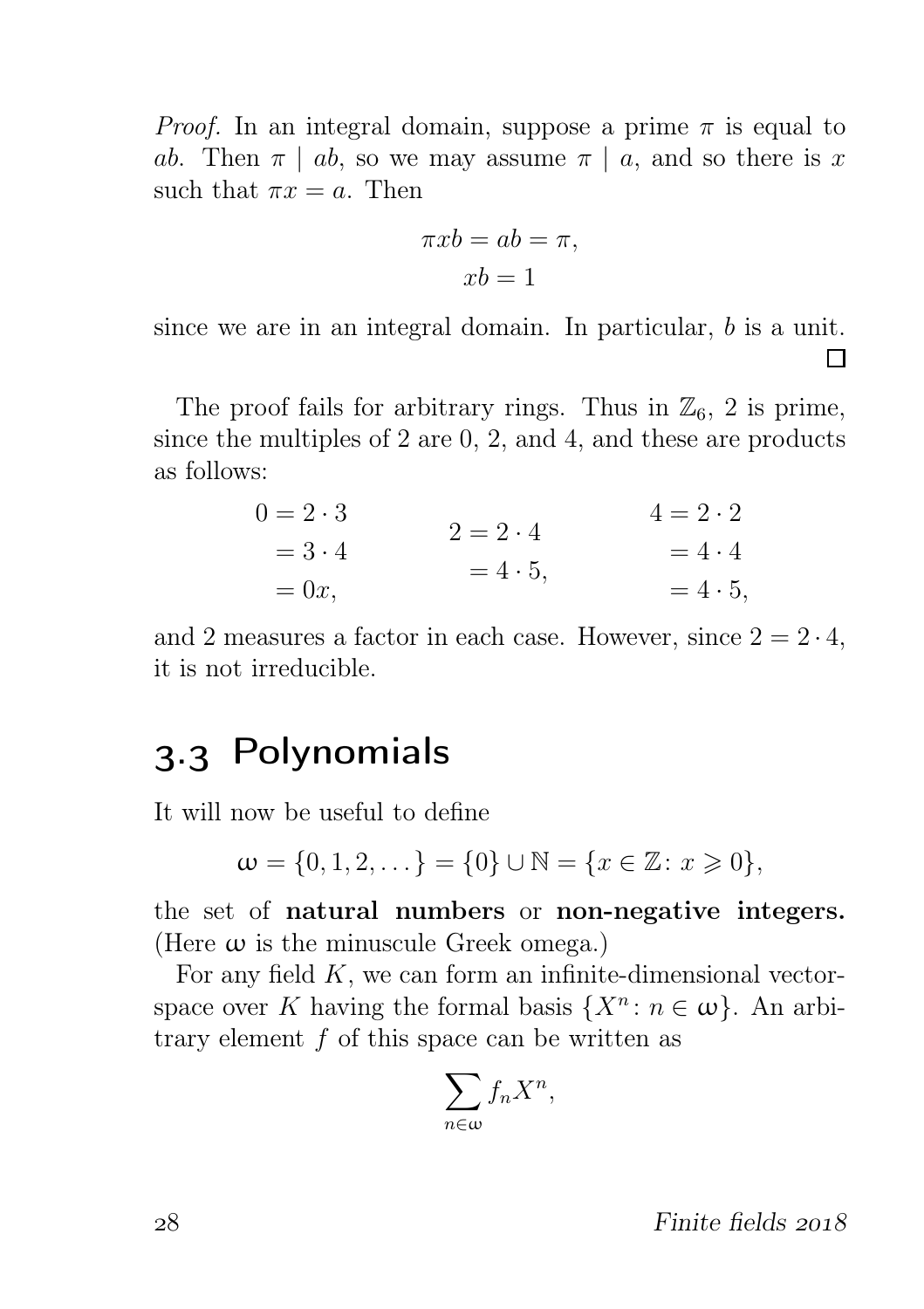where  $f_n = 0$  for all but finitely many n. The least n such that  $f_n \neq 0$  is called the **degree** of f and can be denoted by

 $deg(f)$ .

Then  $f_{\text{deg}(f)}$  is the **leading coefficient** of f. For completeness, we may define

$$
\deg(0) = -\infty.
$$

We can define a multiplication on the whole space by first setting

$$
X^k \cdot X^m = X^{k+m},
$$

then extending to ensure commutativity, associativity, and distributivity. This gives

$$
fg = \sum_{n \in \omega} \sum_{i+j=n} f_i g_j X^n.
$$

This operation makes the space into the ring

 $K[X]$ 

of **polynomials in** X over K. There is strong analogy between  $K[X]$  and  $\mathbb{Z}$ . The ring  $K[X]$  is not ordered, but the degrees of its elements are.

**22 Division Theorem** (for polynomials). For all fields  $K$ , for all f in K[X] and g in  $K[X] \setminus \{0\}$ , there are some q and r in  $K[X]$  such that

$$
f = gq + r \& \deg(r) < \deg(g).
$$

Moreover,  $deg(r)$  is uniquely determined by f and q.

### $3$  Analogy  $29$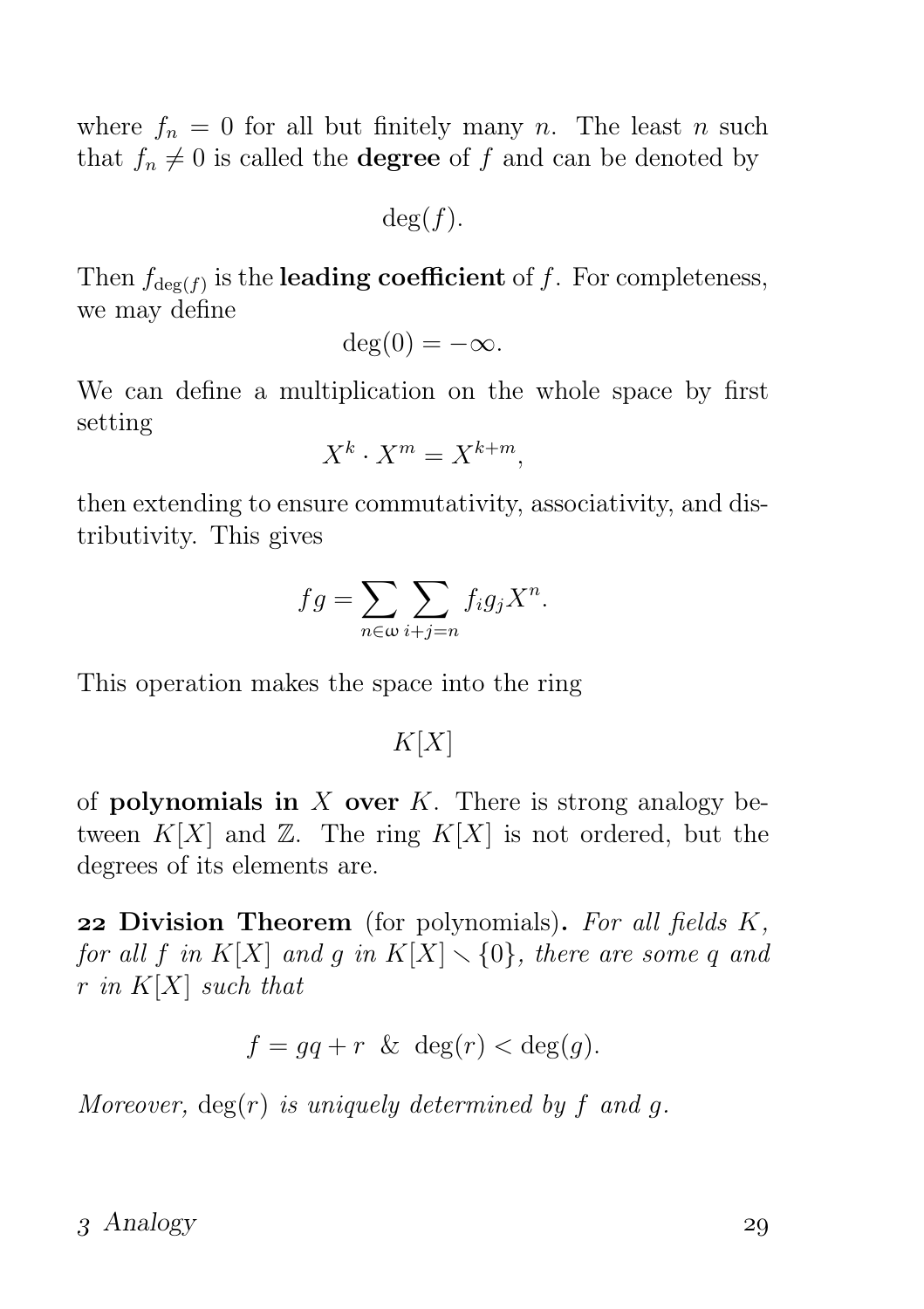*Proof.* Follow the pattern of the proof of Theorem  $5$ , letting r be an element of  $\{f - q \cdot \xi : \xi \in K[X]\}$  having minimal degree. If  $deg(r) \geq deg(q)$ , then the set also contains

$$
r - \frac{r_{\deg(r)}}{g_{\deg(g)}} \cdot g,
$$

whose degree is strictly less than  $deg(r)$ .

Of two polynomials, at least one of which is not 0, there is a common divisor of maximal degree. We can find such a common divisor by performing the Euclidean Algorithm; and then every common divisor will divide it, as follows.

**23 Bézout's Lemma** (for polynomials). For all fields  $K$ , for all f and q in  $K[X]$ , not both 0, for every element h of the set

 ${f \cdot \xi + q \cdot \eta : (\xi, \eta) \in K[X] \times K[X]}$ 

having minimal degree,

(i)  $h \mid f$  and  $h \mid q$ ; (ii) if  $k \mid f$  and  $k \mid q$ , then  $k \mid h$ .

The polynomial  $h$  in the theorem is a greatest common divisor of f and q and is unique up to multiplication by a nonzero scalar. As we could prove Euclid's Lemma from Bézout's Lemma in the original case of integers, so we can do it for polynomials:

**24 Euclid's Lemma** (for polynomials). For every field  $K$ , every irreducible of  $K[X]$  is prime.

П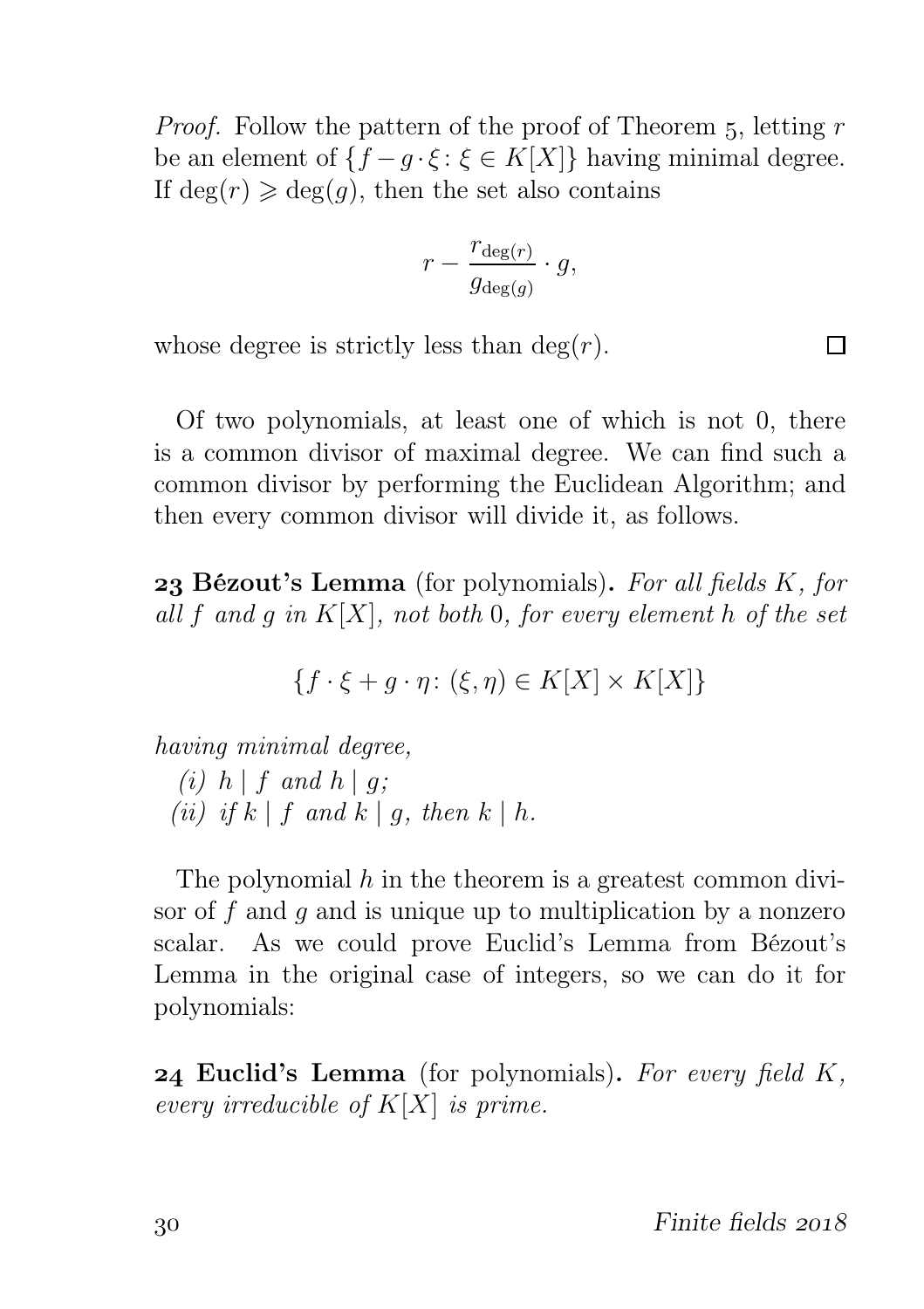## . Quotients

The theory of congruence carries over to an arbitrary ring R. If a is a nonzero element of this ring, two elements b and  $c$  can be called congruent modulo a if a | b−c. The set of congruence classes of elements of  $R$  is then denoted by

$$
R/(a). \t\t(3.8)
$$

Thus  $\mathbb{Z}_n$  becomes  $\mathbb{Z}/(n)$ .

It is not important for us, but the notation in  $(3.8)$  can be analyzed, and  $(a)$  is the set of elements of R that are congruent to 0; this set is just  $\{ax : c \in R\}$ . Thus, modulo a,

$$
b \equiv c \iff b - c \in (a).
$$

Then  $R/(a)$  is the **quotient** of R by  $(a)$ , which itself is called an ideal of R, because it is closed under addition and under multiplication by elements of R. More precisely,  $(a)$  is a **prin**cipal ideal, because it consists of the multiples of a single element. In any ring, such as  $\mathbb{Z}$  or  $K[X]$  where K is a field, in which Bézout's Lemma is true, all ideals are principal; but in the ring  $\mathbb{Z}[\sqrt{-5}]$  defined in (3.6) on page 25, when we define

$$
(1 + \sqrt{-5}, 1 - \sqrt{-5})
$$
  
= { (1 + \sqrt{-5})x + (1 - \sqrt{-5})y :  
 (x, y) \in \mathbb{Z}[\sqrt{-5}] \times \mathbb{Z}[\sqrt{-5}] },

this is a non-principal ideal, as again one can show by means of  $z \mapsto |z|$ .

Corresponding to Theorem  $13$ , by the same proof, we have the following.

#### $3$  Analogy  $31$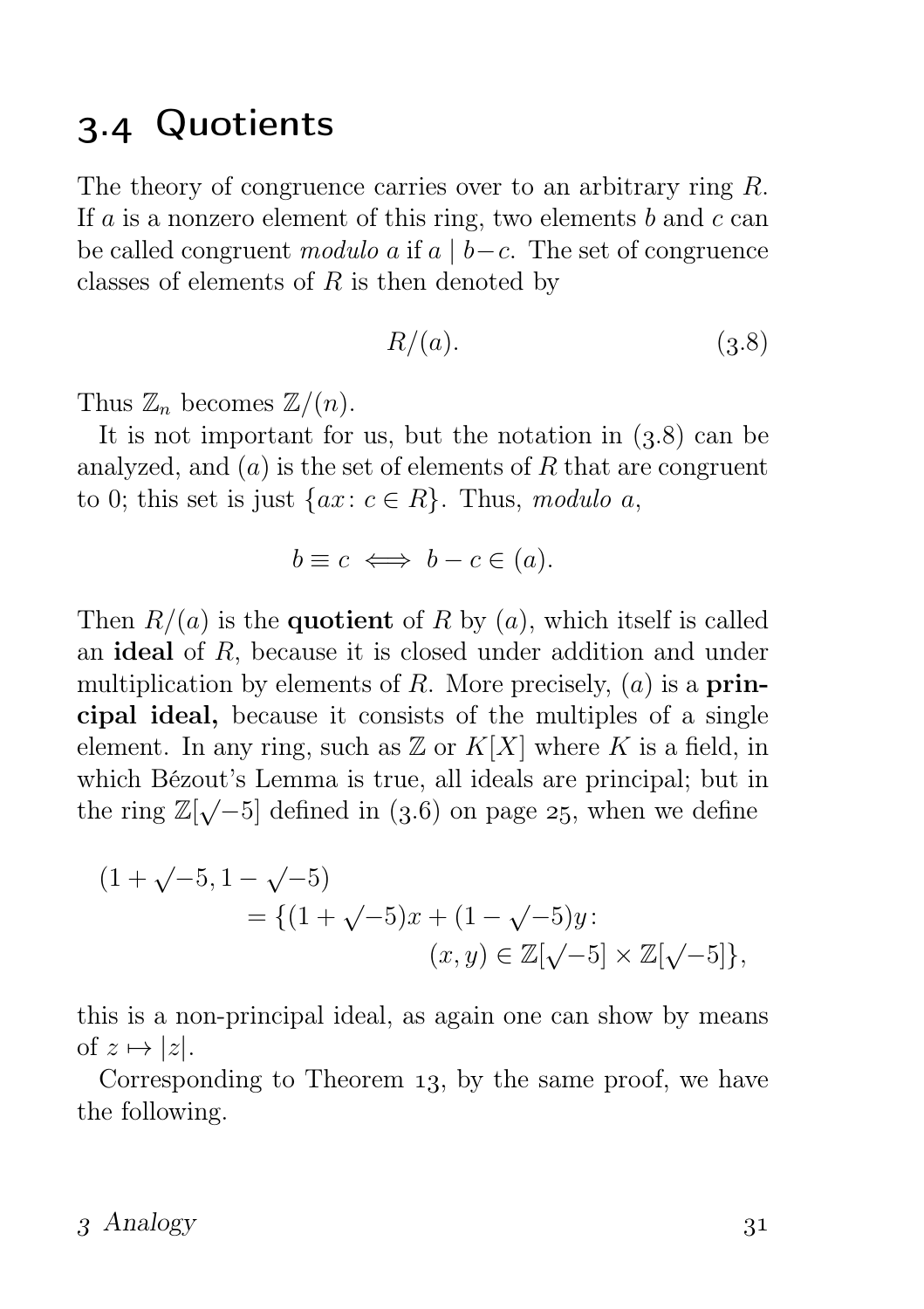**25 Theorem.** For all fields K, for all nonzero f in  $K[X]$ ,

 $K[X]/(f)$  is a field  $\iff$  f is irreducible.

We looked at the example of  $\mathbb C$  on page 10; now we can write

$$
\mathbb{C} = \mathbb{R}[X]/(X^2 + 1).
$$

However, over  $\mathbb{F}_2$ ,

$$
X^{2} + 1 = (X^{2} - 1) = (X + 1)(X - 1) = (X + 1)^{2},
$$

so it is not irreducible. Nonetheless,  $X^2 + X + 1$  is irreducible over  $\mathbb{F}_2$ , since it can factorize only as  $(X - a)(X - b)$ , where a and b are zeros of the polynomial; and there are no such zeros in  $\mathbb{F}_2$ . If we denote the congruence class of X in  $\mathbb{F}_2[X]$  modulo  $X^2 + X + 1$  by  $\alpha$ , then

$$
\alpha^2 + \alpha + 1 = 0.
$$

Thus  $\alpha^2 = \alpha + 1$ . We can write

$$
\mathbb{F}_2(\alpha) = \mathbb{F}_2[X]/(X^2 + X + 1).
$$

Here  $X^2 + X + 1$  is a minimal polynomial of  $\alpha$  over  $\mathbb{F}_2$ , since  $\alpha$  is a root of it, but not of any nonzero polynomial of less degree, since if  $\alpha$  is also a root of f, then  $\alpha$  is a root of  $\gcd(X^2+X+1,f)$ , so this is not 1, so it must be  $X^2+X+1$ , since this is irreducible.

As a vector space over  $\mathbb{F}_2$ , the field is  $\mathbb{F}_2 \oplus \mathbb{F}_2 \alpha$ . Addition and multiplication in  $\mathbb{F}_2(\alpha)$  are as in Figure 3.1. Note that  $\mathbb{F}_2[\alpha]^\times \cong \mathbb{Z}_3$ . Also

$$
(X - \alpha)(X - \alpha - 1) = X^2 + X + 1,
$$

 $\frac{32}{2018}$  Finite fields  $\frac{2018}{2018}$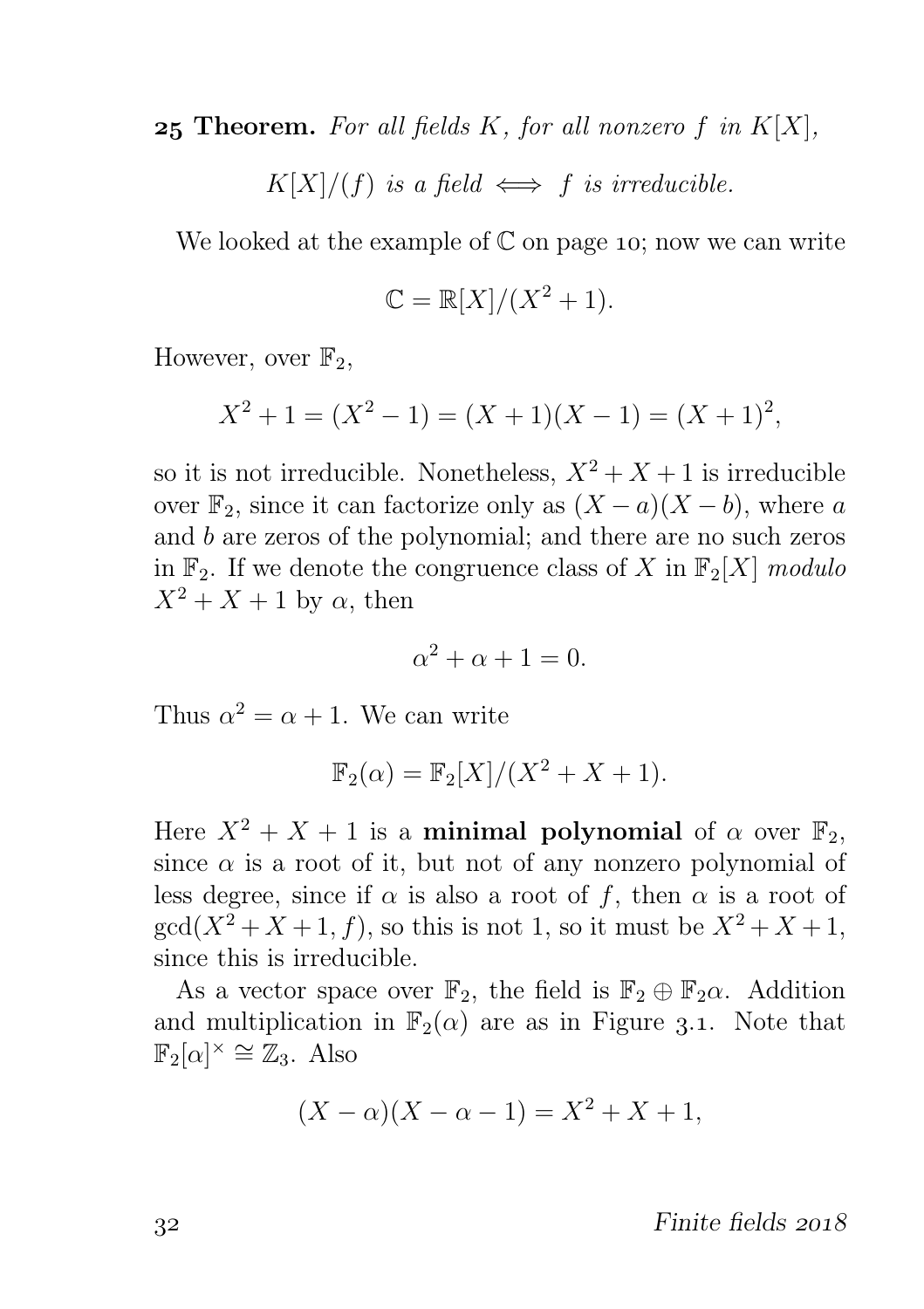|                       |              |               |              |              |              | $\alpha$     | $\alpha + 1$ |  |
|-----------------------|--------------|---------------|--------------|--------------|--------------|--------------|--------------|--|
| $\mathbf{\mathbf{0}}$ |              | $\mathcal{O}$ |              | 1            |              | $\alpha$     | $\alpha+1$   |  |
|                       |              | 1             |              | 0            |              | $\alpha + 1$ | $\alpha$     |  |
|                       | $\alpha$     |               | $\alpha$     | $\alpha + 1$ |              |              |              |  |
|                       | $\alpha + 1$ | $\alpha + 1$  |              | $\alpha$     |              |              |              |  |
|                       | $\times$     |               |              |              | $\alpha$     |              | $\alpha + 1$ |  |
|                       |              |               |              |              | $\alpha$     |              | $\alpha + 1$ |  |
|                       | $\alpha$     |               | $\alpha$     |              | $\alpha + 1$ |              |              |  |
|                       | $\alpha+1$   |               | $\alpha + 1$ |              |              |              | $\alpha$     |  |

Figure 3.1: Arithmetic in  $\mathbb{F}_2[\alpha]$  where  $\alpha^2 = \alpha + 1$ 

and thus

$$
\prod_{t \in \mathbb{F}_2[\alpha]} (X - t) = X(X - 1)(X^2 + X + 1)
$$
  
=  $X(X^3 - 1) = X^4 - X$ .

Still over  $\mathbb{F}_2$ , there are four polynomials of degree 3 that do not have the factor  $X$ , namely

$$
X^3 + 1, \quad X^3 + X + 1, \quad X^3 + X^2 + 1, \quad X^3 + X^2 + X + 1.
$$

The first and last have factor  $X + 1$ ; the middle two do not, since 1 is not a zero of them, and therefore they are irreducible. We can now understand  $\mathbb{F}_2/(X^3 + X + 1)$  as  $\mathbb{F}_2(\beta)$ , where

$$
\beta^3 = \beta + 1.
$$

As a vector space, the field is  $\mathbb{F}_2 \oplus \mathbb{F}_2\beta \oplus \mathbb{F}_2[\beta^2]$ , with eight elements. To understand multiplication in the field, we may

### 3 Analogy 33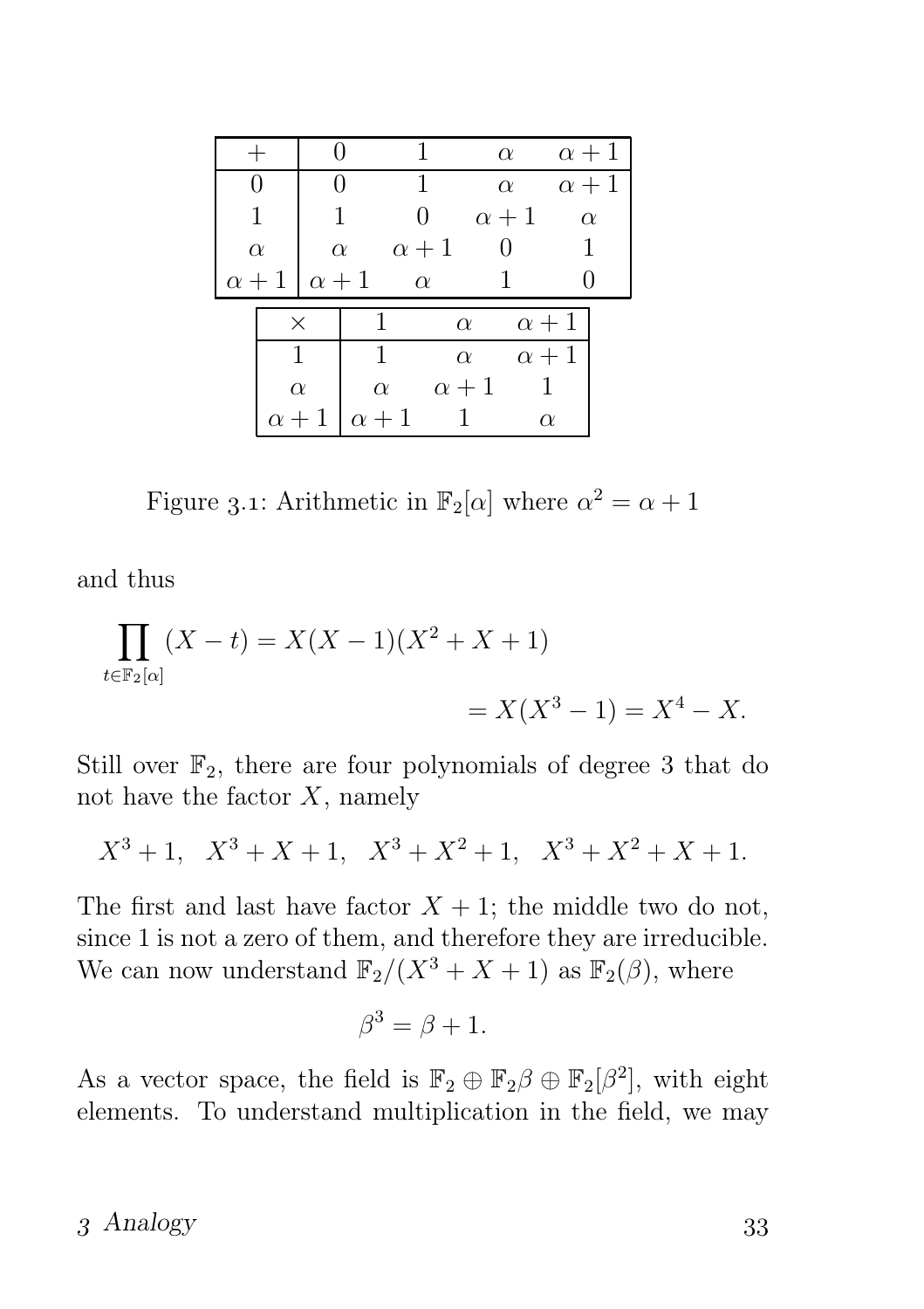observe that the powers of  $\beta$  are thus:

| k         | 0 | 1       | 2         | 3           | 4                 | 5                     | 6             | 7 |
|-----------|---|---------|-----------|-------------|-------------------|-----------------------|---------------|---|
| $\beta^k$ | 1 | $\beta$ | $\beta^2$ | $\beta + 1$ | $\beta^2 + \beta$ | $\beta^2 + \beta + 1$ | $\beta^2 + 1$ | 1 |

Hence an abbreviated multiplication table can be written out as in Figure  $3.2$ .

For one more example, we note that  $X^2+1$  is irreducible over  $\mathbb{F}_3$ , since it has no zero there. Then  $\mathbb{F}_3[X]/(X^2+1) = \mathbb{F}_3(\gamma)$ , where

$$
\gamma^2=-1,
$$

and so  $\gamma^4 = 1$ . However,  $\gamma + 1$  has the following powers.

|                                                                                                                                                             | $k \begin{array}{ c c c c } \hline k \ 0 \ 0 \ 1 \ 2 \ 3 \ 4 \ \hline \end{array}$ |  |  |
|-------------------------------------------------------------------------------------------------------------------------------------------------------------|------------------------------------------------------------------------------------|--|--|
| $\begin{array}{c ccccc}\n(\gamma+1)^k & 1 & \gamma+1 & -\gamma & 1-\gamma & -1 \\ (\gamma+1)^{4+k} & -1 & -(\gamma+1) & \gamma & \gamma-1 & 1\n\end{array}$ |                                                                                    |  |  |

Writing  $\gamma + 1$  as  $\delta$ , we have  $\gamma = \delta - 1$ , so

$$
0 = (\delta - 1)^2 + 1 = \delta^2 + \delta - 1,
$$
  
\n
$$
\mathbb{F}_3(\gamma) = \mathbb{F}_3(\delta) = \mathbb{F}_3[X]/(X^2 + X - 1).
$$

In fact

$$
X^{8} - 1 = (X - 1)(X + 1)(X^{2} + 1)(X^{4} + 1)
$$
  

$$
(X - 1)(X + 1)(X^{2} + 1)(X^{2} + X - 1)(X^{2} - X - 1)
$$

over  $\mathbb{F}_3$ . Any of the three irreducible polynomials  $X^2 + 1$  and  $X^2 \pm X - 1$  will give us  $\mathbb{F}_9$ .

If f in  $K[X]$  is irreducible of degree n, then, as a vector space over  $K$ ,  $K[X]/(f)$  is isomorphic to the space with basis

$$
\{X^k \colon 0 \leqslant k < n\}.
$$

In particular, in case K is  $\mathbb{F}_p$ , the space has finite size  $p^n$ ; see Theorem 26. We shall show that such irreducibles  $f$  exist for all positive  $n$ , and moreover, finite fields arise in no other way.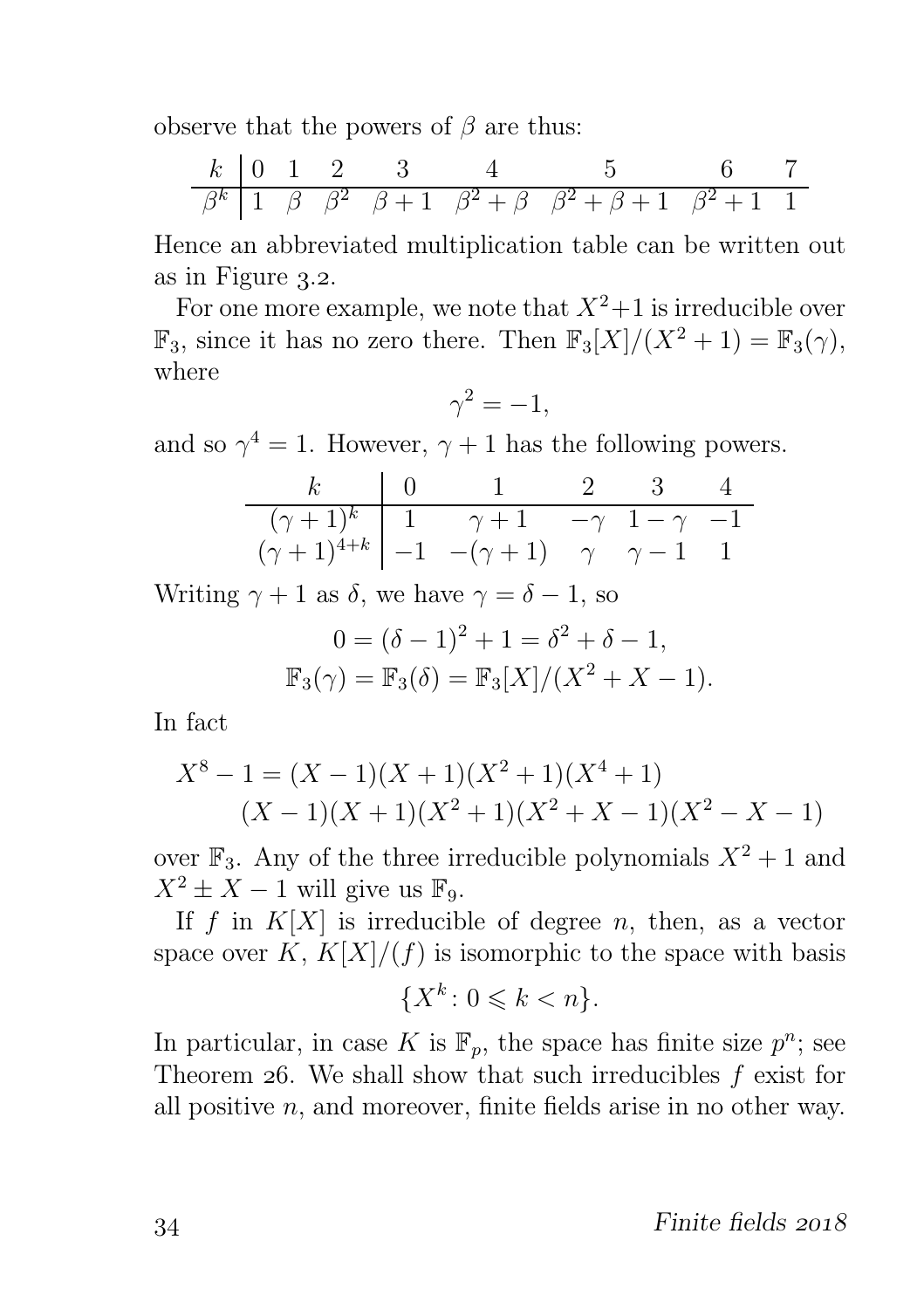| $\varphi$         | $\beta^2$         | $\beta+1$         | $\beta^2+\beta$   | $\beta^2+\beta+1$ | $\beta^2+1$       |
|-------------------|-------------------|-------------------|-------------------|-------------------|-------------------|
|                   | $\beta + 1$       | $\beta^2+\beta$   | $\beta^2+\beta+1$ | $\beta^2+1$       |                   |
|                   | $\beta^2+\beta$   | $\beta^2+\beta+1$ | $\beta^2+1$       |                   | $\varnothing$     |
| $\beta^2+\beta$   | $\beta^2+\beta+1$ | $\beta^2+1$       |                   | $\varnothing$     | $\beta^2$         |
| $\beta^2+\beta+1$ | $\beta^2+1$       |                   | $\varphi$         | $\beta^2$         | $\beta+1$         |
|                   |                   | $\varphi$         | $\beta^2$         | $\beta + 1$       | $\beta^2+\beta$   |
|                   | $\varphi$         | $\beta^2$         | $\beta + 1$       | $\beta^2+\beta$   | $\beta^2+\beta+1$ |

Figure 3.2: Multiplication in  $\mathbb{F}_2[\beta]$  where  $\beta^3 = \beta + 1$ Figure 3.2: Multiplication in  $\mathbb{F}_2[\beta]$  where  $\beta^3=\beta+1$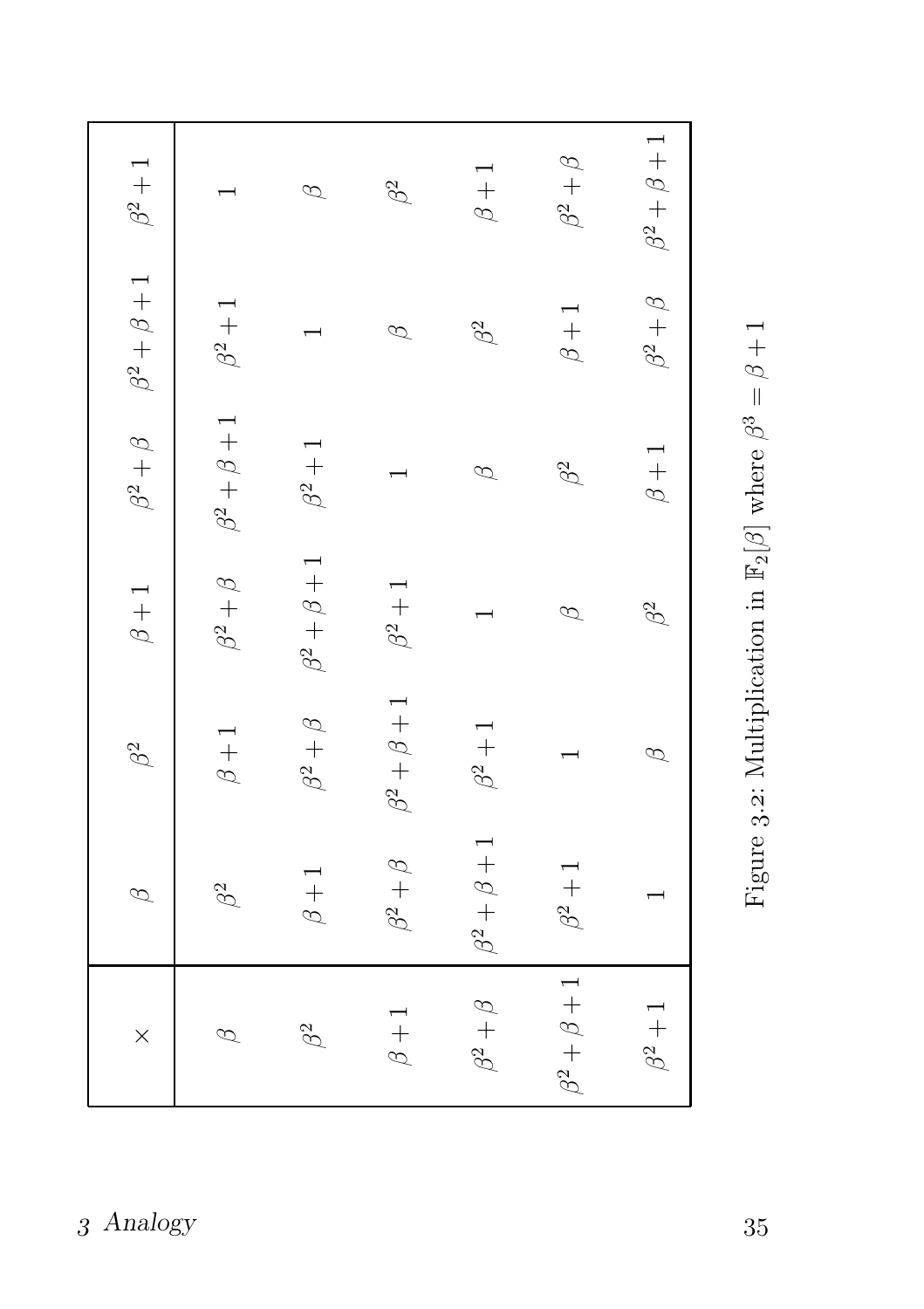# Characterization

## . Characteristic

Every commutative ring  $R$  contains all of the sums

$$
\underbrace{1+\cdots+1}_{n},
$$

where  $n \in \mathbb{N}$ . If the sum is 0 for some n, then the least such  $n$  is called the **characteristic** of  $R$ , or

#### $char(R)$ .

If R is an integral domain, then  $char(R)$  must be a prime p. In this case, we may suppose  $\mathbb{F}_n \subseteq R$ ; and then R is a vector space over  $\mathbb{F}_p$ .

**26 Theorem.** The size of every finite field is a prime power.

*Proof.* If K is a finite field, then, by what we have just seen, K is a vector space over some  $\mathbb{F}_p$ . As such, K has a basis of some finite size  $n$ ; and then, as at the end of the last section,  $|K| = p^n$ .  $\Box$ 

We are going to prove Fermat's Theorem by induction, as mentioned on page 21. By recursive definition,

$$
0! = 1, \qquad (n+1)! = n! \cdot (n+1).
$$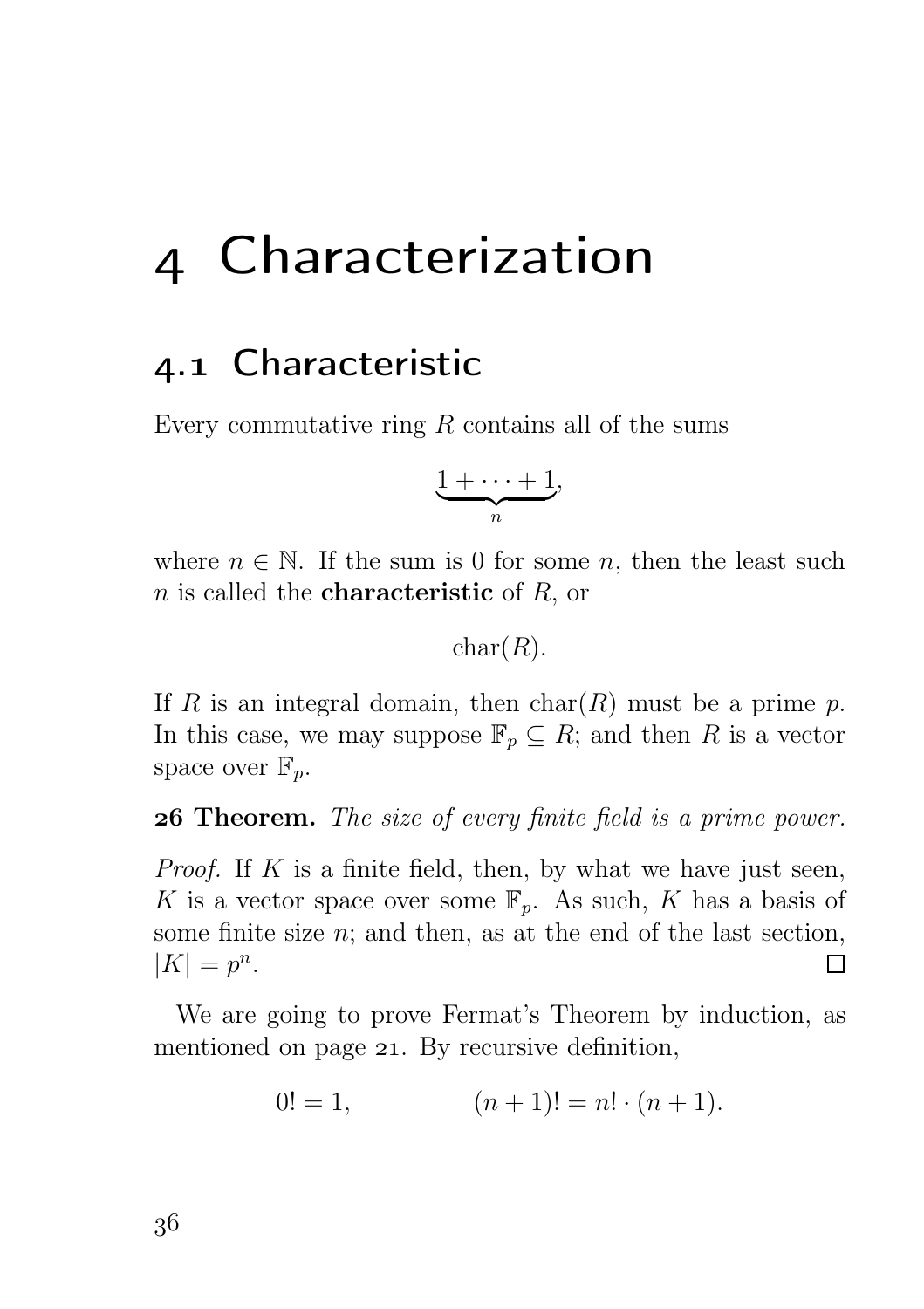If  $0 \leq k \leq n$ , then by non-recursive definition,

$$
\binom{n}{k} = \frac{n!}{k! \cdot (n-k)!}.
$$

This is the number of  $k$ -element subsets of a set of size n. If one accepts this, then  $\binom{n}{k}$  $\binom{n}{k}$  is automatically a counting-number. Alternatively, one may observe

$$
\binom{n}{0} = 1, \qquad \binom{n}{n} = 1,
$$

while if  $0 \leq k \leq n$ , then by computation

$$
\binom{n}{k} + \binom{n}{k+1} = \binom{n+1}{k+1},
$$

so by induction, each  $\binom{n}{k}$  $\binom{n}{k}$  is a counting-number. One may also prove by induction the Binomial Theorem,

$$
(x+y)^n = \sum_{k=0}^n \binom{n}{k} x^{n-k} y^k,
$$

and note that the coefficients must be counting-numbers.

**27 Lemma.** When  $0 < k < p$ , then

$$
p\left|\binom{p}{k}.\right.
$$

Proof. The "intuitive" proof is that, if A is a proper nonempty subset of  $\mathbb{Z}_p$ , and  $\sigma$  is the permutation  $x \mapsto x + 1$  of this set, then the sets  $\sigma^{n}[A]$  all differ as *n* itself ranges over  $\mathbb{Z}_p$ ; thus the number of subsets of  $\mathbb{Z}_p$  having the size of A must be divisible by p.

### 4 Characterization 37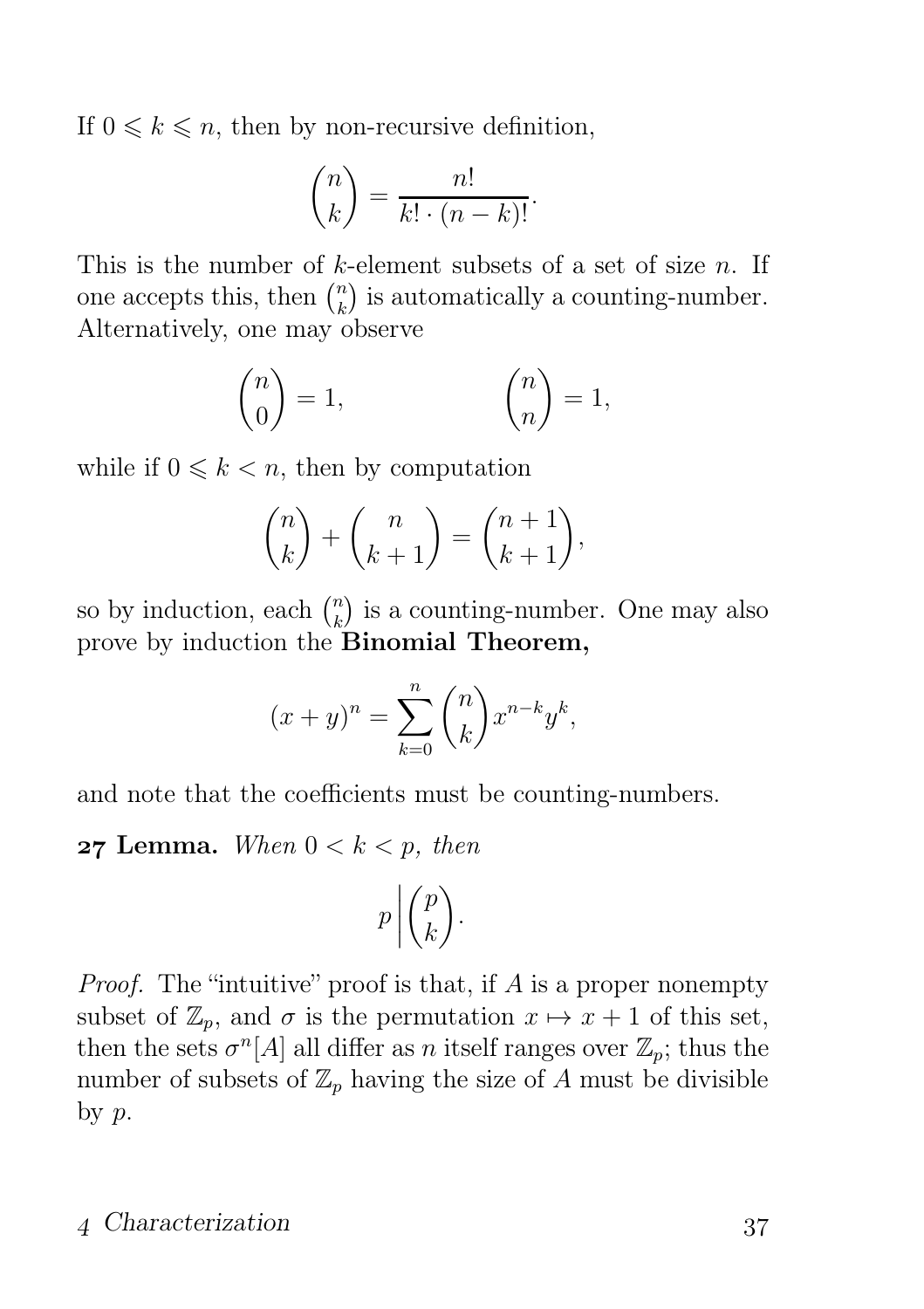The more formal proof is that, first of all, since  $\binom{p}{k}$  $\binom{p}{k}$  is a whole number,

$$
k! \cdot (p-k)! \mid (p-1)! \cdot p.
$$

By Euclid's Lemma, since  $0 < k < p$  and p is prime,

$$
p \nmid k! \cdot (p-k)!
$$

By the Fundamental Theorem (page  $24$ ), we must therefore have

$$
k! \cdot (p-k)! \mid (p-1)!.
$$

**28 Theorem.** In any field having characteristic  $p$ ,

$$
(x+y)^p = x^p + y^p.
$$

Proof. This is an immediate consequence of the Binomial Theorem and Lemma 27. П

29 Fermat's Theorem. For all primes p and all a in  $\mathbb{Z}$ , if  $p \nmid a$ , then

$$
a^{p-1} \equiv 1 \pmod{p}.
$$

*Proof.* The claim is that, in  $\mathbb{F}_p$ ,

 $a \neq 0 \implies a^{p-1} = 1,$ 

or equivalently, for all  $a$  in  $\mathbb{F}_p$ ,

$$
a^p = a.\t\t(4.1)
$$

We can prove this by induction. Immediately  $(4.1)$  holds when  $a = 1$ . Suppose  $(4.1)$  is true when  $a = b$ , so  $b^p = b$ . By Theorem 28,

$$
(b+1)^p = b^p + 1 = b + 1
$$

in  $\mathbb{F}_p$ , so (4.1) is true when  $a = b + 1$ . By induction, (4.1) is true for all  $a$  in  $\mathbb{F}_p$ .  $\Box$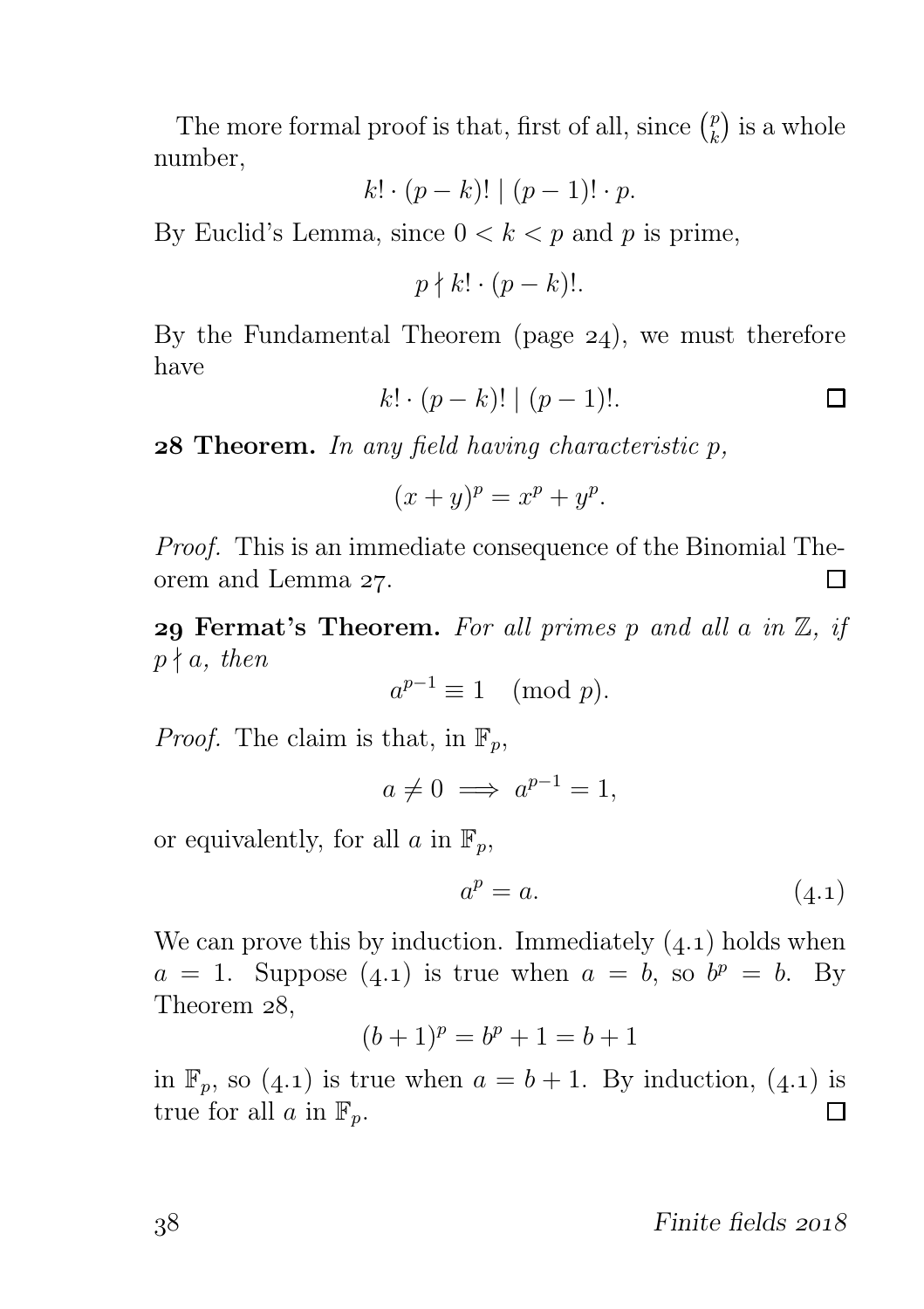We can also derive Fermat's Theorem as a special case of Euler's Theorem below.

The order of a finite group is just its size. The order of an element  $a$  is the least non-negative exponent  $n$  such that  $a^n = 1$  in the group; but this is just the order of the subgroup  $\{a^n : n \in \mathbb{Z}\},\$  which is denoted by

 $\langle a \rangle$ .

of the original group. So the order of a is  $|\langle a \rangle|$ ; we just write this as

 $|a|$ .

 Lagrange's Theorem. In any finite group, the order of any element divides the order of the group.

*Proof.* Let G be the group and a the element, and let  $n = |a|$ . We can construct a matrix

$$
\begin{pmatrix} 1 & a & a^2 & \cdots & a^{n-1} \\ b_1 & b_1a & b_1a^2 & \cdots & b_1a^{n-1} \\ \vdots & \vdots & \vdots & & \vdots \\ b_{k-1} & b_{k-1}a & b_{k-1}a^2 & \cdots & b_{k-1}a^{n-1} \end{pmatrix}
$$

with entries from  $G$ , line by line, left to right within each line, so that every element of G appears exactly once. In particular,  $|G| = nk$ . П

#### **31 Euler's Theorem.** For all n in N, for all a in  $\mathbb{Z}$ , if

$$
\gcd(a, n) = 1,
$$

then

$$
a^{\varphi(n)} \equiv 1 \pmod{n}.
$$

*Proof.* By Theorem 12 and  $(3.3)$ , the claim is a consequence of Lagrange's Theorem.  $\Box$ 

#### 4 Characterization 39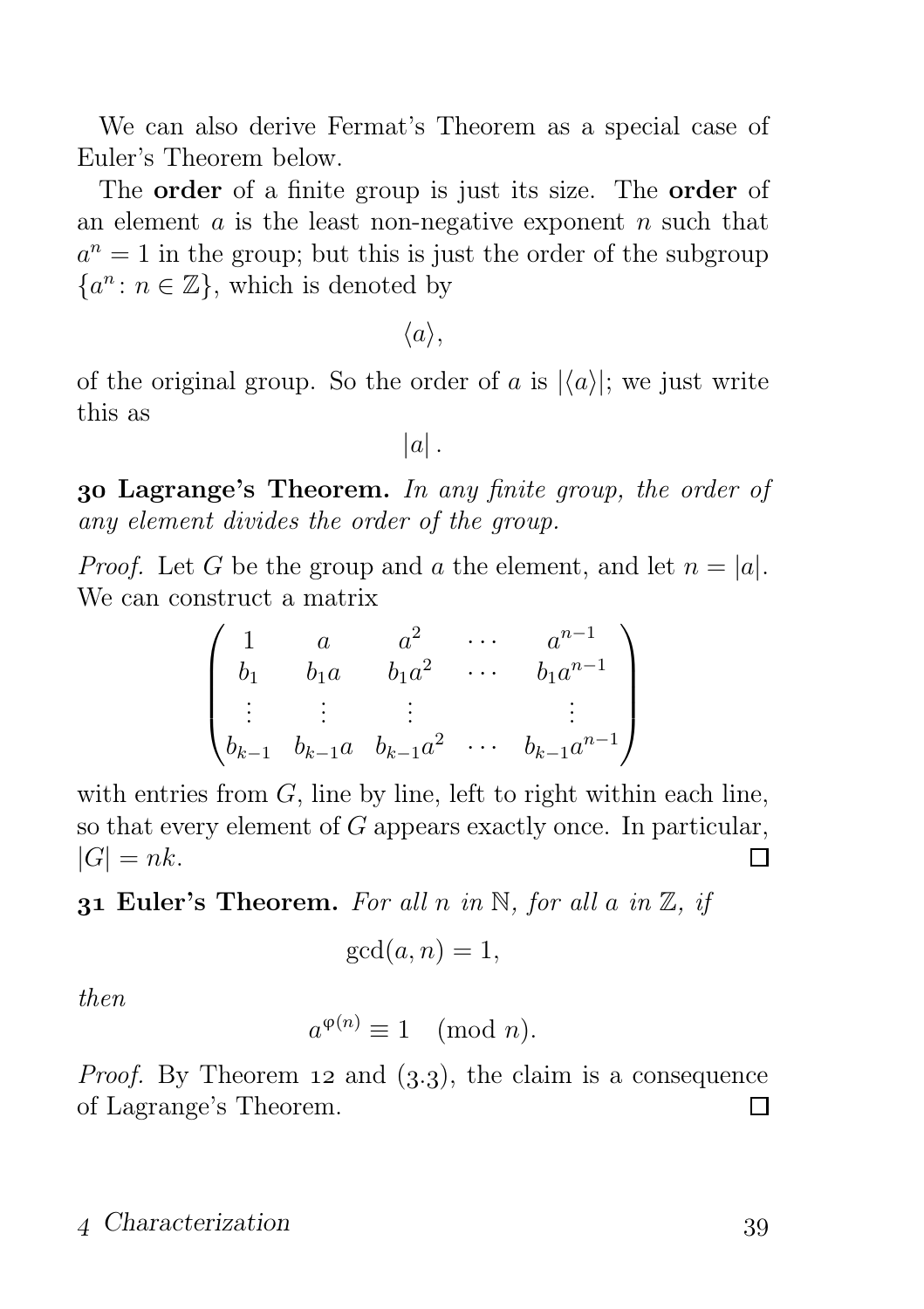## . Units of finite fields

If K is a field included in a ring R, and  $a \in R$ , then there is a homomorphism

$$
f \mapsto f(a)
$$

from  $K[X]$  to R that is uniquely determined by the requirement that  $f(a)$  be a when f is X. If  $f(a) = 0$ , then a is called a root or zero of f. By Fermat's Theorem, every element of  $\mathbb{F}_p$  is a root of the polynomial

$$
X^p-X.
$$

Using Lagrange's Theorem, we generalized Fermat's Theorem to Euler's Theorem. A similar generalization will be that, if K is a finite field of size q, then every element of K is a root of the polynomial

$$
X^q-X.
$$

We shall use this to construct and characterize finite fields.

**32 Theorem.** For any field K, for any f in  $K[X] \setminus \{0\}$ ,

$$
|\{x \in K : f(x) = 0\}| \leqslant \deg(f).
$$

*Proof.* Suppose  $f(\alpha) = 0$ . By the Division Theorem for polynomials (Theorem 22), for some q in  $K[X]$ ,

$$
f = (X - \alpha) \cdot g. \tag{4.2}
$$

If  $\beta \neq \alpha$  and  $f(\beta) = 0$ , then  $g(\beta) = 0$ . Thus f can have at most one more zero than q has. If  $deg(q) = 0$ , then q has no zeros. By induction, the proof is complete. П

 Lemma. Suppose an abelian group (written additively) has elements g and h of orders a and b respectively.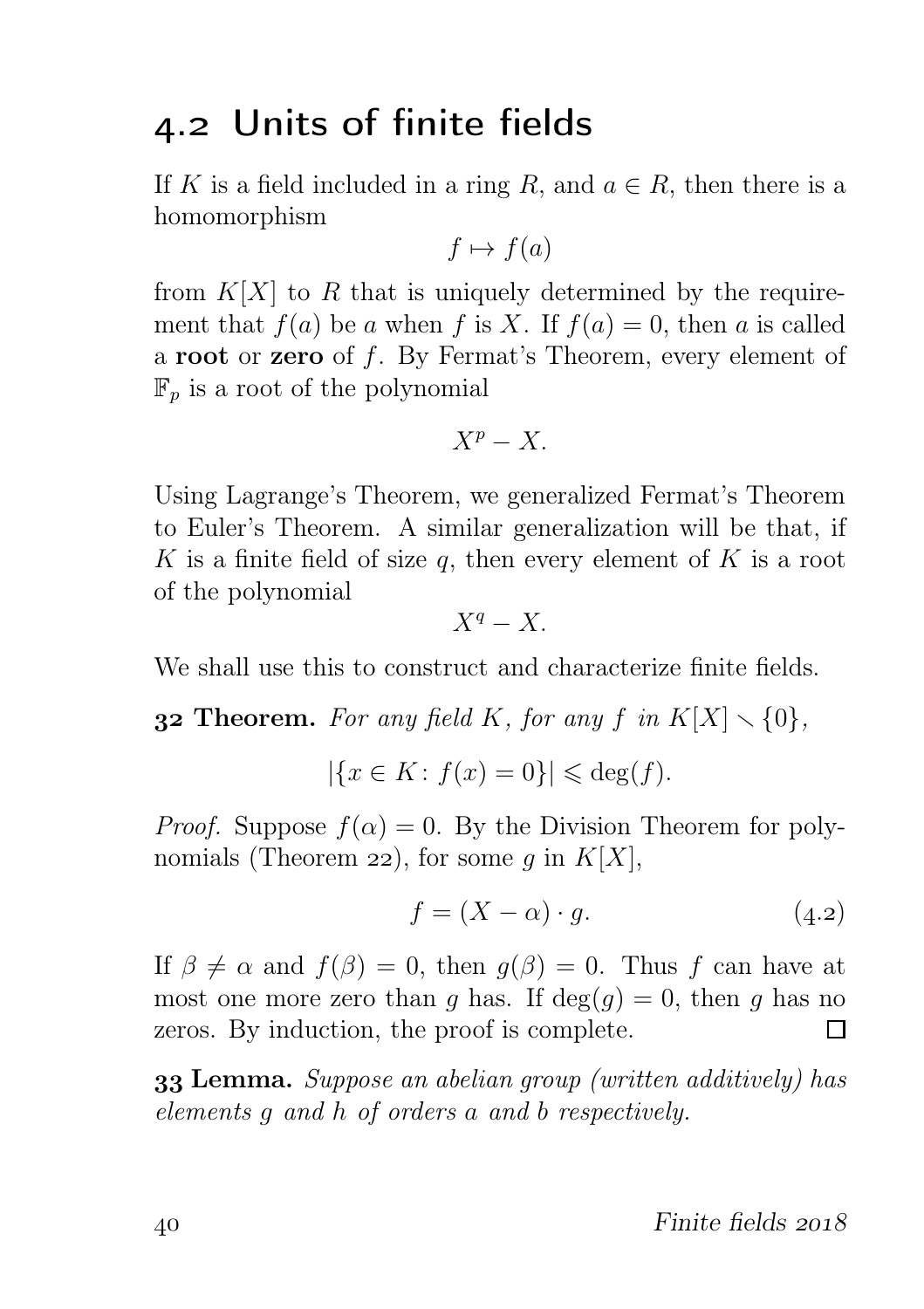1. If  $gcd(a, b) = 1$ , then  $q + h$  has order ab. 2. In general,  $gcd(a, b) \cdot q + h$  has order  $lcm(a, b)$ .

*Proof.* We have  $ab(q+h) = baq + abh = 0 + 0 = 0$ . Conversely, if  $n(g + h) = 0$ , then ng, which is  $-nh$ , belongs to both  $\langle g \rangle$ and  $\langle h \rangle$ . If  $gcd(a, b) = 1$ , then by Lagrange's Theorem,  $\langle a \rangle$ and  $\langle b \rangle$  have only the trivial subgroup in common, so n must be a common multiple of  $a$  and  $b$ , and here this just means  $ab \mid n$ . This yields the first claim. For the more general claim, we note that  $gcd(a, b)q$  has order  $a/gcd(a, b)$ , which is prime to b, and the product of the two orders is  $\text{lcm}(a, b)$ . П

**34 Theorem.** For every finite field  $K$ , for some nonzero element  $\alpha$  of  $K$ ,

$$
K^\times = \langle \alpha \rangle.
$$

*Proof.* Suppose  $|K| = q$ , and let  $\alpha$  be an element of  $K^{\times}$  of maximal order. If  $\beta \in K^{\times}$ , then by Lemma 33 the group has an element of order  $lcm(|\alpha|, |\beta|)$ . This must be  $|\alpha|$  by its own maximality, and so |β| must divide  $|\alpha|$ . If this order is m, then we now have

$$
K^{\times} = \{ x \in K : x^m = 1 \}.
$$

By Theorem 32, the size  $q-1$  of this set is at most m. Also  $m | q-1$ , so  $m = q-1$ , and this yields the claim.  $\mathbf{L}$ 

## . Splitting fields

We noted on page 34 that if f in  $K[X]$  is irreducible of degree n, then the field  $K[X]/(f)$  has dimension n as a vector space over  $K$ . Moreover, the congruence class of  $X$  in the field must be a root of f. If K is included in some field  $L$  that contains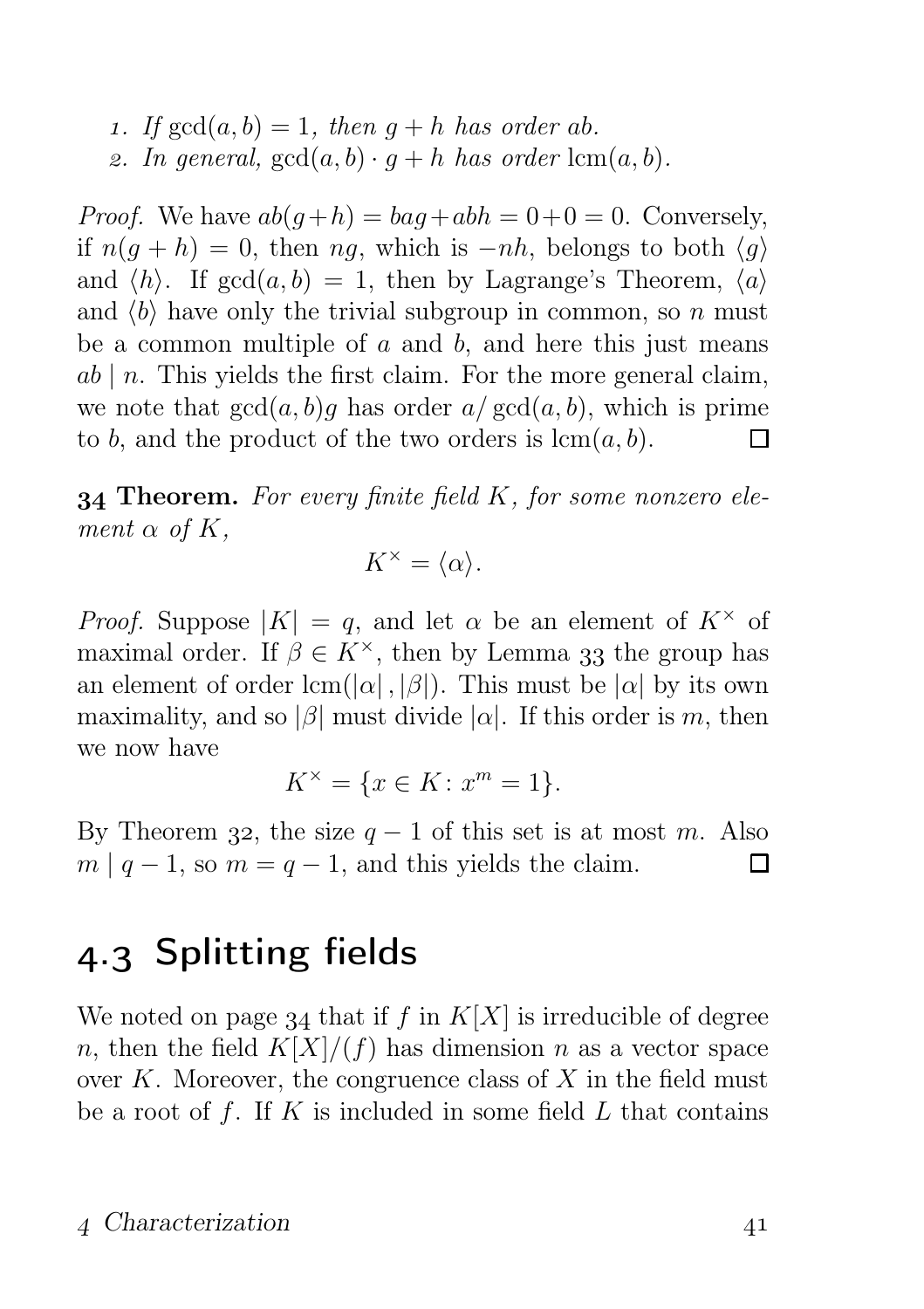a root  $\alpha$  of f, we denote by

 $K(\alpha)$ 

the smallest subfield of  $L$  that includes  $K$  and contains  $a$ . Then  $K(a)$  and  $K[X]/(f)$  are isomorphic as vector spaces and indeed as fields, and there is an isomorphism from  $K(\alpha)$  to  $K[X]/(f)$  that is the identity on K and that takes  $\alpha$  to the congruence class of X.

If now K and  $\alpha$  are as in Theorem 34, and char(K) = p, while  $q = p^n$ , then

$$
K = \mathbb{F}_p(\alpha). \tag{4.3}
$$

Moreover,  $\alpha$  must be a root of an irreducible factor of  $X^{q-1}-1$ that has degree n.

We shall show that there is always such a factor, for every  $p$ and n.

For an arbitrary field K, for any n in N, for any polynomial f of degree n over K, a splitting field of f over K is a field extending K containing elements  $\alpha_k$  such that

$$
f = \prod_{k < n} (X - \alpha_k).
$$

#### Theorem. Splitting fields always exist.

Proof. In the notation just used, we have seen that f has a root  $\alpha$  in some field  $K(\alpha)$ . Over this field, as in the proof of Theorem 32, there is a polynomial g such that  $(4.2)$  holds. Here  $g$  may not be irreducible, but it has an irreducible factor, which has a root  $\beta$  in some field  $K(\alpha, \beta)$ . Then  $f = (X - \alpha) \cdot$ <br> $(X - \beta) \cdot h$  for some h, and so forth.  $(X - \beta) \cdot h$  for some h, and so forth.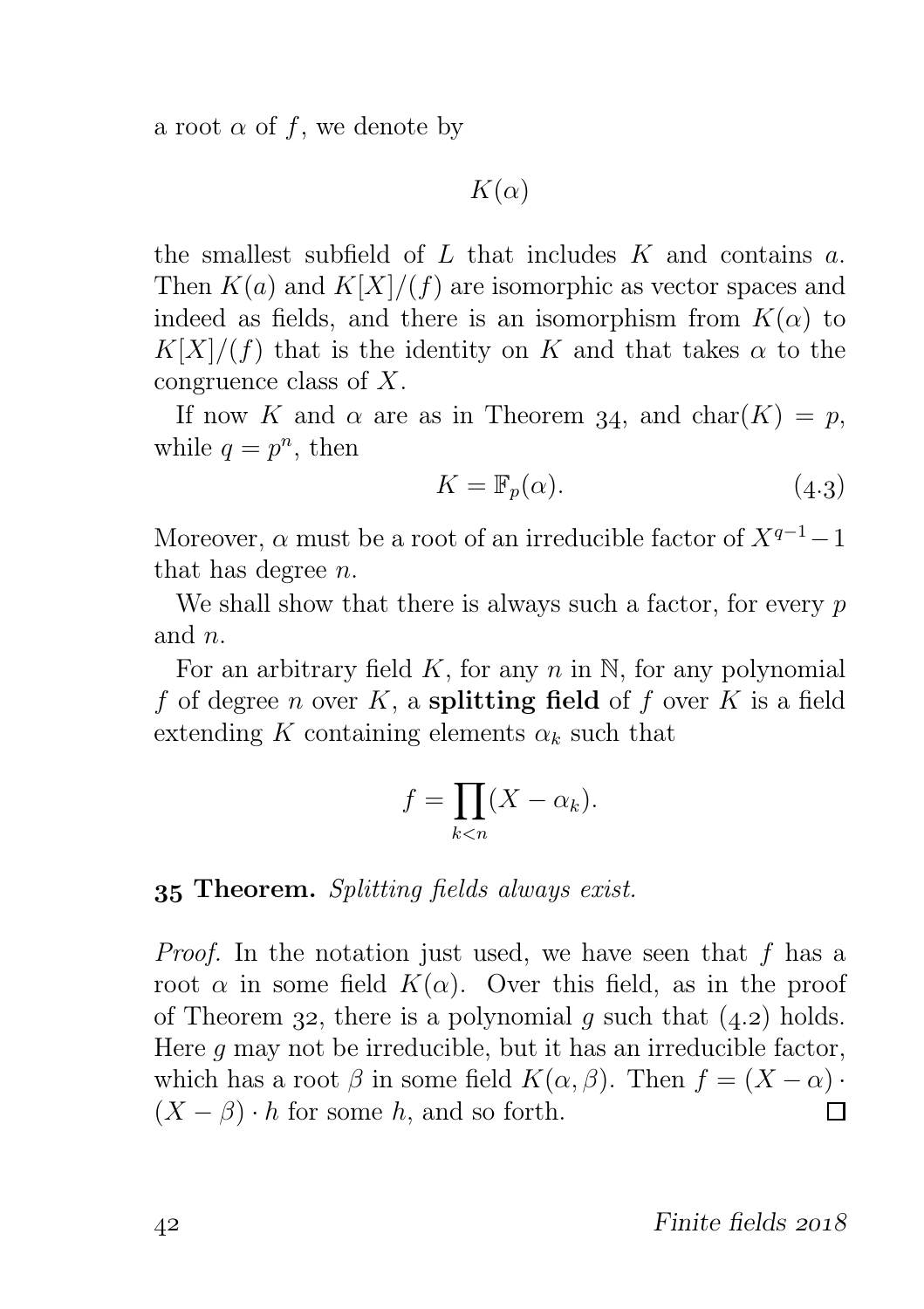If, in its complete factorization in a splitting field, a polynomial has no repeated factor, the polynomial is called separable. To test for separability, we can take formal derivatives. The derivative  $f'$  of a polynomial  $f$  is just what one expects from the rules of calculus. By formal definition, the map  $\xi \mapsto \xi'$  from  $K[X]$  to itself is the unique linear transformation that takes  $X^n$  to  $nX^{n-1}$  when  $n \in \mathbb{N}$ , but takes 1 to 0. The multiplication rule

$$
(fg)' = f'g + fg'
$$

holds when f and q are powers of X and therefore, by linearity, for all  $f$  and  $q$ .

**36 Theorem.** A polynomial is separable if and only if it is prime to its derivative.

*Proof.* We can write a separable polynomial as  $(X - \alpha)^2 \cdot g$ , and  $X - \alpha$  is a common factor of this and its derivative.

However, if  $\alpha$  is not a root of f, then it is not a root of the derivative of  $(X - \alpha) \cdot f$ , which is  $f + (X - \alpha) \cdot f'$ . Thus a separable polynomial can share no roots with its derivative. П

Over a field of characteristic p, a polynomial  $X^p - a$  is not separable, since its derivative is 0. If  $b$  is a root of the polynomial, then

$$
(X - b)^p = X^p - b^p = X^p - a
$$

by Theorem 28, so the polynomial has a unique root. Thus the function  $x \mapsto x^p$  from the field to itself is injective. If the field is finite, then the function must also be surjective, by the Pigeonhole Principle as on page 27. In this case,  $X^p - a$  is never irreducible.

#### 4 Characterization 43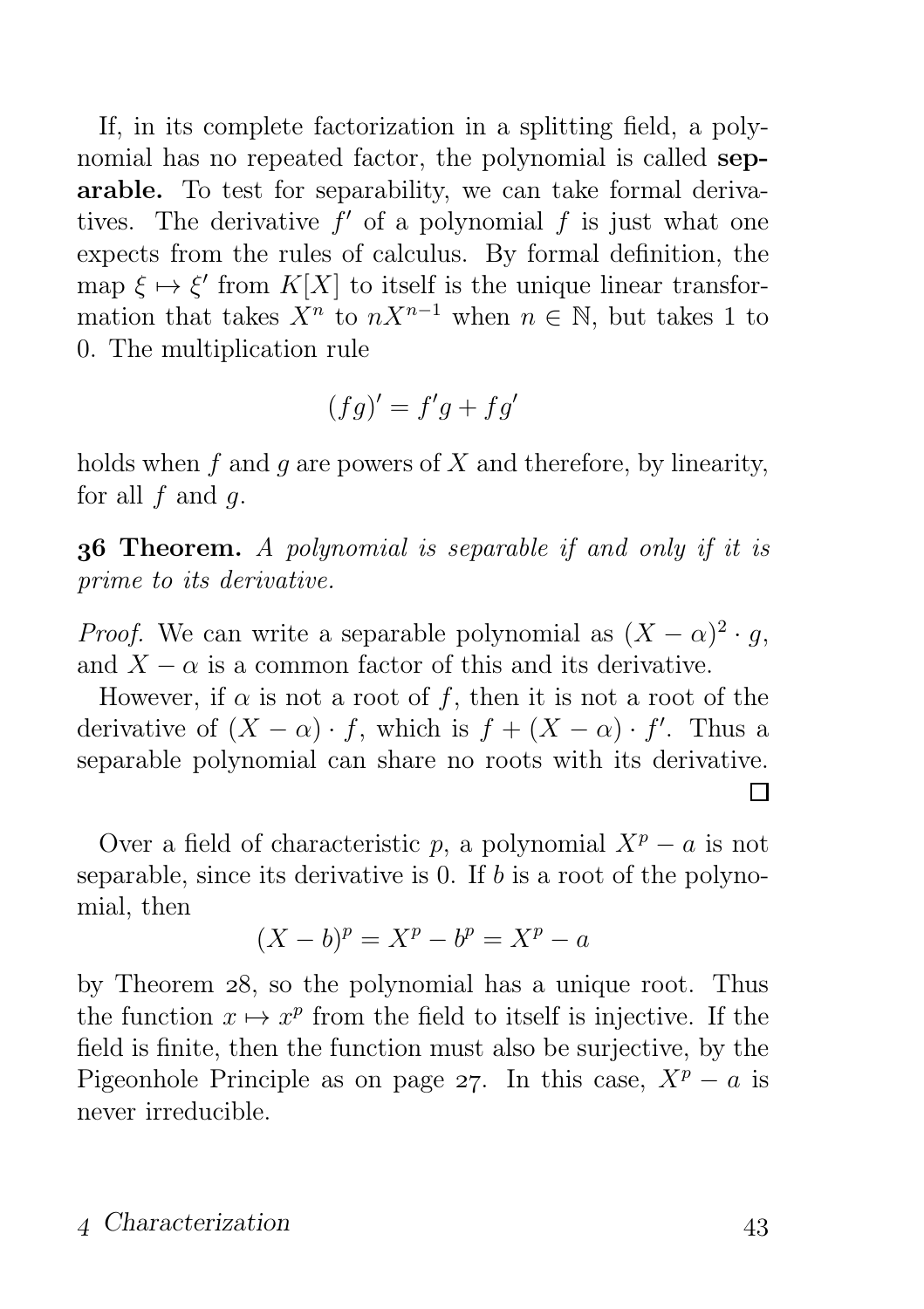**37 Theorem.** For each prime  $p$  and counting-number  $n$ , there is a field having size  $p^n$ .

*Proof.* Let  $q = p^n$ . By Theorem 36, the polynomial  $X^q - X$ is separable, since its derivative,  $-1$ , is a unit. Let L be a splitting field of the polynomial, and let

$$
K = \{x \in L \colon x^q = x\}.
$$

Then  $|K| = q$ . Moreover, K is a field by Theorem 28, since if K contains  $\alpha$  and  $\beta$ , then

$$
(\alpha \pm \beta)^q = \alpha^q \pm \beta^q = \alpha \pm \beta,
$$
  

$$
(\alpha \beta)^q = \alpha^q \beta^q = \alpha \beta,
$$

and also, if  $\alpha \neq 0$ ,

$$
\alpha^{q-2}\alpha = 1,
$$

so K is closed under addition, subtraction, multiplication, and inversion. П

## 4.4 Isomorphism

By what we saw at the beginning of the last section, if  $\alpha$  and  $\beta$  are both roots of the same irreducible polynomial f over K, then the map from  $K(\alpha)$  to  $K(\beta)$  that is identical on K and takes  $\alpha$  to  $\beta$  must be an isomorphism.

We also saw that any finite field can be written as in  $(4.3)$ , as  $\mathbb{F}_p(\alpha)$ . The field having size q, let f be the irreducible factor of  $X^q - X$  of which  $\alpha$  is a root. Any other field of size q contains a root  $\beta$  of f, and then the field itself must be  $\mathbb{F}_p(\beta)$ , and this is isomorphic to  $\mathbb{F}_p(\alpha)$ .

Thus we have: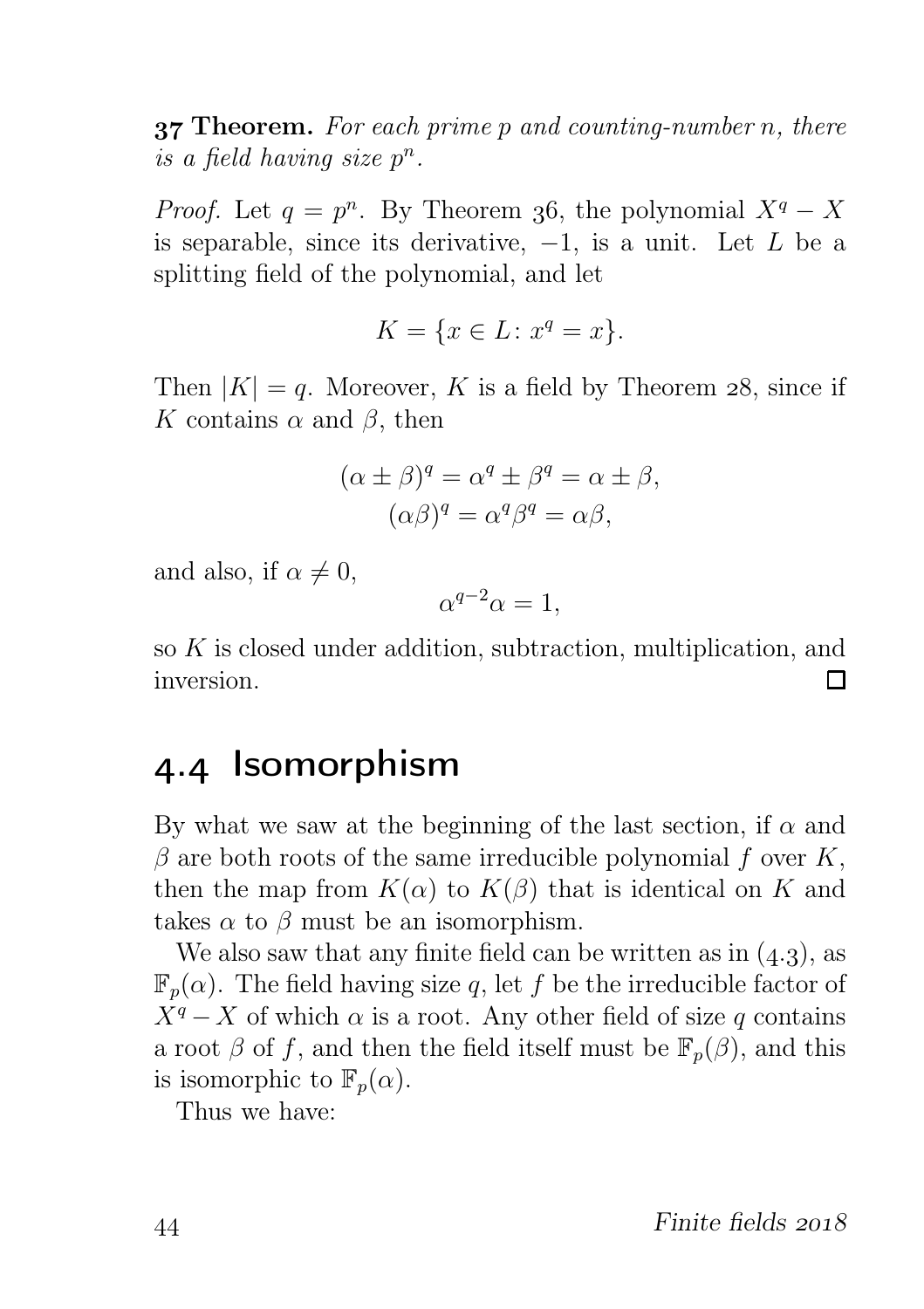**38 Theorem.** For every prime power, all fields of that size are isomorphic.

"The" field of size  $q$  can be called

 $\mathbb{F}_q$ .

 Theorem. The finite fields of characteristic p are ordered by inclusion as the exponents of their sizes are ordered by divisibility. Thus for all m and t in  $\mathbb{N}$ ,

$$
\mathbb{F}_{p^m} \subseteq \mathbb{F}_{p^t} \iff m \mid t.
$$

*Proof.* By the same proof as when  $K = \mathbb{F}_p$ , if K and L are two finite fields such that  $K \subseteq L$ , then for some n in N,

$$
|L|=|K|^n.
$$

In particular, if  $|K| = p^m$ , then  $|L| = p^t$  for some t, where  $m \mid t$ .

Suppose conversely  $m \mid t$ . Then  $t = mk$  for some k, and so

$$
p^t - 1 = (p^m)^k - 1 = (p^m - 1) \cdot n,
$$

where

$$
n = (p^m)^{k-1} + \cdots + 1.
$$

Now

$$
X^{p^t} - X = X \cdot (X^{p^{t-1}} - 1)
$$
  
=  $X \cdot ((X^{p^m-1})^n - 1)$   
=  $X \cdot (X^{p^m-1} - 1) \cdot ((X^{p^m-1})^{n-1} + \dots + 1)$   
=  $X \cdot (X^{p^m-1} - 1) \cdot ((X^{p^m-1})^{n-1} + \dots + 1)$   
=  $(X^{p^m} - X) \cdot ((X^{p^m-1})^{n-1} + \dots + 1),$ 

so by the proof of Theorem 37,  $\mathbb{F}_{p^m} \subseteq \mathbb{F}_{p^t}$ .

#### 4 Characterization 45

П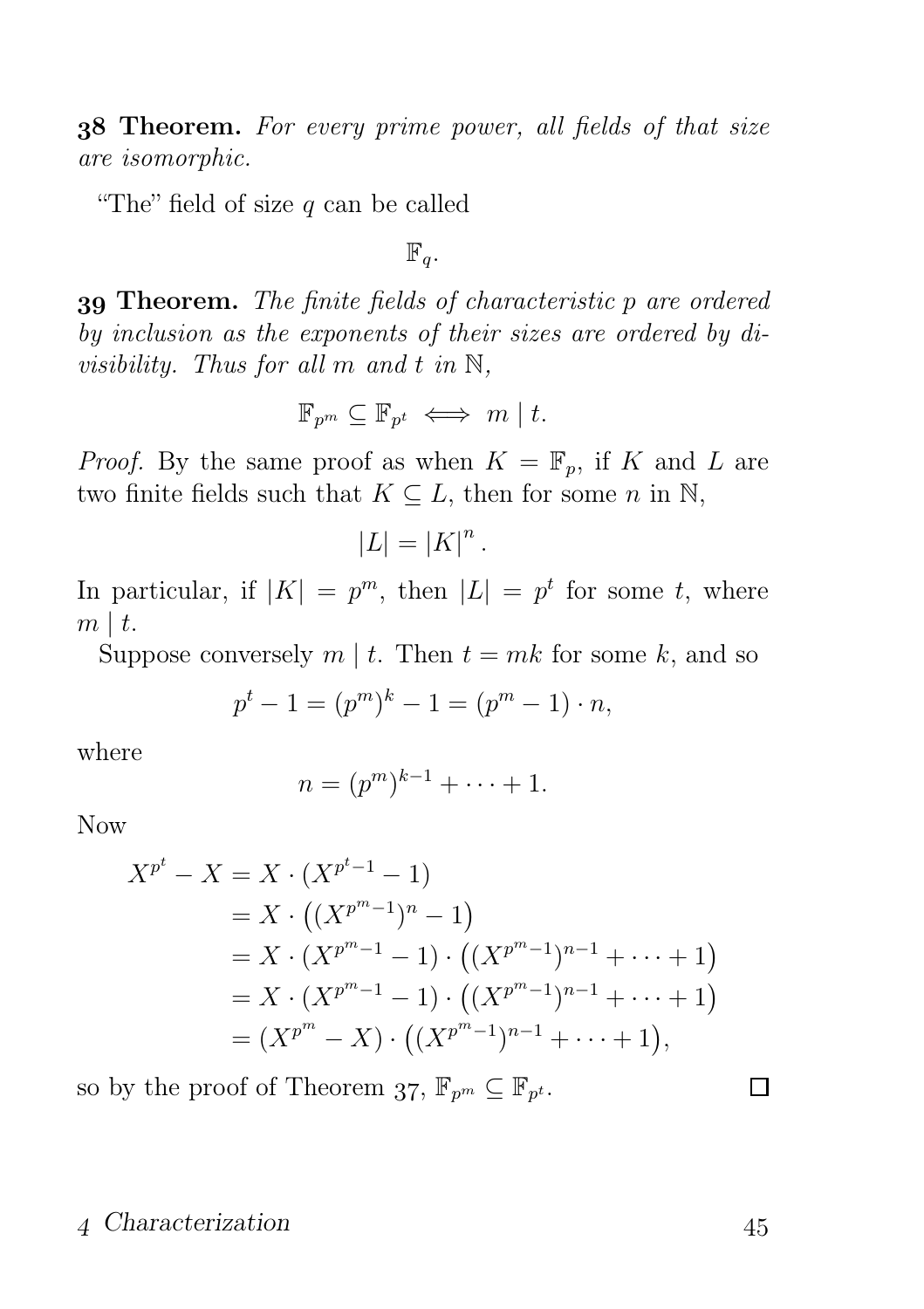# 5 Galois Theory

On a field of characteristic p the function  $x \mapsto x^p$  discussed on page  $43$  is an **endomorphism** (an injective homomorphism from the field into itself) by Theorem  $28$ . If the field is finite, as discussed before, the function is therefore an automorphism (an isomorphism of the field with itself, or a surjective endomorphism), called the Frobenius Automorphism. Let us denote it by  $\boxed{\sigma}$ . By Fermat's Theorem,  $\sigma$  is the identity on  $\mathbb{F}_p$ . Indeed, this field can have no nontrivial automorphism, since the elements of the field are just finite sums of the element 1. In any case,  $\sigma$  belongs to the group

$$
\mathrm{Aut}(\mathbb{F}_{p^n})
$$

of automorphisms of  $\mathbb{F}_{n^n}$ .

40 Theorem. For all primes p, for all n in  $\mathbb{N}$ ,

$$
Aut(\mathbb{F}_{p^n}) = \{ \sigma^i \colon 0 \leqslant i < n \} \cong \mathbb{Z}_n.
$$

Proof. We know

$$
\mathbb{F}_{p^n}{}^\times = \langle \alpha \rangle \tag{5.1}
$$

for some  $\alpha$  in  $\mathbb{F}_{p^n}^{\times}$ . In this case we have

$$
\mathbb{F}_{p^n} = \mathbb{F}_p(\alpha).
$$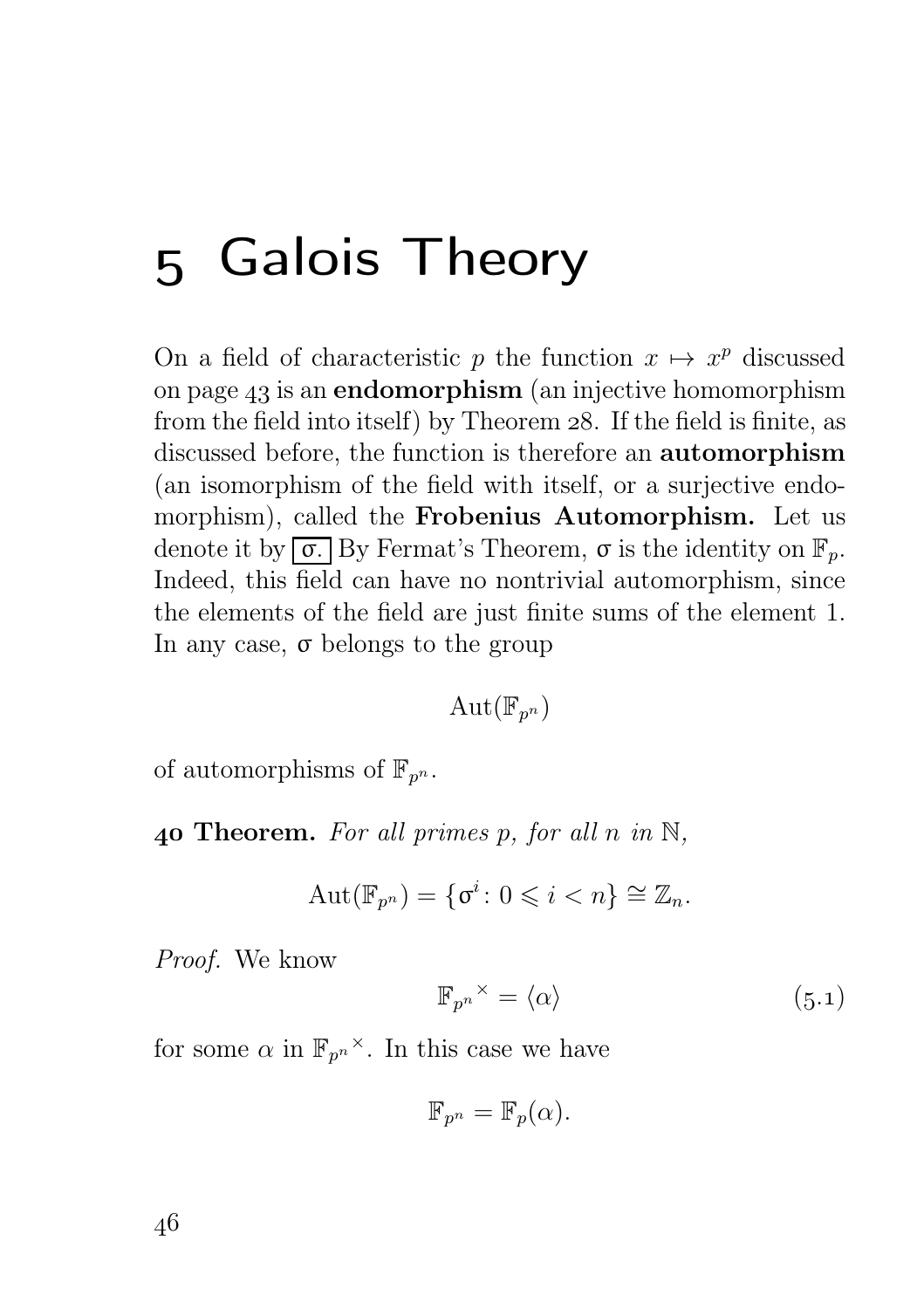The minimal polynomial f of  $\alpha$  over  $\mathbb{F}_{p^n}$  is

$$
\sum_{k=0}^{n} b_k X^k
$$

for some  $b_k$  in  $\mathbb{F}_{p^n}$ . Since  $f(\alpha) = 0$ , we have also

$$
0 = f(\alpha)^p = \sum_{k=0}^n b_k^p (X^k)^p = \sum_{k=0}^n b_k (X^p)^k = f(\alpha^p)
$$

by Fermat's Theorem. In the same way, all elements of the set  $\{\alpha^{p^i}: 0 \leq i \leq n\}$  are roots of f. Then the set has n distinct elements; for if  $0 \leq i \leq j \leq n$  and

$$
\alpha^{p^i} = \alpha^{p^j},
$$

then

$$
\alpha^{p^{n+i-j}} = \alpha^{p^n} = \alpha,
$$

and so  $\alpha$  belongs to  $\mathbb{F}_{p^{n+i-j}}$ , which it does not, by (5.1), unless  $i = j$ . If  $\tau \in Aut(\mathbb{F}_p)$ , then as with the Frobenius automorphism, writing  $x^{\tau}$  for  $\tau(x)$  we have

$$
0 = f(\alpha)^{\tau} = f(\alpha^{\tau}),
$$

so  $\alpha^{\tau} = \alpha^{p^i} = \alpha^{\sigma^i}$  for some *i*. Since every nonzero element of  $\mathbb{F}_{p^n}$  is a power of  $\alpha$ , we can conclude  $\tau = \sigma^i$ . П

We define

$$
{\mathbb F_p}^{\mathrm{alg}} = \bigcup_{n \in {\mathbb N}} {\mathbb F_{p^n}},
$$

where  $\mathbb{F}_{p^m} \subseteq \mathbb{F}_{p^t}$  when  $m \mid t$  as in Theorem 39. Then  $\mathbb{F}_p^{\text{alg}}$  is a field, the **algebraic closure** of  $F$ , since it is the smallest field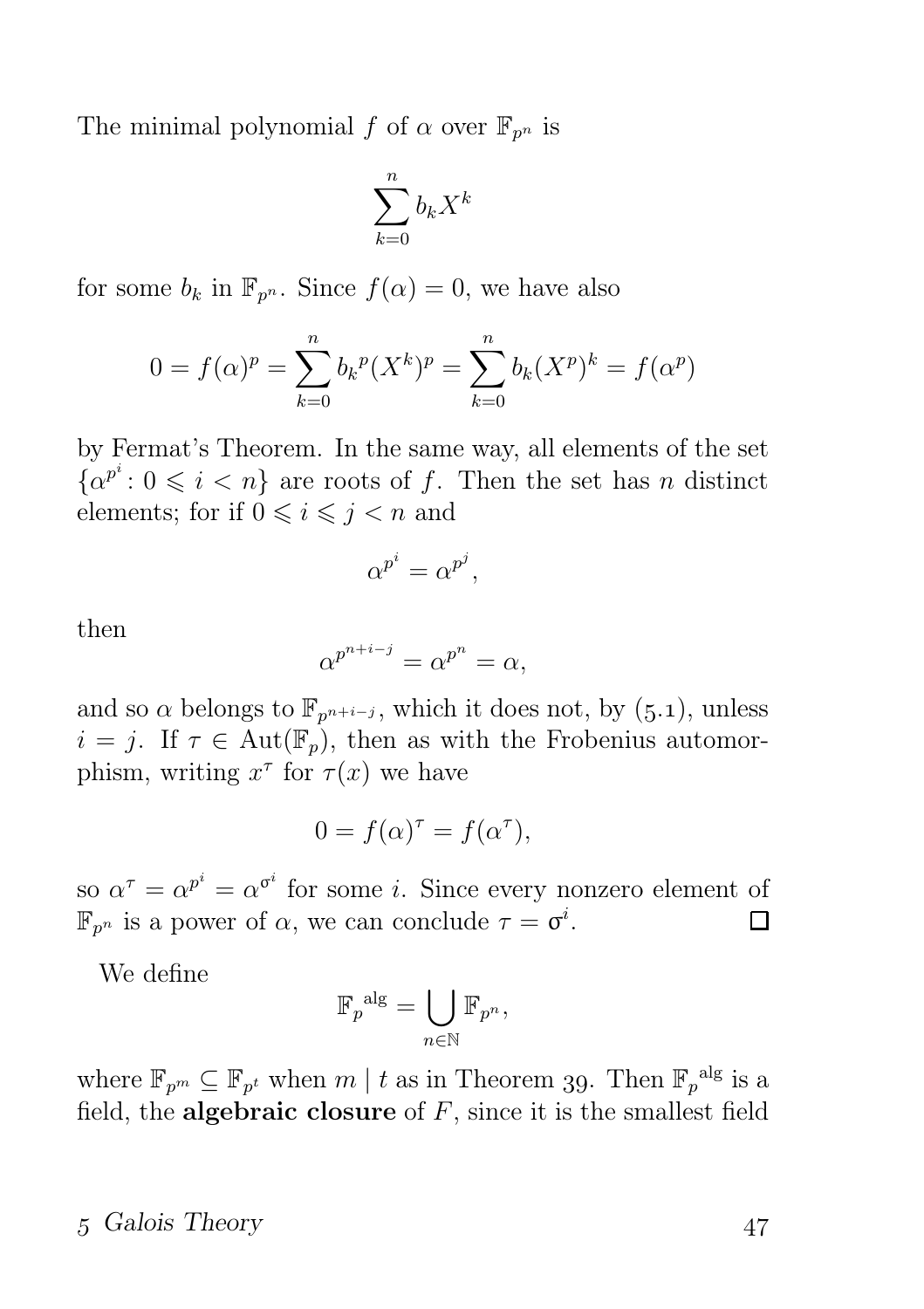including  $\mathbb{F}_p$  in which every polynomial splits. We have now a map

$$
\zeta \mapsto (z_n \colon n \in \mathbb{N})
$$

from  $\text{Aut}(\mathbb{F}_p^{\text{alg}})$  to the product

$$
\prod_{n\in\mathbb{N}}\mathbb{Z}_n
$$

of groups given by

$$
\zeta\restriction \mathbb{F}_{p^n}=\sigma^{z_n}.
$$

Thus the  $z_n$  meet the condition

$$
m \mid t \implies z_m \equiv z_t \pmod{m}.
$$

We can build up such  $z_n$  step by step, by the Chinese Remainder Theorem. Indeed, suppose

$$
z_k \equiv z_m \pmod{d},\tag{5.2}
$$

where

$$
d = \gcd(k, m).
$$

We can let

$$
z \equiv z_k \cdot \frac{m}{d} \cdot y + z_m \cdot \frac{k}{d} \cdot x \pmod{\text{lcm}(k, m)},\tag{5.3}
$$

where

$$
kx + my = d.\t\t(5.4)
$$

Then

$$
z \equiv z_k \mod \frac{k}{d}, \qquad z \equiv z_m \mod \frac{m}{d}.
$$
 (5.5)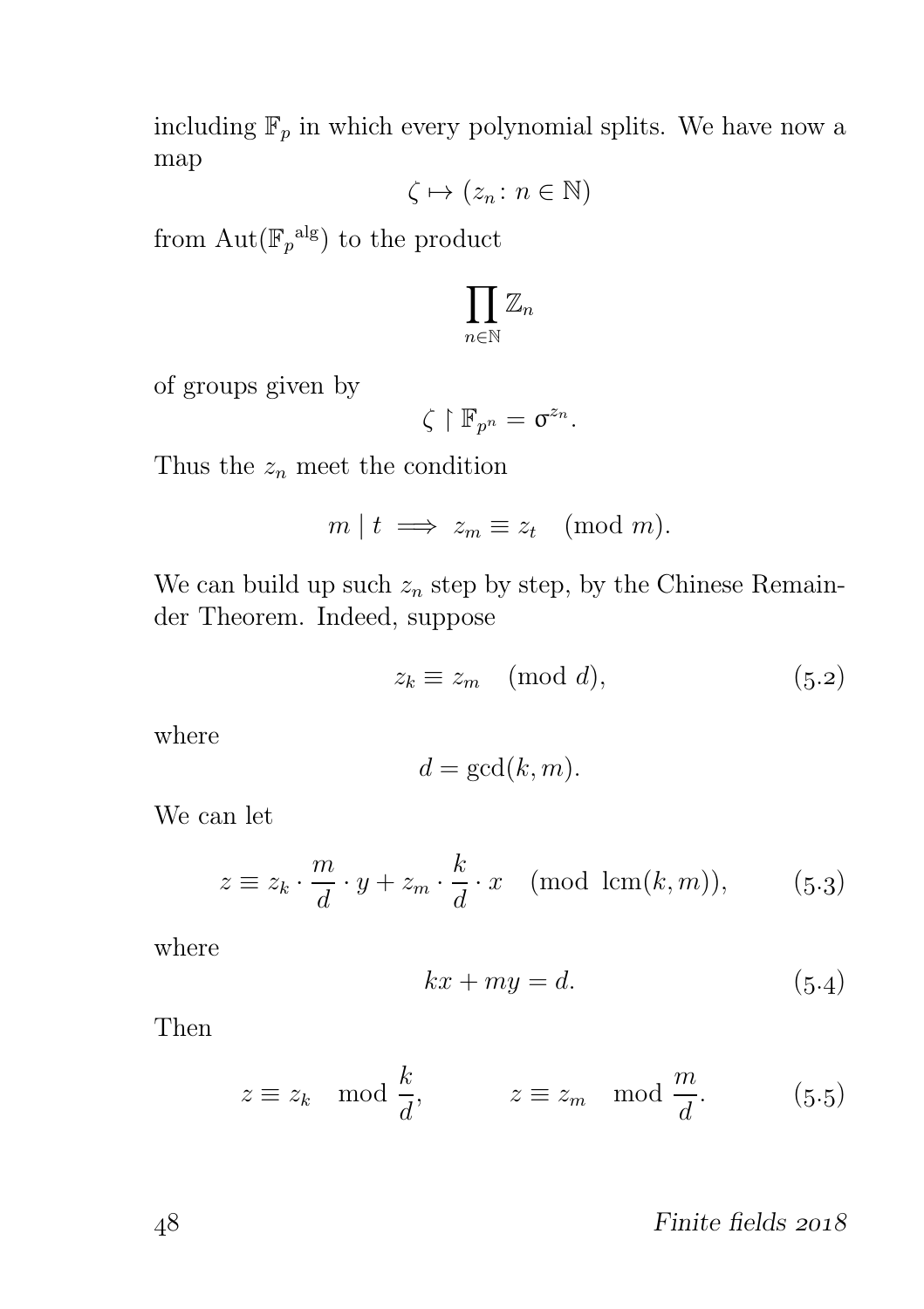Moreover, since  $d | \operatorname{lcm}(k, m)$ , by  $(5.3)$  and  $(5.4)$  we have

$$
z \equiv z_k \cdot \frac{m}{d} \cdot y + z_k \cdot \frac{k}{d} \cdot x \equiv z_k \pmod{d},\qquad(5.6)
$$

and in the same way  $z \equiv z_m \pmod{d}$ . This and (5.5) give

$$
z \equiv z_k \pmod{k}, \qquad z \equiv z_m \pmod{m}.
$$

Thus we can let

$$
z_{\text{lcm}(k,m)} = z.
$$

Now we know that  $\text{Aut}(\mathbb{F}_p^{\text{alg}})$  is isomorphic to the product

$$
\prod_{\ell \text{ prime}} \mathbb{Z}_{(\ell)},
$$

where  $\mathbb{Z}_{(\ell)}$  is the subgroup of

$$
\prod_{n\in\mathbb{N}}\mathbb{Z}_{\ell^n}
$$

consisting of

$$
(a_n \colon n \in \mathbb{N})
$$

such that

$$
i \leq j \implies a_i \equiv a_j \pmod{\ell^i}.
$$

Under this condition, we can recursively define

$$
b_0 = a_1,
$$
  $b_n = \frac{a_{n+1} - a_n}{\ell^n}.$ 

In this case

$$
a_n = \sum_{k=0}^{n-1} b_k \ell^k.
$$

### 5 Galois Theory 49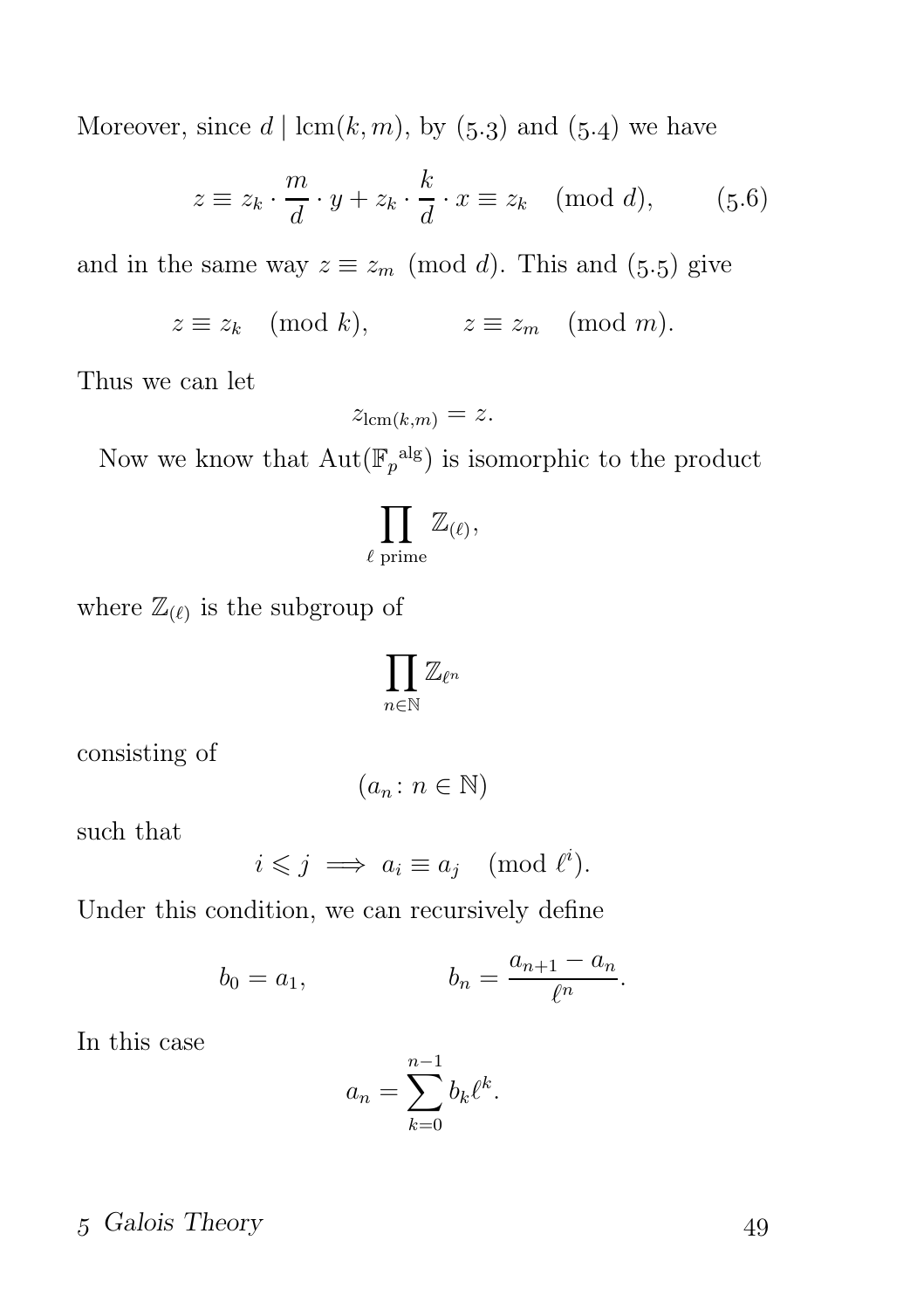We can now write the group element as

$$
\sum_{k=0}^{\infty}b_k\ell^k,
$$

because this reflects the group structure:

$$
\sum_{k=0}^{\infty} b_k \ell^k + \sum_{k=0}^{\infty} c_k \ell^k = \sum_{k=0}^{\infty} d_k \ell^k
$$

if and only if, for all  $n$  in  $\mathbb{N}$ ,

$$
\sum_{k=0}^{n-1} b_k \ell^k + \sum_{k=0}^{n-1} c_k \ell^k \equiv \sum_{k=0}^{n-1} d_k \ell^k \pmod{\ell^n}.
$$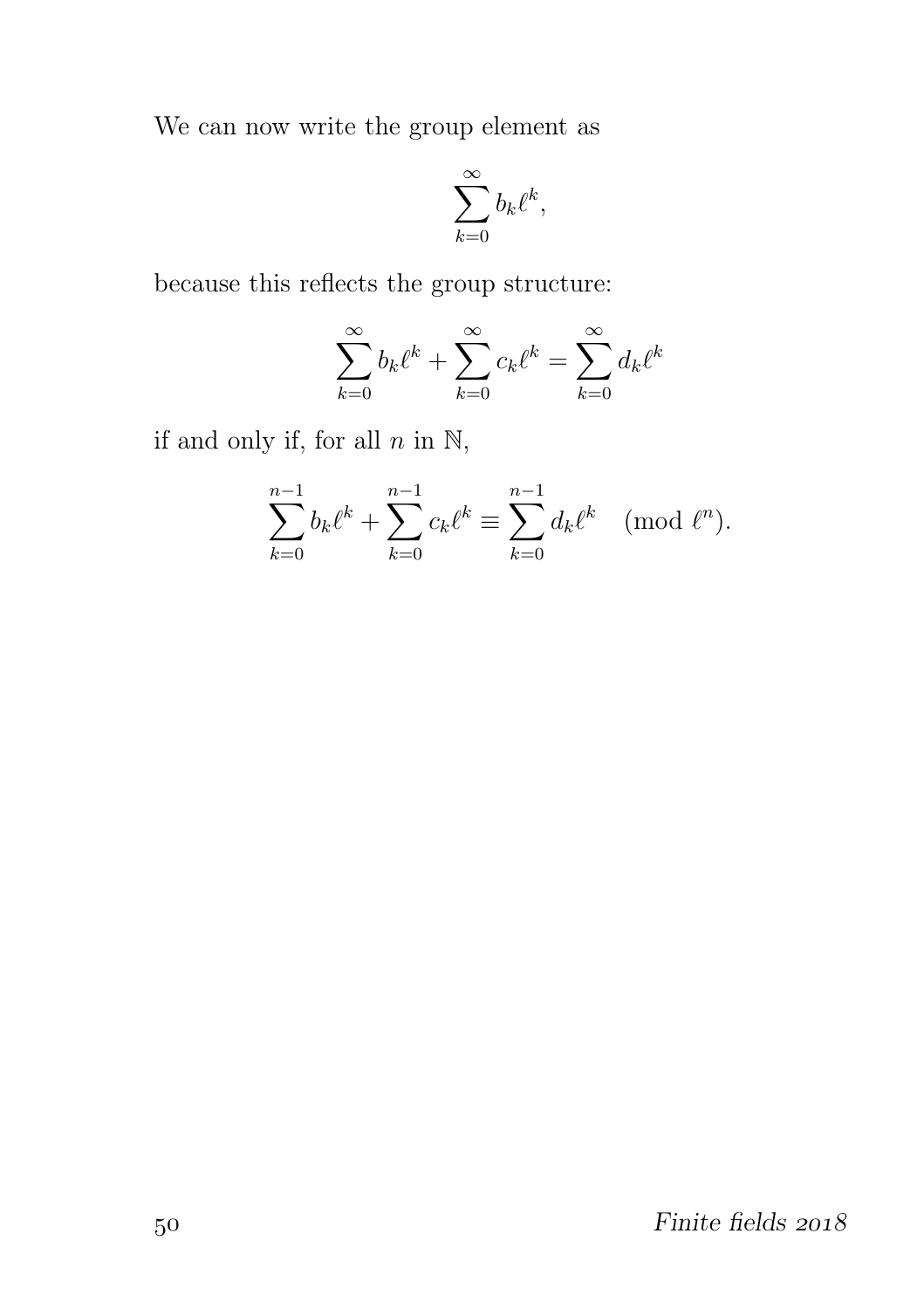# Bibliography

- [1] René Descartes. *The Geometry of René Descartes*. Dover Publications, New York, 1954. Translated from the French and Latin by David Eugene Smith and Marcia L. Latham, with a facsimile of the first edition of  $1637$ .
- [] René Descartes. La Géométrie. Jacques Gabay, Sceaux, France, 1991. Reprint of Hermann edition of 1886.
- [3] Euclid. The Thirteen Books of Euclid's Elements. Dover Publications, New York, 1956. Translated from the text of Heiberg with introduction and commentary by Thomas L. Heath. In three volumes. Republication of the second edition of  $1925$ . First edition 1908.
- [] Pierre de Fermat. Oeuvres de Fermat. Tome Deuxième. Correspondance. Gautiers-Villars et Fils, Paris, 1894. Edited by Paul Tannery and Charles Henry. archive.org/details/ oeuvresdefermat02ferm, accessed November 23, 2017.
- [5] Pierre de Fermat. Letter to Bernard Frénicle de Bessy, October  $18, 1640.$  In D. J. Struik, editor, A Source Book in Mathemat $ics\ 1200-1800$ , Princeton Paperbacks, pages  $27-29$ . Princeton University Press, Princeton, NJ, 1986. Reprint of the 1969 edition.
- [6] Carl Friedrich Gauss. Disquisitiones Arithmeticae. Carl Friedrich Gauss Werke. Gerh. Fleischer Jun., Leipzig, 1801. Electronic version of the original Latin text from Goettingen State and University Library.